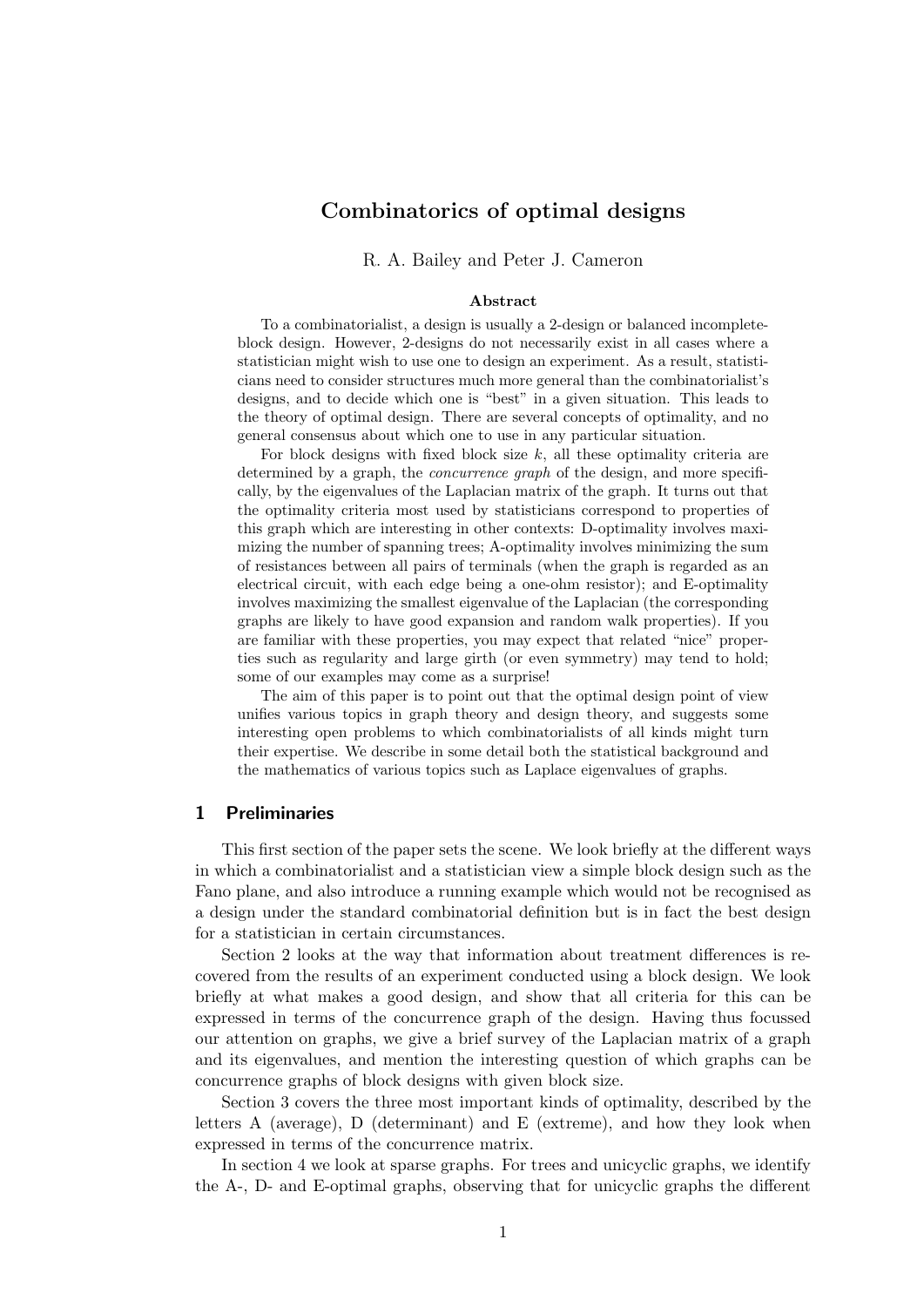criteria give very different answers. We also give extensions to more general classes of graphs. These results have applications in the design of microarray experiments in genetics.

In section 5 we look at other kinds of design and optimality criterion, including the case of block designs which do not have constant block size. In the final section we look briefly at computational issues and describe how the GAP share package DESIGN can be used for some of these computations.

We note that lack of communication between mathematicians and statisticians has led to some duplication of effort in this area. For example, Kelmans and Chelnokov [62] showed in 1974 that the graph on n vertices with  $\lambda n(n-1)/2$  edges with the largest number of spanning trees is the  $\lambda$ -fold complete graph. Cheng [32] pointed out that this follows from an early result on optimal designs by Kiefer in 1958 [65]. Wild [105] has attempted to bring the two communities closer together; this paper represents another attempt.

#### 1.1 Introduction

Combinatorialists and statisticians understand different things by the term "block design". To a combinatorialist, the archetypal block design is the Fano plane shown in Figure 1.



Figure 1: The Fano plane

The design has seven points and seven blocks, each block being a set of three points; any two distinct points are contained in a unique block.

A statistician might introduce this design with an example like the following. Seven different makes of fertilizer are to be tested in an experiment. Twenty-one plots of land are available for the experiment, three plots on each of seven farms in different parts of the country. We can apply one fertilizer to each plot, then grow a crop on all the plots and measure the yield. How should we allocate fertilizers to the plots? Clearly the worst thing we could do would be to put fertilizer 1 on the three plots on Farm A, fertilizer 2 on the plots on Farm B, etc. If we did this, then any difference in yield between these plots could be the result of the fertilizer, but could equally be the result of differences in fertility, soil structure or climate between the farms. It is not hard to believe that the best way to assign the fertilizers to the farms is using a scheme like the one in Table 1.

This is the Fano plane in disguise: if we identify the seven types of fertilizer with the points of the plane, and the seven farms with the lines, then a fertilizer is used on a farm precisely when the corresponding point and line are incident.

There is another step in the design of the experiment, namely *randomization*: we could number the fertilizers and farms in random order, and assign the three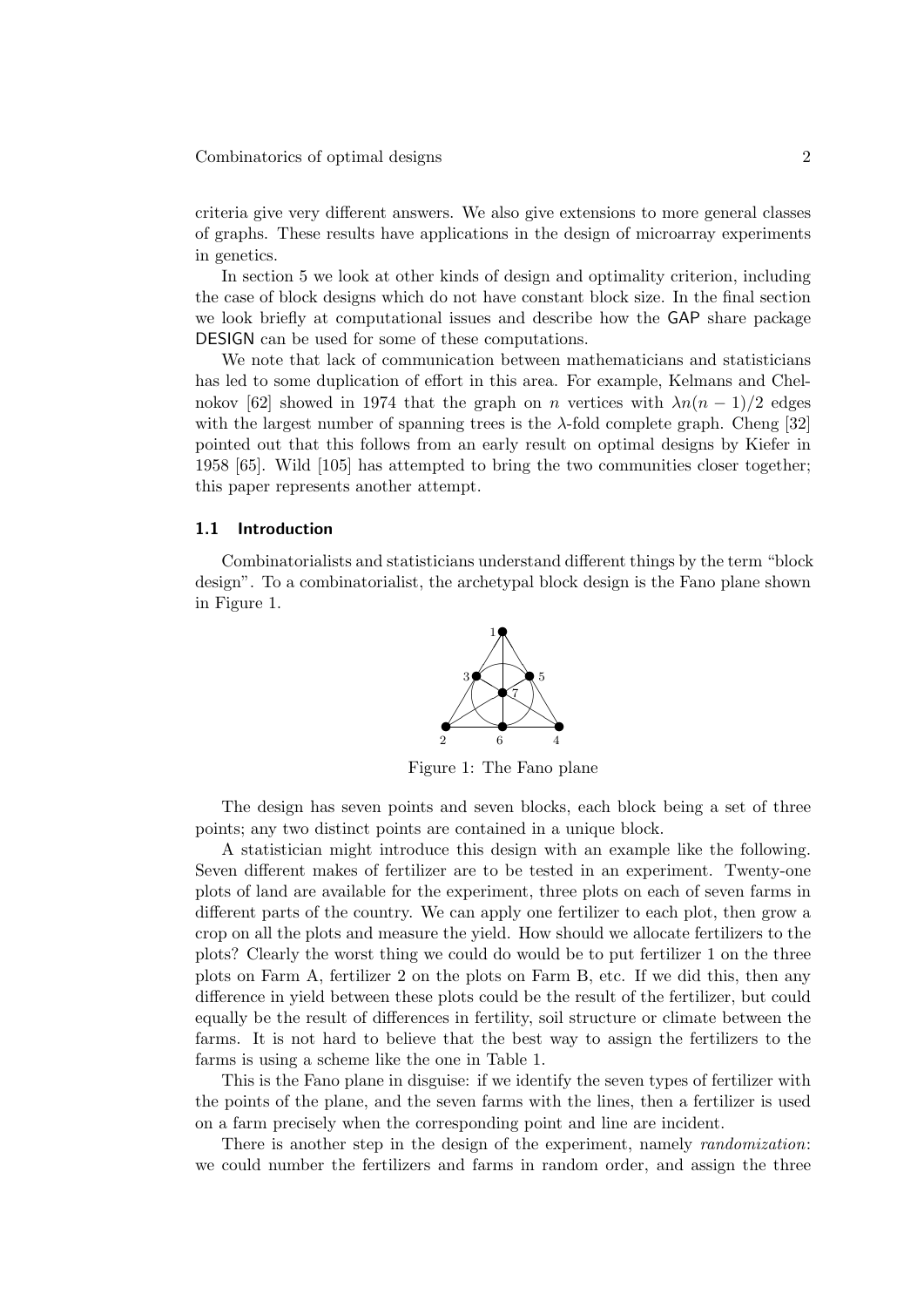|        | Farm A | Farm B | Farm $C$   Farm $D$ | Farm E   Farm F | Farm G |
|--------|--------|--------|---------------------|-----------------|--------|
| Plot 1 |        |        |                     |                 |        |
| Plot 2 |        |        |                     |                 |        |
| Plot 3 |        |        |                     |                 |        |

| Table 1: The Fano plane |  |  |  |  |
|-------------------------|--|--|--|--|
|-------------------------|--|--|--|--|

fertilizers randomly to the three plots on each farm. We will not discuss further the techniques and reasons for randomization here.

The main thing to notice is that the most important things in the experimental design, the individual plots or experimental units on which the measurements are made, are not immediately visible in the mathematician's picture of the Fano plane. A little thought shows that plots correspond to the flags (the incident point-line pairs) in the plane.

The combinatorialist and statistician agree that in this case the best thing to do is to use the Fano plane. But what if there are only six fertilizers and six farms? There is no 2-design with six points and six blocks, having three points in each block; but the statistician still has the job of designing the experiment so as to extract as much information as possible about differences between the fertilizers. Even worse, what should we do when there are different numbers of plots available on each farm?

#### 1.2 Combinatorial design

A combinatorialist usually defines a block design in one of two ways:

- a set of *points*, with a collection of subsets called *blocks*, satisfying some further conditions;
- two sets (a set of *points* and a set of *blocks*) with a binary relation of *incidence* between them.

The two views are almost equivalent. Given the first definition, we define the incidence relation between points and blocks to be the membership relation: point p and block B are incident if  $p \in B$ . Conversely, given two sets and an incidence relation, we can identify any block with the set of points incident with it; the difference is that we obtain a multiset of subsets of the point set, that is, we allow repeated blocks. However, we will freely mix the language associated with the two viewpoints.

Typical of the additional conditions imposed are those of being a  $t-(v, k, \lambda)$  design, where  $1 \le t \le k \le v$  and  $\lambda > 0$ : this requires that there are v points altogether. that any block contains  $k$  points, and that any set of  $t$  points is contained in exactly  $\lambda$  blocks. Thus the Fano plane is a 2-(7, 3, 1) design.

The difference between the two viewpoints is important for the existence question. If repeated blocks are allowed, it is easy to show that  $t-(v, k, \lambda)$  designs in which not every k-set is a block exist for every t, k, v satisfying  $t < k < v - t$  (for some  $\lambda$ ). However, the existence of t-designs without repeated blocks is a much more difficult question: none with  $t > 5$  were known until the 1980s, and their existence for all  $t$  was shown by Teirlinck [96] in 1987. A different proof was found by Ajoodani-Namini [1] in 1996. Ajoodani-Namini's proof is very much simpler, but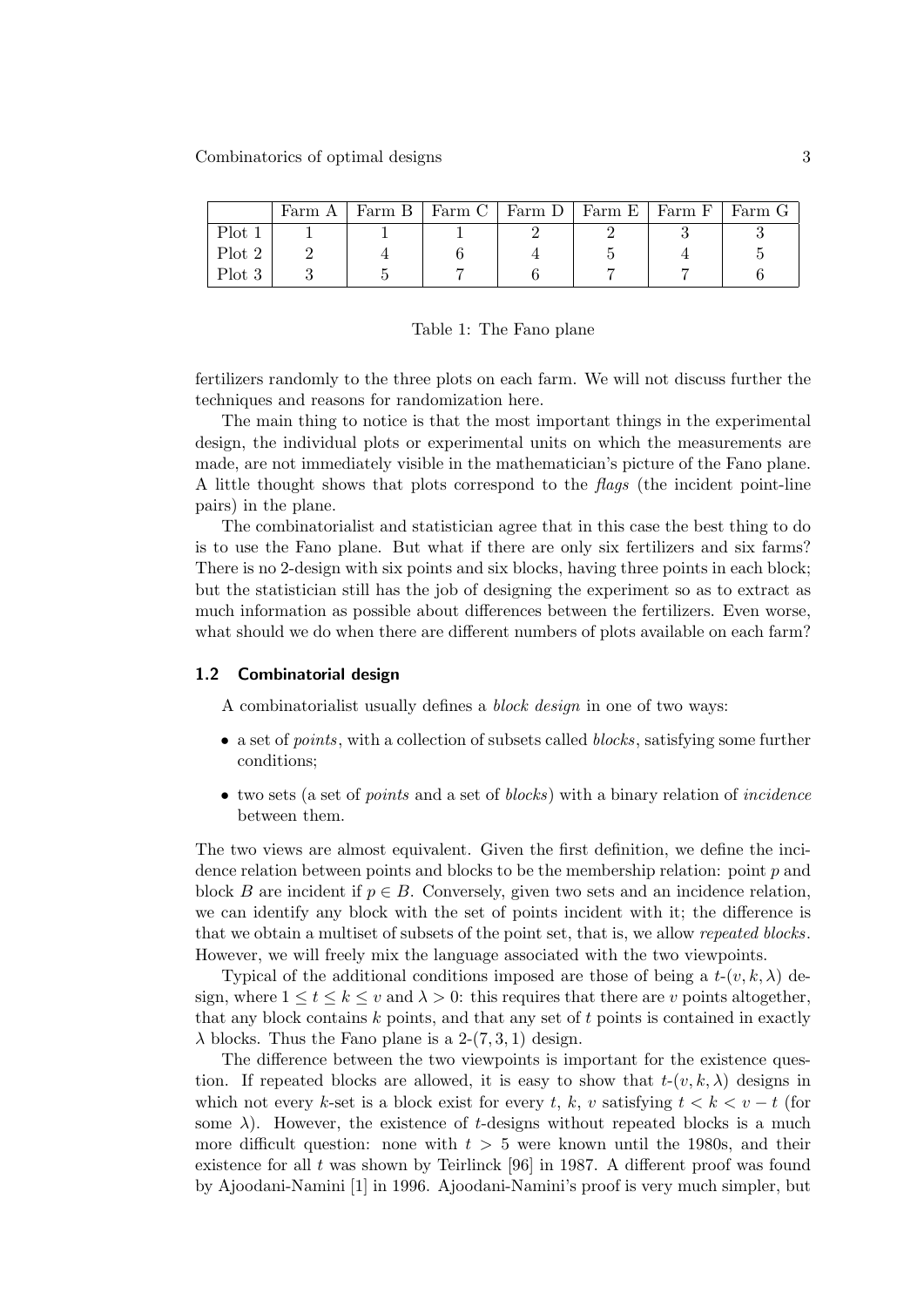Teirlinck's gives designs where the value of  $\lambda$  (though large) is a fixed function of t, and does not grow with v. We refer to the paper by Khosrovshahi and Tayfeh-Reziae in this volume [64] for more information on t-designs.

In the case of 2-designs, there is a powerful existence theory due to Wilson [106]. There are two easy necessary conditions on the parameters for the existence of such a design:

$$
k-1 \quad \text{divides} \quad (v-1)\lambda,
$$
  
\n
$$
k \quad \text{divides} \quad v(v-1)\lambda.
$$
 (1.1)

For the number of blocks containing a point is equal to  $(v-1)\lambda/(k-1)$ , while the total number of blocks is  $v(v-1)\lambda/k(k-1)$ . These conditions, together with Fisher's inequality  $b \geq v$ , are known to be sufficient if  $k \leq 4$  [51]. Wilson showed that, for any given k and  $\lambda$ , these conditions are sufficient for the existence of a 2- $(v, k, \lambda)$ design if v is large enough (in terms of k and  $\lambda$ ).

We are far from having a comparable theory for t-designs with  $t > 2$ , however.

It is quite common in the combinatorial literature for the unadorned word "design" to denote a 2-design. This will not be our viewpoint; we now explain why statisticians require a much more general concept.

### 1.3 Statistical design

In a fairly simple kind of comparative experiment, a number  $v$  of different treatments will be applied to experimental units and the responses measured and analysed. The design is an allocation of treatments to units; because of randomization, it is better to think of the design as a partition of the set of units into  $v$  parts, so that one treatment can be allocated to each part. We use  $v$  for the number of treatments to avoid conflict with the t used in the theory of t-designs; think of  $v$ for "varieties" – in an agricultural experiment the treatments applied to the fields might be different varieties of wheat.

If the experimental units are all alike, then it seems reasonable to partition them into parts as nearly equal as possible; any such partition is as good as any other, and there is nothing interesting from a combinatorial point of view. But things are not always so simple. The next level of complication is that the units come already partitioned into "blocks", so that the units within a block are alike, but differ systematically from those in a different block (such as the twenty-one fields on seven different farms in our example). In this case, the relationship between the two partitions gives the design a non-trivial combinatorial structure.

Accordingly, we define a block design to be a set of "units" or "plots" carrying two partitions: a treatment partition with  $v$  parts, and a block partition with  $b$ parts.

This looks very different from a combinatorialist's block design, but we will see that it can be recast into a very similar (but rather more general) form. To do this, we follow the combinatorialist and take the set of  $v$  treatments as the basic object. Each block now consists of a multiset of treatments, namely, the treatments applied to the plots in that block. The block design is called binary if no treatment occurs more than once in each block. In a binary design, a block is now identified with a set of treatments; so a binary block design can be thought of as a multiset of subsets of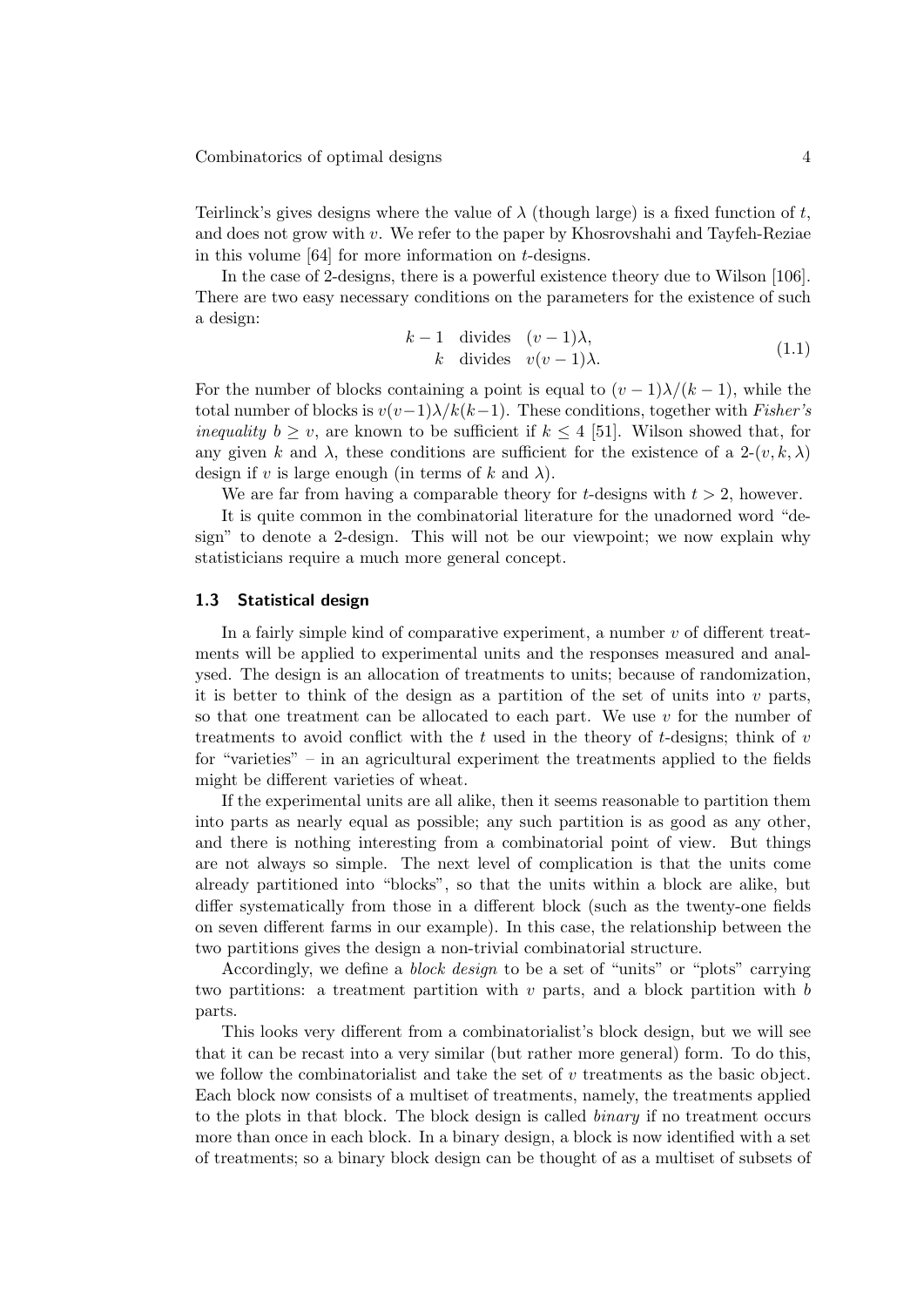the set of treatments (it is a multiset to allow the possibilities of repeated blocks). In general, however, we have a multiset of multisets of treatments.

There may be good scientific reasons for allowing a treatment to occur more than once in a block; it may have a self-interaction which is important but would not be detected if this were not done. In the simple models we consider in this paper, such interactions will not be relevant. But this does not mean that the best designs are always binary.

In the discussion of Tocher's paper [99], David Cox said

I suspect that  $\dots$  balanced ternary designs are of no practical value.

(Here a design is ternary if the maximum number of occurrences of a fixed treatment in a block is two.) Contrary to this suspicion, it may well happen that optimal designs are non-binary; we will see examples.

However, since we will assume that we are not interested in effects involving repetition of a single treatment and simply want to compare the treatments, then a block in which only one treatment occurs (an arbitrary number of times) is simply wasted effort, since it can give no information about treatment differences. So we will make one restriction on the designs we consider: no block can contain just a single treatment.

Another way to represent a block design is by its Levi graph, defined as follows. The graph is bipartite, with vertices in one class of the bipartition being the treatments and those in the other being the blocks; for each experimental unit, the graph has an edge connecting the treatment on that unit (i.e. the part of the treatment partition containing it) with its block (the part of the block partition containing it). This graph may have multiple edges; indeed, it is simple if and only if the design is binary. Now we can obtain the "multiset of multisets" representation by taking the treatments as points, and the neighbourhoods of the blocks as the multisets. (If  $n_{ij}$  edges join point i to block j, then point i occurs  $n_{ij}$  times in the multiset corresponding to  $i$ .)

These numbers give us another simple way of representing the design. We always consider designs for v treatments in b blocks. Let N be the  $v \times b$  incidence matrix: the entry  $n_{ij}$  is the number of times that treatment i occurs in block j. Thus the column sums of  $N$  are the block sizes, which we shall usually assume are all equal to k, while the sum  $r_i$  of the *i*-th row is the number of times which treatment i occurs overall, which is the *replication* of i. Thus the design is binary if  $n_{ij} \in \{0, 1\}$ for all  $i$  and  $j$ .

Put  $\Lambda = NN^{\top}$ , which is called the *concurrence matrix*. If the design is binary then  $\lambda_{ij}$  is just the number of blocks in which treatments i and j occur; in particular,  $\lambda_{ii}=r_i.$ 

For more information on design of comparative experiments, we refer to [8].

#### 1.4 An example

Example 1.1 Here is an example of a block design which we will use as a running example in this paper. This design was first given by Tocher [99] in the paper cited above. There are five treatments, labelled  $1, 2, 3, 4, 5$ , and  $21$  units, divided into seven blocks of three, corresponding to the columns of Table 2. Its Levi graph is in Figure 2.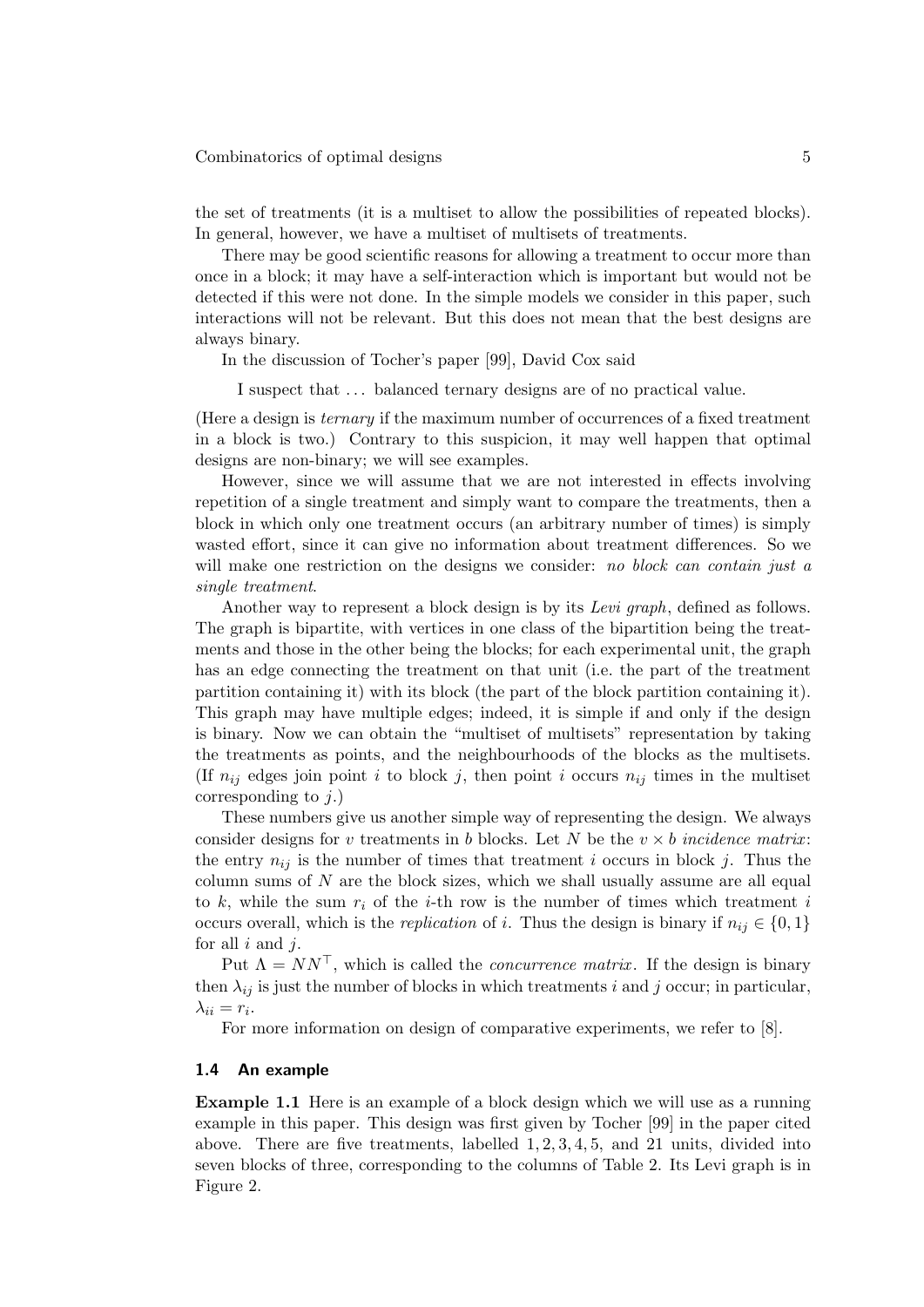|                |   |                 |                | $\overline{2}$ | 2       | $\overline{2}$ |
|----------------|---|-----------------|----------------|----------------|---------|----------------|
|                | 3 | 3               | $\overline{4}$ | 3              | 3       | 4              |
| $\overline{2}$ | 4 | $5\overline{)}$ | $\overline{5}$ |                | $\bf 5$ | $\overline{5}$ |

Table 2: A block design



Figure 2: The Levi graph of the design in Table 2

Every block has size three, though of course the first block is a multiset. The point 1 occurs five times, including twice in the first block; the remaining points occur four times each. Every pair of points has concurrence precisely 2: the two concurrences of 1 and 2 are accounted for by the first block. So all off-diagonal elements in the concurrence matrix are equal to 2. On the other hand, the diagonal entries are  $(7, 4, 4, 4, 4)$ . (The two occurrences of treatment 1 in the first block contribute 4 to the first entry of  $NN^{\top}$ .)

#### 1.5 Graphs

As hinted above, our graphs can have multiple edges but not loops. (In Section 5.4, we briefly have a more general concept, edge-weighted graphs.) A *simple* graph is one with no multiple edges; a regular graph is a graph where all vertices have the same valency. Graphs will almost always be connected. The *adjacency* matrix of a graph has rows and columns indexed by vertices, with  $(i, j)$  entry equal to the number of edges connecting  $i$  and  $j$ .

A distance-regular graph is a simple connected regular graph of diameter d for which there exist parameters  $c_m, a_m, b_m$  (for  $0 \leq m \leq d$ , but  $c_0, a_0$  and  $b_d$  are undefined) such that, if i and j are vertices at distance  $m$ , then the numbers of vertices adjacent to j and at distance  $m-1, m, m+1$  respectively from i are  $c_m, a_m, b_m$ respectively.

There is a rich theory of distance-regular graphs, for which we refer to [16, 23, 48]. In particular, note that the eigenvalues of the adjacency matrix of a distance-regular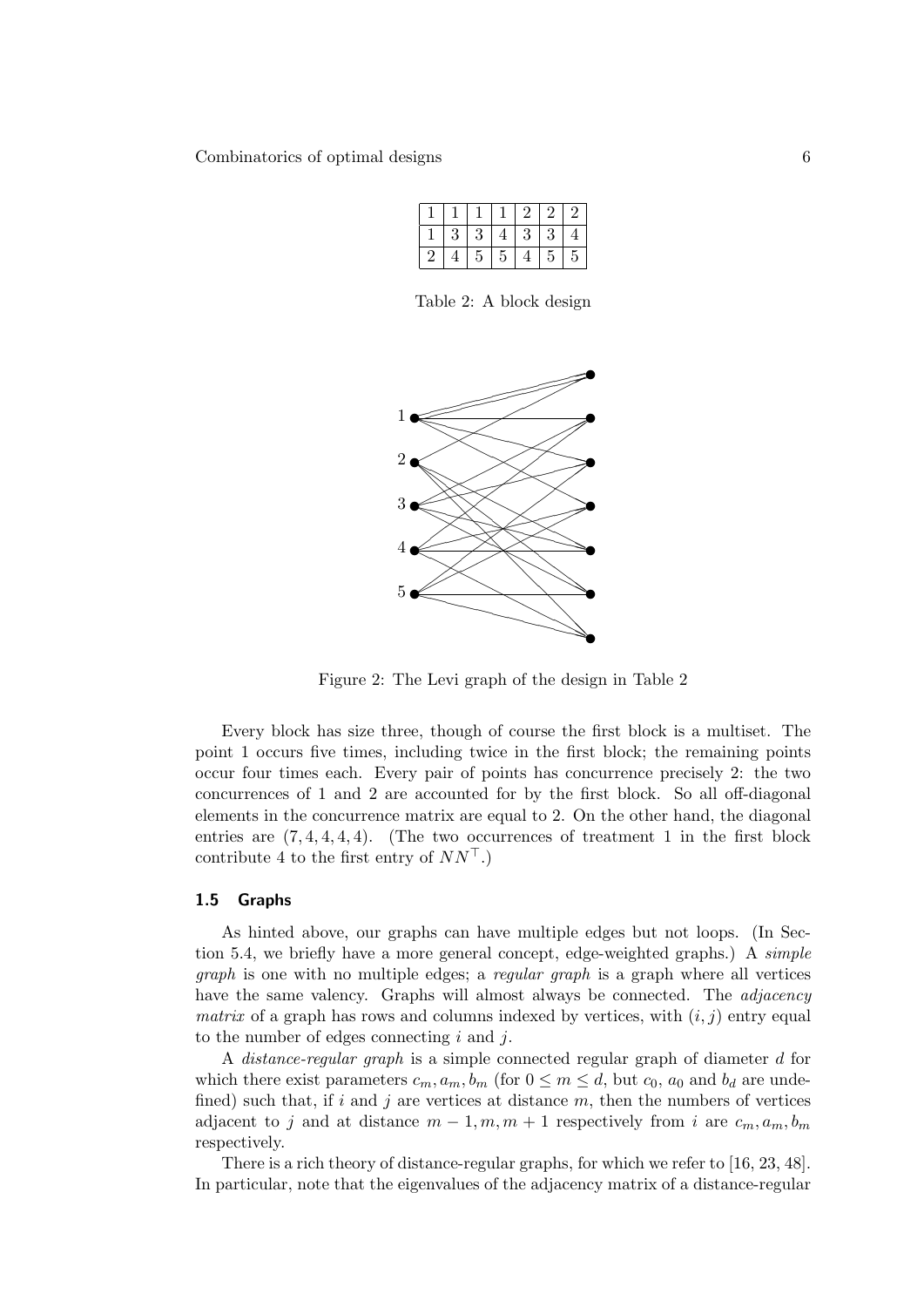graph are the same as those of a tridiagonal matrix of order  $d+1$  having  $c_m, a_m, b_m$ in row  $m + 1$ ; their multiplicities can also be calculated from these parameters. A strongly regular graph is a distance-regular graph with diameter 2. (Some authors allow "strongly regular graphs" to be disconnected; such graphs are disjoint unions of complete graphs of the same size.)

### 1.6 Partial balance

An association scheme of rank  $s + 1$  on the set of v treatments is a set of symmetric  $v \times v$  matrices  $A_0, \ldots, A_s$  with entries 0 and 1 such that  $A_0 = I$ ,  $A_0 + \cdots + A_s = J$ , and the product  $A_i A_j$  is a linear combination of  $A_0, \ldots, A_s$  for all i and j. Here J denotes the  $v \times v$  all-1 matrix. A pair of distinct treatments are said to be *i*-th associates if the corresponding entry of  $A_i$  is 1. Thus if  $s = 1$  then the scheme is trivial with  $A_1 = J - I$ .

An association scheme of rank 2 is either a complementary pair of strongly regular graphs, or is group-divisible (one associate class being a uniform partition with the diagonal removed)—the second alternative is unnecessary if the more general definition of "strongly regular graph" is adopted. More generally, the distance classes in a distance-regular graph of diameter s define an association scheme of rank  $s + 1$ .

The set of all real linear combinations of  $A_0, \ldots, A_s$  is the *Bose–Mesner algebra* of the association scheme. This algebra is commutative, and so has a basis of minimal idempotents as well as the basis formed by the adjacency matrices  $A_i$ . Many techniques for calculation in association schemes depend on transforming between these two bases: see [5].

A binary block design is defined to be partially balanced with respect to a given association scheme if its concurrence matrix is in the Bose–Mesner algebra of that scheme. If the scheme has rank  $s + 1$ , the design is said to have s associate classes. Partially balanced block designs with two associate classes were introduced by Bose and Nair in [21] when statisticians found that they needed block designs for some parameter sets for which no 2-design exists. Allowing two different concurrences seemed to be the next level of complexity; and restricting to partially balanced designs gave a simple method of calculating matrix inverses (see Section 2.1) in the days before computers were widely available.

### 2 Optimality

We begin this section with the statistical background: the information matrix of a block design, its generalized inverse, and the role of the latter in estimating treatment differences from experimental data. We want these estimates to be as accurate as possible: this leads to various notions of optimality. For designs with constant block size, optimality criteria depend on the concurrence graph of the design, specifically on the eigenvalues of its Laplacian matrix. Kiefer's Theorem (Theorem 2.3) asserts that 2-designs, if they exist, are optimal in any reasonable sense. We conclude with a discussion of variance-balanced designs (with constant block size), a generalization of 2-designs.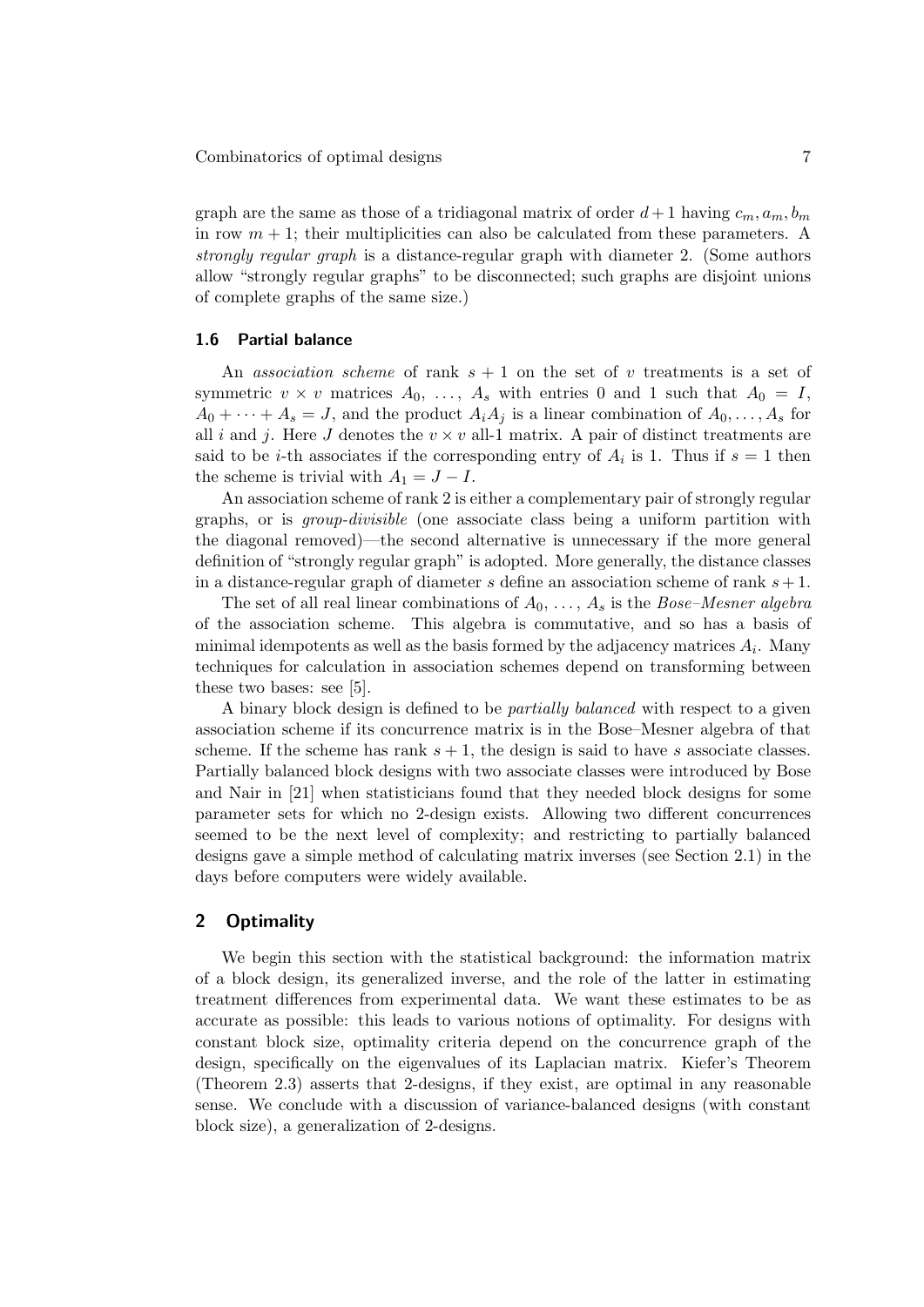### 2.1 The information matrix and its generalized inverse

Put

$$
C = R - \frac{1}{k}\Lambda,
$$

where  $R = \text{diag}(r_1, \ldots, r_v)$ . This is called the *information matrix* of the design, for reasons that will become clear in Section 2.2. It is a  $v \times v$  symmetric matrix with zero row and column sums.

The trace of C is equal to  $\left(\sum_{i\neq j}\lambda_{ij}\right)/k$ . We will need to know when this is maximized (for given  $v, b, k$ ). If the point i has  $m_i$  occurrences in a block, then the contribution of that block to the trace is

$$
\sum_{i\neq j}m_im_j=k^2-\sum_im_i^2;
$$

since  $\sum_i m_i = k$ , the contribution is maximized when the  $m_i$  are as nearly equal as possible. We conclude:

Proposition 2.1 A design with v points and b blocks of size k maximizes the trace of C (among all such designs) if and only if each point occurs  $\lfloor k/v \rfloor$  or  $\lceil k/v \rceil$  times in each block. In particular, if  $k < v$ , the trace of C is maximized by the binary designs; the maximum value is  $b(k-1)$ .

In general, designs satisfying the conditions of this result are called generalized binary; such a design is obtained by adding a fixed number of occurrences of each point to each block of a binary design.

Let u be the all-1 vector in  $\mathbb{R}^v$ . (We adopt the statisticians' convention that vectors are column vectors.) Then  $u$  is an eigenvector of  $C$  with eigenvalue 0, which we call the *trivial eigenvalue*. In general, the multiplicity of the zero eigenvalue is equal to the number of connected components in the Levi graph (this follows from Proposition 2.9). This is why we say "non-trivial" rather than "non-zero" to indicate the eigenvalues on vectors orthogonal to u. Connectedness ensures that this eigenvalue has multiplicity 1. In this case, the design too is said to be connected. From now on, we shall assume that we are considering only connected designs.

Since it is symmetric,  $C$  can be written in spectral form as

$$
C=\sum \theta_i P_i,
$$

where  $\theta_i$  are the distinct eigenvalues and  $P_i$  are the eigenprojectors. It is convenient to number the eigenvalues so that  $\theta_0 = 0$ ; then, for a connected design,  $P_0$  is the projector onto the space  $\langle u \rangle$  spanned by u, so  $P_0 = v^{-1}J$ , where J is the  $v \times v$  all-1 matrix.

The matrix  $C$  is singular, but we need some kind of inverse. The matrix  $B$  is said to be a *generalized inverse* of  $C$  if it satisfies

$$
BCB = B \quad \text{and} \quad CBC = C. \tag{2.1}
$$

Since C is invertible on the space  $\langle u \rangle^{\perp}$  and zero on the space  $\langle u \rangle$ , in some ways the most natural generalized inverse is the one defined by

$$
BC = CB = I - P_0 \quad \text{and} \quad BP_0 = P_0B = 0.
$$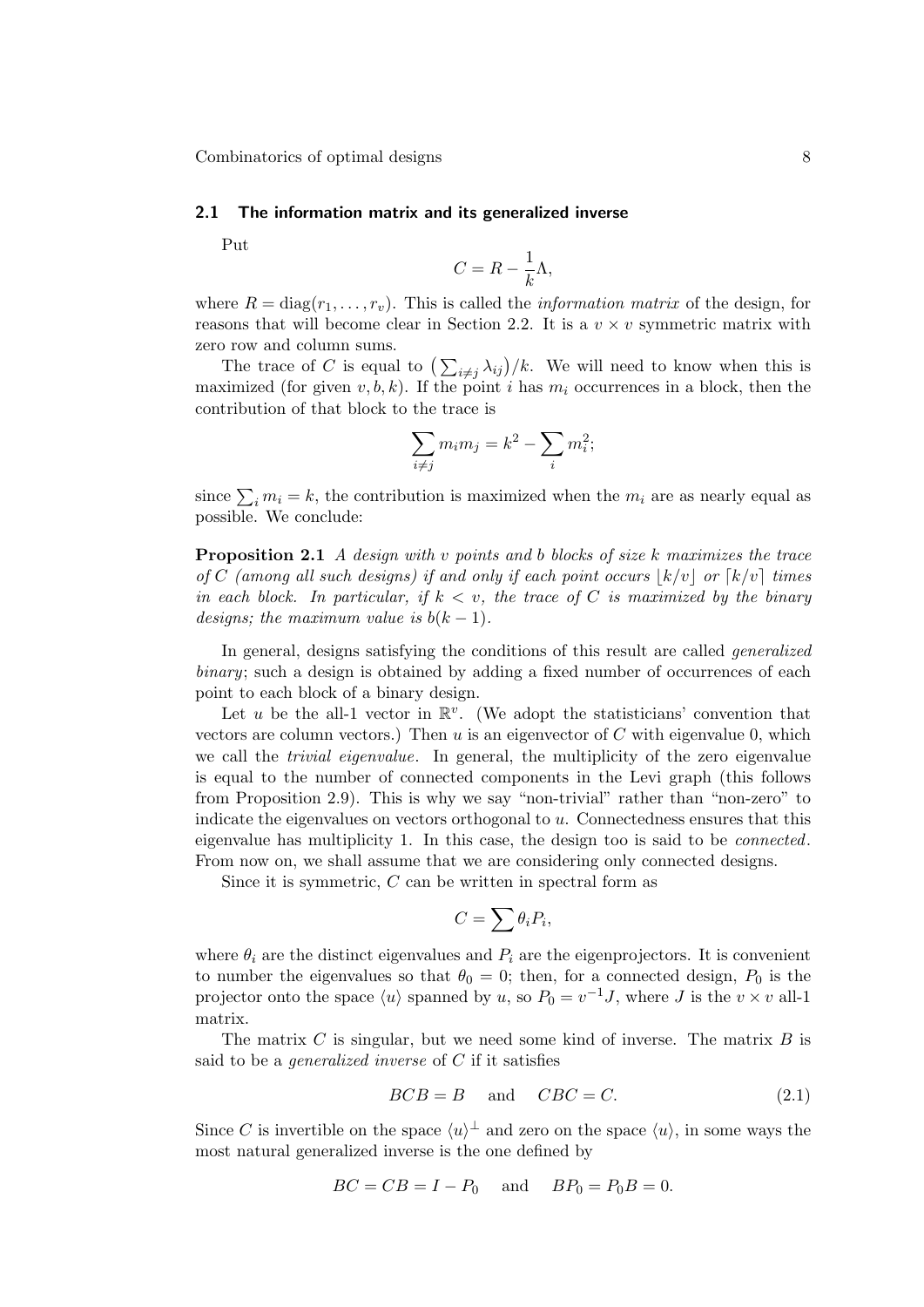This one is called the Moore–Penrose generalized inverse, written  $C^-$ . It is given by

$$
C^- = \sum_{i \neq 0} \frac{1}{\theta_i} P_i. \tag{2.2}
$$

It is also a symmetric matrix with zero row and column sums. If B is any other generalized inverse, then  $C^- = (I - P_0)B(I - P_0)$ .

Statisticians who evaluate block designs have developed several methods for calculating the Moore–Penrose generalized inverse of the information matrix C. Here are some of their methods.

- (a) Express C in spectral form and use Equation  $(2.2)$ . This method is good when it is easy to find the eigenspaces. Then it can work for whole families of matrices of different sizes. For example, in an association scheme the eigenprojectors are just (sums of some of) the minimal idempotents of the scheme.
- (b) Use a computer (algebra) package to compute

$$
C^{-} = (C + P_0)^{-1} - P_0,
$$

where  $P_0 = v^{-1}J$ . The trick is that  $C + P_0$  is invertible and is the identity on  $\langle u \rangle$ , so its inverse is also the identity on  $\langle u \rangle$ .

- (c) (This is the method favoured by electrical engineers: see later.) Delete the last row and column of C, to leave an invertible matrix  $\tilde{C}$ . Put  $\tilde{C}^{-1}$  in the top left hand corner, and zeros in the last row and column, then pre- and post-multiply by  $I - P_0$ .
- (d) More generally, to calculate the Moore–Penrose generalized inverse of a symmetric partitioned matrix, statisticians often use the formula in Lemma A.3 of [89], which uses a result of [88]. The formula in Exercise 2.7 of [84, page 33] is similar.
- (e) Start with a symmetric matrix  $B$  with zero row sums. If there is any simultaneous permutation of the rows and columns of C that leaves it unaltered, reduce the number of unknowns in  $B$  so that it is also invariant under this permutation. Then use brute (hand) force to solve Equations (2.1).
- (f) Find powers of C until they, together with  $I-P_0$ , are linearly dependent. This gives an equation of the form

polynomial in C with no constant term =  $I - P_0$ .

The degree of the left-hand side is equal to the number of distinct non-trivial eigenvalues of  $C$ . Factorize the left-hand side as  $CB$ . Pre- and post-multiply B by  $I-P_0$  to get  $C^-$ . Since B has constant row and column sums, in practice this means subtracting  $c/v$  from every entry in B, where c is the row sum. If there are not many distinct eigenvalues, this method can be quicker than (a), because the eigenprojectors do not need to be calculated.

A square matrix is completely symmetric if its diagonal elements are constant and its off-diagonal elements are constant; that is, if it is a linear combination of I and J. If an information matrix is completely symmetric, it has the form  $C = c(I - P_0)$ , and so its Moore–Penrose inverse  $C^- = c^{-1}(I - P_0)$  is also completely symmetric.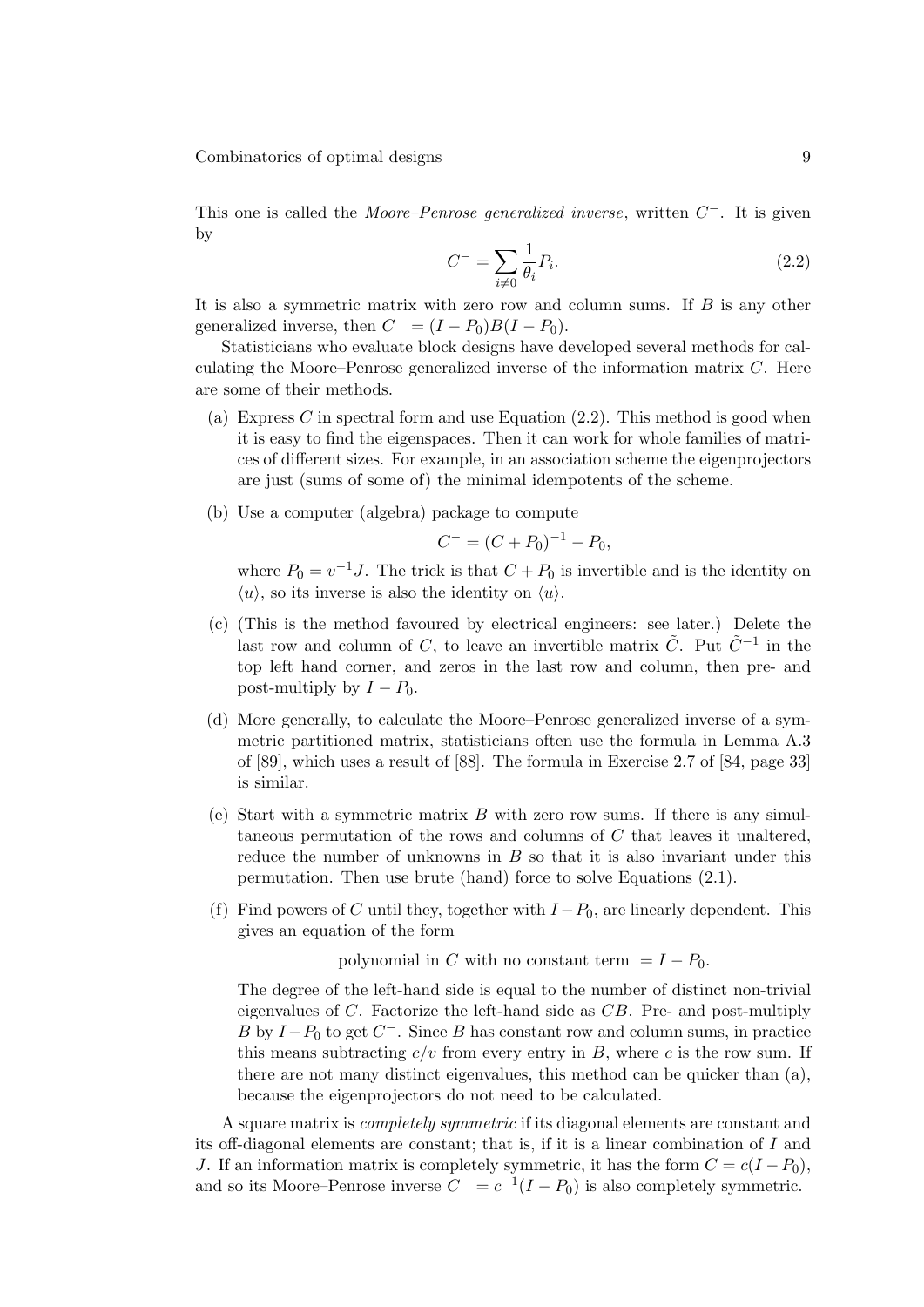## 2.2 Estimation and variance

In the experiment, the scientist measures a response on each experimental unit. Suppose that experimental unit  $\omega$  is in block j and is allocated treatment i. We assume that there are numbers  $\tau_1, \ldots, \tau_v$  and  $\beta_1, \ldots, \beta_b$  such that the expected response on unit  $\omega$  is  $\tau_i + \beta_j$ . Notice that this is the real world here, not algebra or arithmetic: if we measure the same thing on the same treatment in the same block on two different occasions we will not usually get the same answer. This is partly because of errors of observation, and partly because of inherent variability in the underlying experimental material. For a good discussion of this, see [81].

Thus, writing  $Y_\omega$  for the response on unit  $\omega$ , we have to assume that  $Y_\omega$  is a random variable whose expectation is  $\tau_i + \beta_j$ . That is,

$$
E(Y_{\omega}) = \tau_i + \beta_j \quad \text{if } \omega \text{ is in block } j \text{ and has treatment } i. \tag{2.3}
$$

We are not interested in the  $\beta$  parameters, but do want to estimate the  $\tau$  parameters.

What is an *estimator*? It is a function of the data, but not of the unknown values which we are trying to estimate. Because the responses are random variables, each estimator is also a random variable. The most important property of an estimator is that it should be unbiased, which means that the expected value of the estimator is equal to the unknown parameter which we are trying to estimate.

In Equations (2.3), we can obviously add a constant to all the  $\tau$  parameters and subtract it from all the  $\beta$  parameters without changing the model, so we cannot estimate the  $\tau_i$ . In fact, we can adjust constants in this way separately in each connected component of the Levi graph. However, this is the only source of ambiguity, as we shall show. More precisely, we shall show that if the vector  $x$  is in the image of C (equivalently, if x is orthogonal to the null space of  $C$ ), then there is a linear combination of the responses whose expected value is equal to  $x^{\top} \tau$ . When the design is connected, the null space of C is just  $\langle u \rangle$ , so x is orthogonal to the null space if and only if  $x^\top u = 0$ ; that is, the coefficients in the vector x sum to zero. Such a vector is called a contrast vector , and the corresponding linear combination  $x^{\top} \tau$  is called a *contrast* in the treatment parameters  $\tau_1, \ldots, \tau_v$ .

Statisticians usually rewrite Equations (2.3) in the following vector form:

$$
E(Y) = X\tau + Z\beta.
$$
\n(2.4)

Here Y,  $\tau$  and  $\beta$  are vectors in  $\mathbb{R}^{bk}$ ,  $\mathbb{R}^v$  and  $\mathbb{R}^b$  respectively. The matrix X has bk rows and v columns: the entry in row  $\omega$  and column i is equal to 1 if experimental unit  $\omega$  gets treatment i; otherwise it is zero. The  $bk \times b$  matrix Z is defined similarly, using blocks instead of treatments.

The matrix  $k^{-1}ZZ^{\top}$  is the orthogonal projector onto the subspace  $\mathcal{B}$  of  $\mathbb{R}^{bk}$ consisting of vectors which are constant on each block. (If the blocks have different sizes  $k_1, \ldots, k_b$ , then the matrix is  $ZK^{-1}Z^{\top}$ , where  $K = \text{diag}(k_1, \ldots, k_b)$ : we shall return to this form in Section 5.4.) Put  $Q = I - k^{-1}ZZ^{\top}$ . To remove the  $\beta$ parameters from Equation (2.4), we premultiply by Q. The expectation operator commutes with linear transformations, so we obtain

$$
E(QY) = QX\tau.
$$
\n<sup>(2.5)</sup>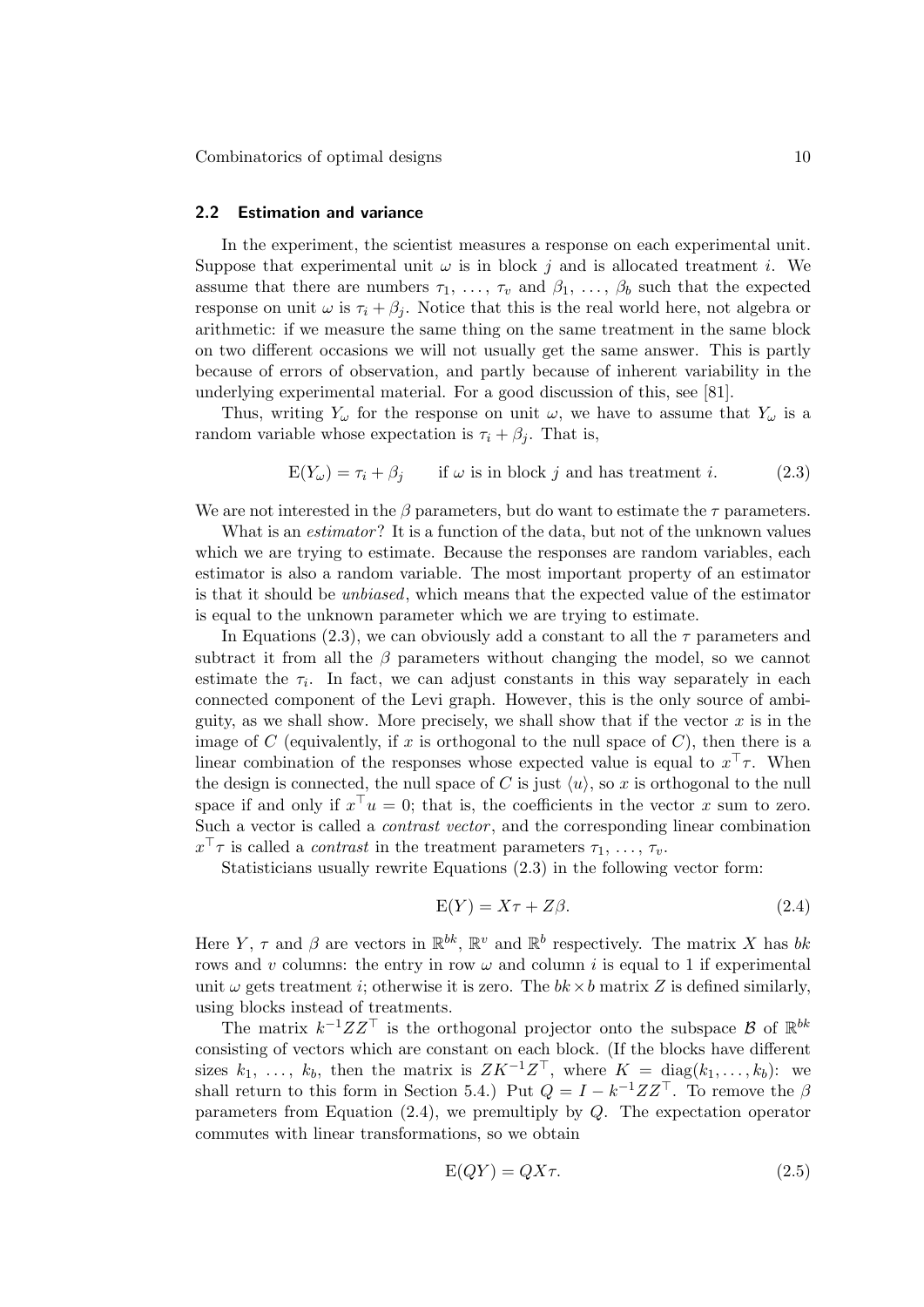That is, the expected value of the transformed data  $QY$  lies in the column space  $T$ of  $\mathcal{Q}X$ . It is fairly natural to use the *least-squares principle* to say that our estimate of  $\mathbb{Q}X\tau$  should be the vector in T which is closest to the transformed data vector QY in the sense that the sum of the squares of the differences in coordinates is minimized. By Pythagoras' Theorem, we can obtain this by projecting the vector  $QY$  orthogonally onto  $T$ .

Note that  $X^{\top}X = R$  and  $X^{\top}Z = N$ . Hence  $X^{\top}QX = C$ , where C is the information matrix defined in the previous section. Consider the symmetric matrix  $S = QXC^{-}X^{\top}Q$ . Any vector in T has the form  $QX\tau$ , and

$$
SQX\tau = QXC^{-}X^{\top}QQX\tau = QXC^{-}X^{\top}QX\tau = QXC^{-}C\tau = QX(I - P_0)\tau = QX\tau
$$

because the columns of  $XP_0$  are constant vectors, hence in  $\beta$ . On the other hand, if w is a vector in  $\mathbb{R}^{bk}$  which is orthogonal to T, then  $X^{\top}Qw = 0$  and so  $Sw = 0$ . It follows that  $S$  is the orthogonal projector onto  $\mathcal T$ .

Thus the least-squares principle gives the vector of fitted values as  $SQY$ . That is, our estimator of  $QX\tau$  is  $SQY$ , so our estimator of  $X^{\top}QX\tau$  is  $X^{\top}SQY$ . We have already shown that  $SQX = QX$ , and  $QS = S$ , so  $X^{\top}SQY = X^{\top}QSQY = X^{\top}QY$ . Moreover,  $X^{\top}QX = C$ , so our estimator of  $C\tau$  is  $X^{\top}QY$ . If the vector x in  $\mathbb{R}^{v}$  is orthogonal to the null space of C, there is a vector z in  $\mathbb{R}^v$  such that  $Cz = x$ . Then  $x^{\top} \tau = z^{\top} C \tau$ , whose estimator is  $z^{\top} X^{\top} Q Y$ .

We have used the least-squares principle to obtain an estimator for  $x^{\top}\tau$  for any vector x orthogonal to the null space of the information matrix  $C$ . In particular, if the design is connected then this gives an estimator for every contrast. The estimator is a linear combination of the data.

What are the properties of this estimator? If  $Cz = x$  then

$$
E(z^{\top} X^{\top} Q Y) = z^{\top} X^{\top} Q E(Y) = z^{\top} X^{\top} Q X \tau = z^{\top} C \tau = x^{\top} \tau,
$$

so the estimator is unbiased.

The expectation, or mean, of a random variable is its first moment; the second moment (about the mean) is its variance. Now we consider the variance of the estimator. The smaller the variance, the more likely it is that our estimate will be close to the true value. For example, if the estimator of the difference  $\tau_1 - \tau_2$  has a normal distribution with variance  $V_{12}$ , then the probability that the modulus of the normal distribution with variance  $v_1$ , then the probability that the modulus of the difference between the true value and the estimate is less than  $\sqrt{V_{12}}$ ,  $2\sqrt{V_{12}}$ ,  $3\sqrt{V_{12}}$ is 0.683, 0.954, 0.997 respectively.

We assume that the variance of each response is an unknown constant  $\sigma^2$ , and that different responses are independent. This information can be summarized in the variance-covariance matrix for the vector Y, as  $Cov(Y) = \sigma^2 I$ . Now, the variance of the estimator  $z^{\top}X^{\top}QY$  of  $x^{\top}\tau$  is given by  $z^{\top}X^{\top}Q(\text{Cov}(Y))QXz$ . Under our simple assumptions about Cov(Y), this reduces to  $(z^{\top}Cz)\sigma^2$ , which is  $(x^{\top}C^{-}x)\sigma^2$ .

Any other linear estimator of  $x^{\top} \tau$  must have the form  $(z^{\top} X^{\top} + w^{\top}) Q Y$ , for some w in  $\mathbb{R}^{bk}$ . For this estimator to be unbiased, we need  $0 = \mathbb{E}(w^{\top}QY) = w^{\top}Q \mathbb{E}(Y) =$  $w^{\top}QX\tau$  for all  $\tau$ , and so  $w^{\top}QX = 0$ . Now, the variance of this estimator is

$$
(z^{\top}X^{\top} + w^{\top})Q(\text{Cov}(Y))Q(w+Xz) = (z^{\top}X^{\top} + w^{\top})Q(w+Xz)\sigma^{2}
$$
  

$$
= (z^{\top}Cz + w^{\top}Qw + 2w^{\top}QXz)\sigma^{2}
$$
  

$$
= (z^{\top}Cz + w^{\top}Qw)\sigma^{2}.
$$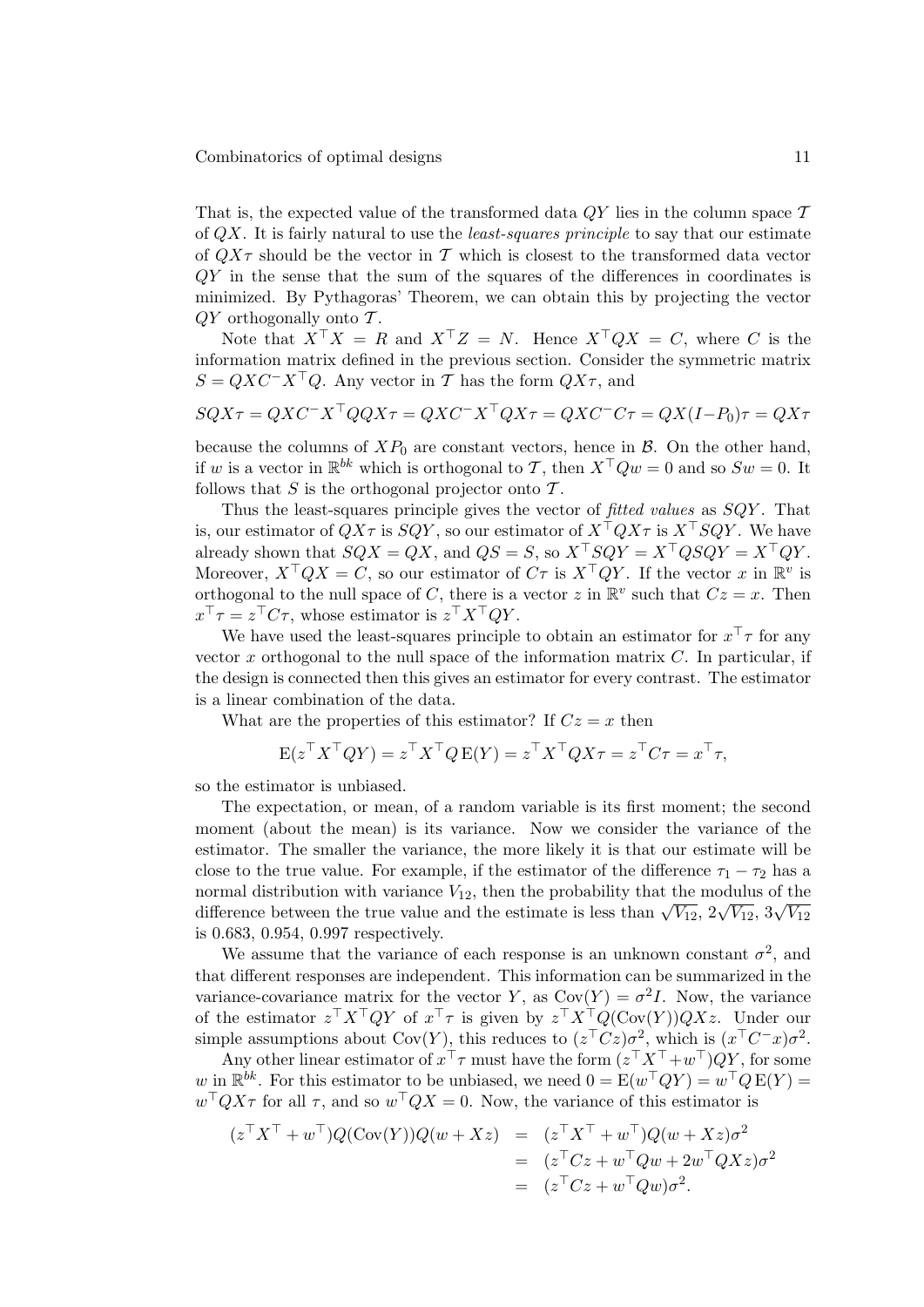As Q is positive semi-definite,  $w^{\top}Qw$  cannot be negative, so this variance cannot be smaller than the variance of the least-squares estimator.

In summary, we have proved the following classical theorem.

**Theorem 2.2** Suppose that  $Cov(Y) = I\sigma^2$  and that Equation (2.4) holds. If the design is connected and x is any contrast vector in  $\mathbb{R}^v$ , then the least-squares estimator of  $x^{\top} \tau$  is  $x^{\top} C^{-} X^{\top} Q Y$ , where  $Q = I - k^{-1} Z Z^{\top}$ . This estimator is unbiased, and has minimum variance among all unbiased linear estimators of  $x^{\top} \tau$ . The variance is equal to  $(x^{\top}C^{-}x)\sigma^2$ .

In particular, to estimate the difference  $\tau_i - \tau_j$  we use the contrast x with  $x_i = 1$ ,  $x_i = -1$  and  $x_i = 0$  for  $i \notin \{i, j\}$ . To calculate the variance  $V_{ij}$  of this estimator, which is called a *pairwise variance*, we look at the  $2 \times 2$  submatrix of  $C^-$  in the *i*th and j-th row and column:

$$
V_{ij} = (C_{ii}^- + C_{jj}^- - C_{ij}^- - C_{ji}^-)\sigma^2.
$$
\n(2.6)

If C is completely symmetric, then these pairwise variances are constant. Such a design is called variance-balanced. Note that 2-designs are variance-balanced.

#### 2.3 Optimality criteria

A statistician designing a comparative experiment knows the number  $v$  of treatments to be compared and the number of experimental units available. In our case, the experimental units are partitioned into  $b$  blocks of size  $k$ , where  $b$  and  $k$  are known. Let  $\mathcal{D}(v, b, k)$  denote the class of all (not necessarily binary) block designs with v treatments, and b blocks of size k. Which design in this class is best?

One obviously desirable feature is to minimize the average value of the pairwise variances  $V_{ij}$ . Since  $C^-$  has zero row and column sums, Equation (2.6) shows that, for each fixed  $i$ ,

$$
\sum_{j \neq i} V_{ij} = [(v-1)C_{ii}^- + (\text{Tr}(C^-) - C_{ii}^-) + 2C_{ii}^-]\sigma^2 = (\text{Tr}(C^-) + vC_{ii}^-)\sigma^2,
$$

where  $\text{Tr}(C)$  is the trace of C. Hence the average value  $\overline{V}$  of the pairwise variances is equal to  $2\sigma^2 \text{Tr}(C^-)/(v-1)$ .

Let  $\theta_1, \ldots, \theta_{v-1}$  be the non-trivial eigenvalues of C, now listed with multiplicities and in non-decreasing order. Then

$$
\text{Tr}(C^-) = \frac{1}{\theta_1} + \dots + \frac{1}{\theta_{v-1}}.
$$

Therefore

$$
\bar{V} = \frac{2\sigma^2}{v-1} \left( \frac{1}{\theta_1} + \dots + \frac{1}{\theta_{v-1}} \right) = 2\sigma^2 \times \frac{1}{\text{harmonic mean of } \theta_1, \dots, \theta_{v-1}}.
$$

Thus a design is said to be A-*optimal* (in some class) if it minimizes the average pairwise variance in that class; equivalently, if it maximizes the harmonic mean of  $\theta_1, \ldots, \theta_{v-1}$  in that class. Here 'A' stands for 'average'.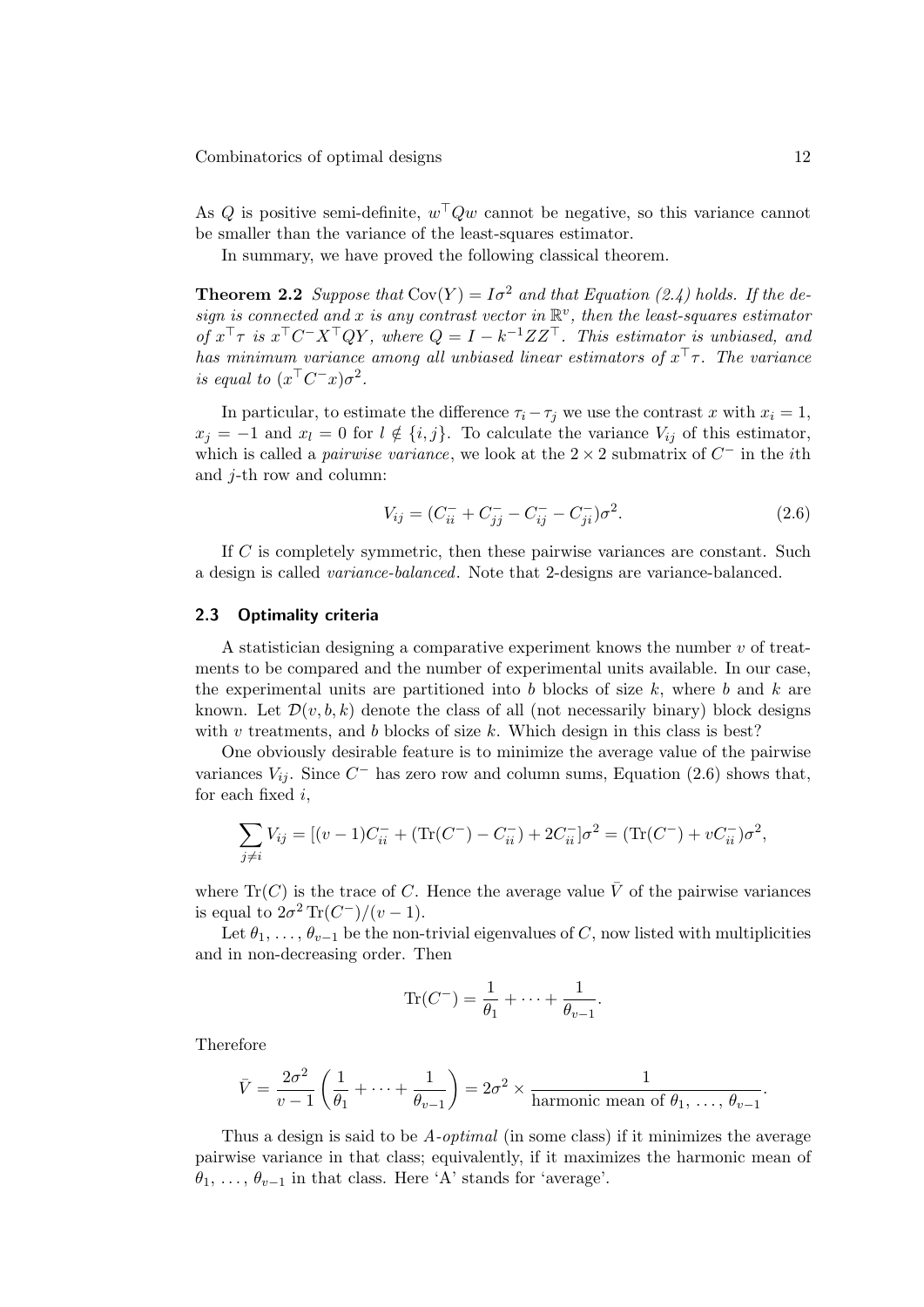This is not the only kind of optimality. When statisticians present an estimate for the difference  $\tau_i - \tau_j$ , they usually also present a confidence interval for the difference. If they always present a 95% confidence interval, the true value should lie within the confidence interval in 19 cases out of 20. The smaller the confidence interval the better. Under the assumption that the responses are multivariate normal, the length of this confidence interval is proportional to  $\sqrt{V_{ij}}$ , and therefore minimizing the variance is the same as minimizing the length of the confidence interval. However, the volume of the confidence ellipsoid for the estimate of  $(\tau_1, \ldots, \tau_v)$  (in the  $(v-1)$ dimensional space orthogonal to  $u$ ) is proportional to the square root of the reciprocal of  $\Pi_{i=1}^{v-1}\theta_i$  (see [4, page 49]). A design is *D-optimal* if it minimizes this volume; equivalently, if it maximizes the geometric mean of  $\theta_1, \ldots, \theta_{v-1}$ . Here 'D' stands for 'determinant'.

In some experiments, the treatments are combinations of different quantities of inputs that can be measured on continuous scales. A multivariate polynomial model may be fitted rather than the model in Equation (2.4). Since the scales for the different variables may not be comparable, it is important to use an optimality criterion that is invariant to reparametrization of the model. The D-criterion is the only one of the popular criteria that is so invariant. However, for block designs with v qualitative treatments, the A-criterion seems more natural.

Some people are concerned about worst cases. A design is said to be E-optimal if it maximizes the minimum  $\theta_1$  of the non-trivial eigenvalues of C; equivalently, it minimizes the maximum variance of the estimator of  $x^{\top} \tau$  over all contrast vectors x with  $x^{\top} x = 1$ . Here 'E' stands for 'extreme'. Somewhat similarly, a design is said to be  $MV-optimal$  if it minimizes the maximum of the  $V_{ij}$ . This last criterion is not a function of the eigenvalues.

The eigenvalue optimality criteria all fall under the umbrella of  $\Phi_p$ -optimality. For p in  $(0, \infty)$ , a design is  $\Phi_p$ -optimal if it minimizes

$$
\left(\frac{\sum_{i=1}^{v-1}\theta_i^{-p}}{v-1}\right)^{\frac{1}{p}}
$$

.

A-optimality corresponds to  $p = 1$ ; the limit as  $p \to 0$  gives D-optimality; the limit as  $p \to \infty$  gives E-optimality.

All these criteria depend on the design only through its information matrix, which is a  $v \times v$  real symmetric matrix with row and column sums zero. Let  $\mathcal{X}_v$ denote the set of all matrices satisfying this condition. An *optimality criterion* is a function  $\Phi : \mathcal{X}_v \to \mathbb{R}$ . Now a design in some class D of designs is said to be  $\Phi$ -optimal if it minimizes the value of  $\Phi(C)$  over all information matrices C of designs in  $\mathcal{D}$ .

The optimality criteria  $\Phi$  that we consider all satisfy the following conditions:

- (a)  $\Phi$  is convex:
- (b) for every C in  $\mathcal{X}_v$ , the function  $\alpha \mapsto \Phi(\alpha C)$  is monotonic non-increasing for non-negative  $\alpha$ ;
- $(c) \Phi$  is invariant under any simultaneous permutation of rows and columns by the same permutation—that is, re-labelling the treatments does not affect Φ.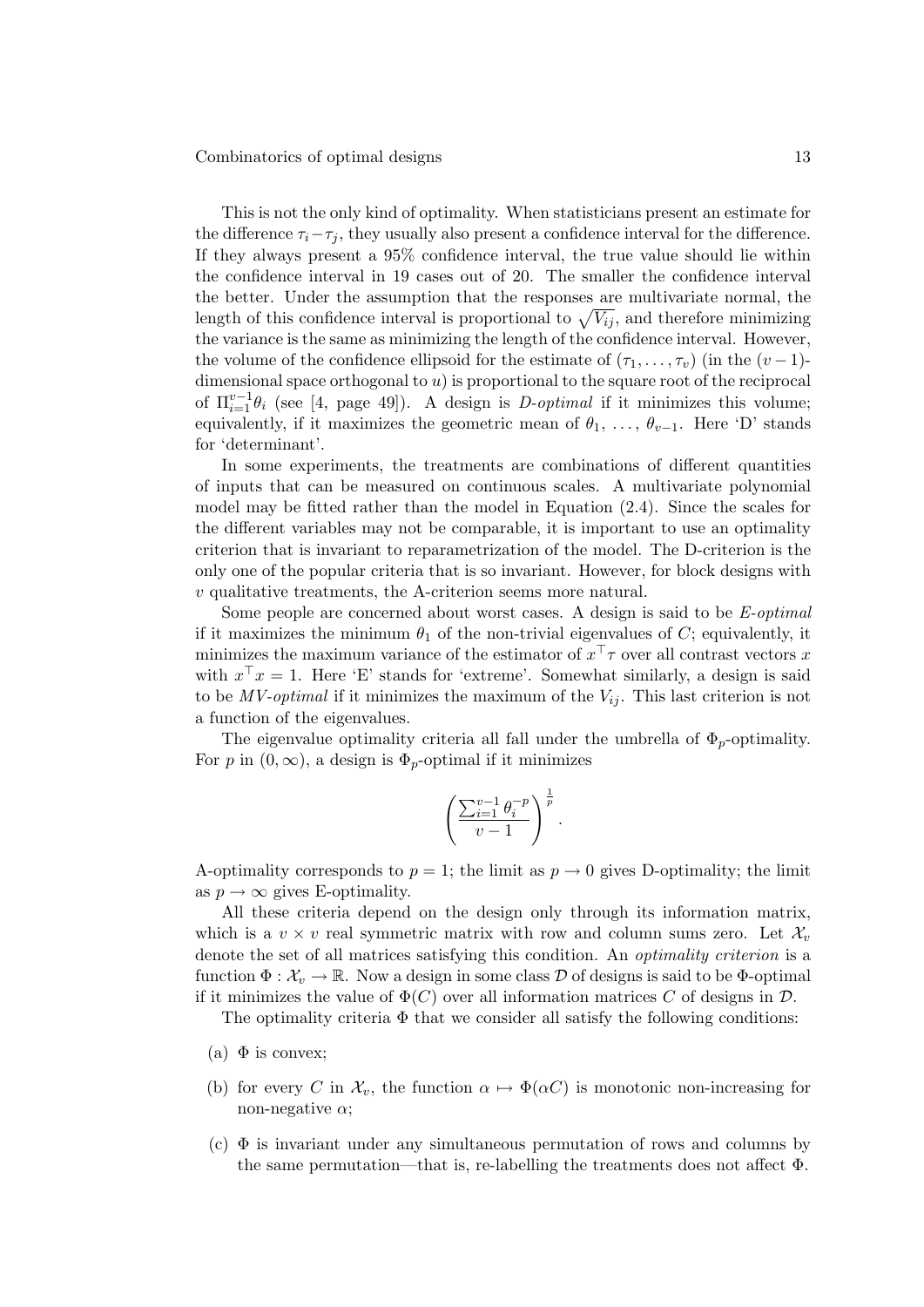(Any function of the eigenvalues will satisfy condition (c).)

A design is said to be *universally optimal* in some class if it minimizes every  $\Phi$ satisfying the above conditions. Thus universal optimality is stronger than all of the individual criteria, but there may not be any universally optimal design in a given class of designs. Recall that a design in  $\mathcal{D}(v, b, k)$  maximizes the trace of C if and only if it is generalized binary. Kiefer [66] proved the following theorem.

**Theorem 2.3** Let  $\Phi : \mathcal{X}_v \to \mathbb{R}$  be a function satisfying conditions (a)–(c) above. If there is a design in the class for which  $C$  is completely symmetric and has maximum trace, then it is universally optimal. In particular, if  $\mathcal{D}(v, b, k)$  contains 2-designs (BIBDs), then the minimum value of  $\Phi(C)$  over information matrices of designs in  $\mathcal{D}(v, b, k)$  is attained by the 2-designs.

The A-, D- and E-criteria are all examples of functions satisfying the conditions of Kiefer's theorem. This justifies the assertion that the Fano plane is the best design to choose in our introductory example. In terms of the parameters  $v, b, k$ , the necessary conditions (1.1) for the existence of a 2-design or BIBD read

> $v$  divides  $bk$ ,  $v-1$  divides  $bk(k-1)$ .

We sketch the proof of Kiefer's Theorem for functions depending on the eigenvalues, in the case  $k < v$ .

Let  $\theta_1, \ldots, \theta_{v-1}$  be the non-trivial eigenvalues of the the information matrix of a design in  $\mathcal{D}(v, b, k)$ . Then  $\sum \theta_i = \text{Tr}(C) \leq b(k-1)$ , by Proposition 2.1. Under the given hypotheses,  $\Phi(C)$  is minimized when the sum attains the upper bound  $b(k-1)$ (which means that the design is binary) and all eigenvalues are equal (which means that C is a linear combination of I and J, so that the design is balanced).

We say that the sequence  $(x_0, \ldots, x_{v-1})$  is upper weakly majorized by the sequence  $(y_0, \ldots, y_{v-1})$  if

$$
\sum_{i=0}^{n-1} x_i \ge \sum_{i=0}^{n-1} y_i
$$

for  $n = 1, \ldots, v$ . If the sums are equal for  $n = v$ , we say that  $(x_0, \ldots, x_{v-1})$  is *majorized* by  $(y_0, \ldots, y_{v-1})$ . See Marshall and Olkin [70]. Now we say that a block design is Schur-optimal in a class if the eigenvalues of its information matrix (in non-decreasing order) are upper weakly majorized by those of any competing design. Clearly Schur-optimality is stronger than E-optimality. This seems to make most sense when the sum of the eigenvalues is fixed. Since upper weak majorization is a partial order, there may be no such optimal design within a given class. Giovagnoli and Wynn [47] showed:

**Proposition 2.4** If a design is Schur-optimal within any class then it is also  $\Phi_{n-}$ optimal for all p, in particular A-, D- and E-optimal.

Of course, this is trivial for E-optimality.

An important property of Schur-optimality is given by the following result: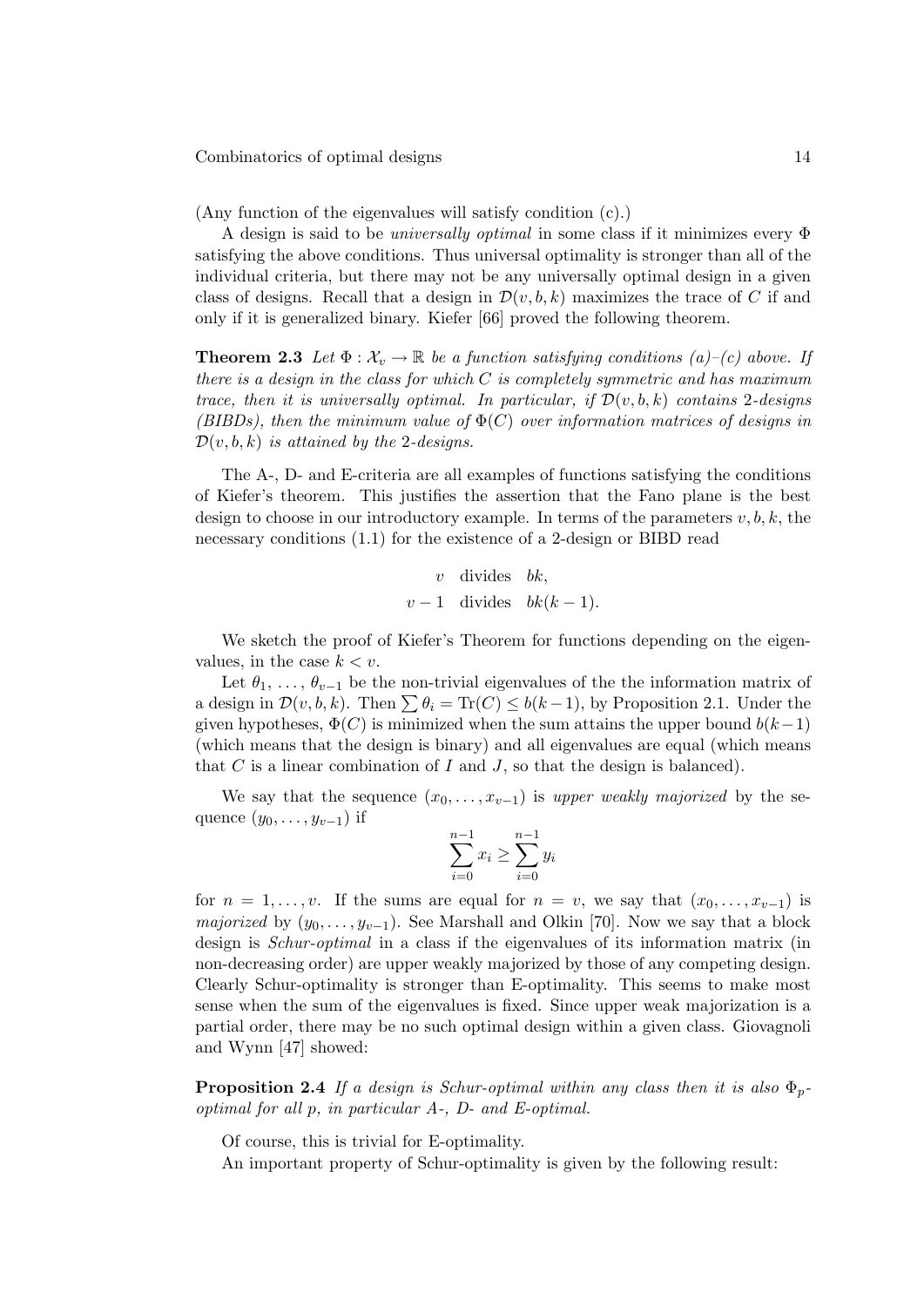**Proposition 2.5** Suppose that  $M_1$  and  $M_2$  are real, symmetric matrices, and that  $M_1 - M_2$  is positive semi-definite. Then the eigenvalues of  $M_1$  are upper weakly majorized by those of  $M_2$ .

**Proof** Let M be any  $v \times v$  real symmetric matrix. The smallest eigenvalue  $\mu_0$  of M is equal to the minimum of  $x^{\top} M x$  over all unit vectors x. More generally, the nth smallest eigenvalue  $\mu_{n-1}$  of M is the minimum of  $x^{\top}Mx$  over all unit vectors x orthogonal to the eigenvectors associated with the first  $n - 1$  eigenvalues. It follows immediately that

$$
\sum_{i=0}^{n-1} \mu_i = \min_{x_0, \dots, x_{n-1}} \sum_{i=0}^{n-1} x_i^\top M x_i
$$

for  $n = 1, \ldots, v$ , where the minimum is over all *n*-tuples of pairwise orthogonal unit vectors.

Now adding a positive semi-definite matrix to  $M$  certainly cannot decrease the expression on the right-hand side.  $\square$ 

It follows that, if  $C_1$  and  $C_2$  are the information matrices of two designs, and  $C_1 - C_2$  is positive semi-definite, then  $C_1$  beats  $C_2$  on the Schur criterion and hence on all the  $\Phi_p$ -optimality criteria.

**Example 2.6** Let  $\mathfrak{D}_1$  be the design in Example 1.1. Since any two distinct points have concurrence 2 in this design, the information matrix is  $C_1 = (10I - 2J)/3$ , with eigenvalues 0, 10/3, 10/3, 10/3, 10/3. We will compare  $\mathfrak{D}_1$  with the binary design  $\mathfrak{D}_2$ obtained by replacing the block  $[1, 1, 2]$  by  $[1, 2, 3]$ . (We use the notation  $[a, \ldots]$  to denote a multiset.) A simple computation shows that the information matrix

| $C_2 = \frac{1}{3} \begin{bmatrix} 8 & -1 & -3 & -2 & -2 \\ -1 & 8 & -3 & -2 & -2 \\ -3 & -3 & 10 & -2 & -2 \\ -2 & -2 & -2 & 8 & -2 \\ 2 & 2 & 2 & 2 & 3 \end{bmatrix}$ |  |  |                                                       |
|--------------------------------------------------------------------------------------------------------------------------------------------------------------------------|--|--|-------------------------------------------------------|
|                                                                                                                                                                          |  |  |                                                       |
|                                                                                                                                                                          |  |  |                                                       |
|                                                                                                                                                                          |  |  |                                                       |
|                                                                                                                                                                          |  |  | $\begin{bmatrix} -2 & -2 & -2 & -2 & 8 \end{bmatrix}$ |

of  $\mathfrak{D}_2$  has eigenvalues 0, 3, 10/3, 10/3, 13/3. So  $\mathfrak{D}_1$  beats  $\mathfrak{D}_2$  on the E-criterion. (We will see later that  $\mathfrak{D}_1$  is E-optimal.) However, a further short calculation shows that  $\mathfrak{D}_2$  wins on the A- and D-criteria. Indeed,  $\mathfrak{D}_1$  beats  $\mathfrak{D}_2$  on the  $\Phi_p$ -criterion if and only if

$$
0.9^{-p} + 1.3^{-p} > 2,
$$

which holds if and only if  $p > 5.32652$  (approximately).

For book-length treatments of optimality, see [4, 82, 91].

#### 2.4 The concurrence graph

We have seen that many optimality criteria of block designs are functions of the non-trivial eigenvalues of its information matrix  $C$ . We now give this a graphtheoretic interpretation.

The concurrence graph of a block design is defined as follows. The vertices are the points (or treatments); distinct vertices i and j are joined by  $\lambda_{ij}$  edges, where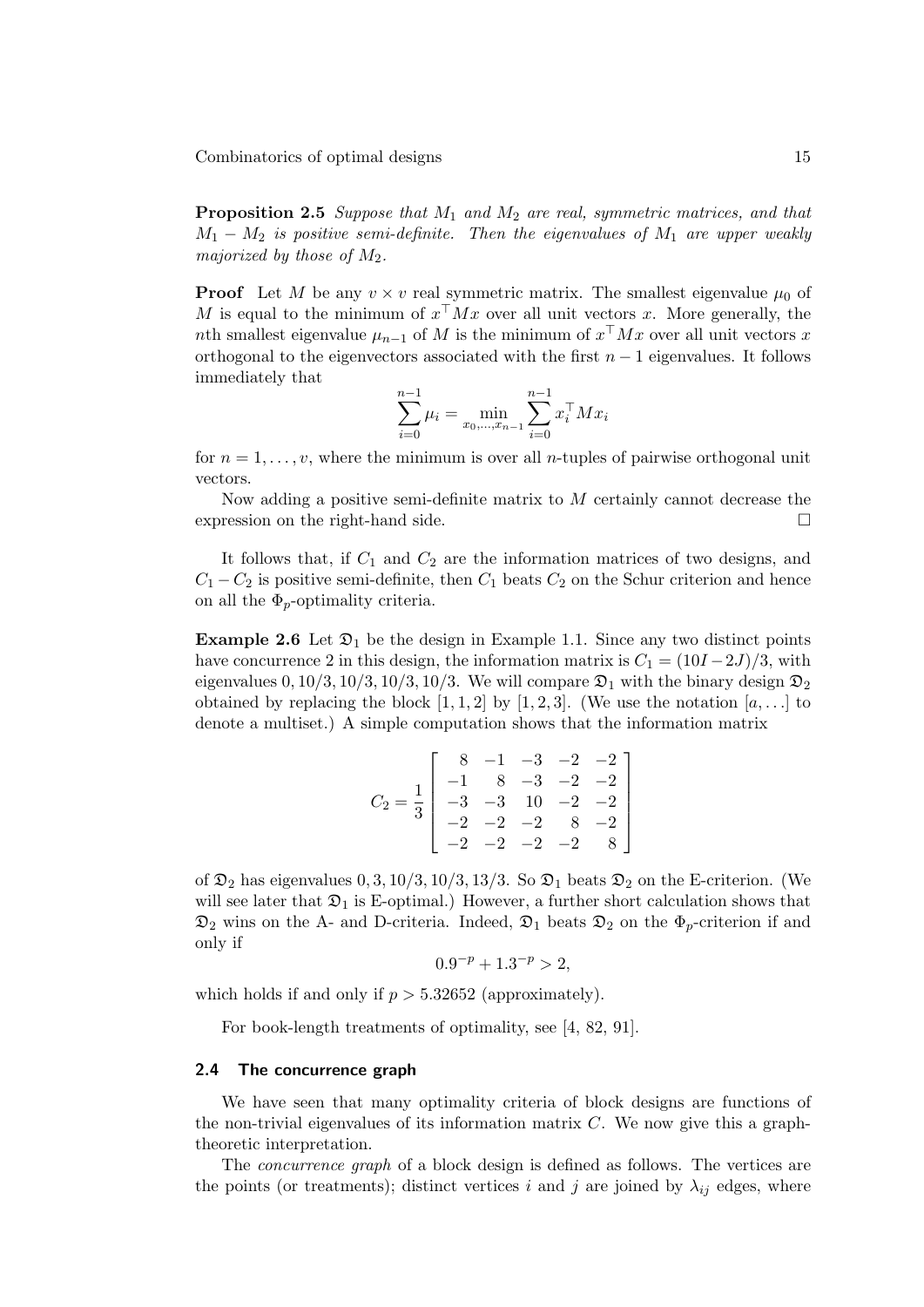$\lambda_{ij}$  is the concurrence of i and j, that is, the number of blocks in which both i and j appear (counted appropriately: that is,  $\lambda_{ij}$  is the  $(i, j)$  entry of  $NN^{\top}$ , where N is the  $v \times b$  incidence matrix of the design—see Section 1.3). Note that the concurrence graph contains no loops, even if the design is not binary.

The Laplacian matrix  $L(G)$  of a loopless graph G on v vertices is defined as follows: for  $i \neq j$ , its  $(i, j)$  entry is the negative of the number of edges joining i and j; the  $(i, i)$  entry is the valency of i (the number of edges incident with i). In other words,  $L(G) = D - A(G)$ , where D is a diagonal matrix whose diagonal entries are the valencies, and  $A(G)$  is the adjacency matrix of G. Note that  $L(G)$  is a symmetric matrix with row and column sums zero.

**Proposition 2.7** If a block design has constant block size k (but is not necessarily binary) then its information matrix  $C$  is obtained by dividing the Laplacian matrix of its concurrence graph by k.

**Proof** We know that  $C = R - NN^{\top}/k$ , where R is diagonal. Now  $NN^{\top}$  and  $A(G)$ agree at all off-diagonal elements; hence C and  $L(G)/k$  agree in all off-diagonal elements. But both C and  $L(G)/k$  have row and column sums zero; so  $C = L(G)/k$ , as required.  $\Box$ 

This result, pointed out by Cheng [32] and cited in [91, page 30], has the important consequence that the optimality properties of a design with constant block size k are completely determined by k and its concurrence graph. Given a graph  $G$ , there may be many designs which have  $G$  as their concurrence graph; so we have potentially made a big simplification to the problem.

Which graphs are concurrence graphs of designs with block size  $k$ ? The next result answers this question.

Here is a non-standard definition. A weighted clique with weights  $w_1, \ldots, w_m$ (where  $w_1, \ldots, w_m$  are positive integers) has m vertices, numbered  $1, \ldots, m$ , and has  $w_iw_j$  edges joining vertex i to vertex j for  $i \neq j$ . Its weight is the sum of the numbers  $w_1, \ldots, w_m$ . If all  $w_i$  are 1, this is just a complete graph on m vertices, and has weight m.

**Proposition 2.8** Let  $G$  be a graph. Then  $G$  is the concurrence graph of a block design with block size k if and only if the edge set of G can be partitioned into weighted cliques of weight k. In particular, G is the concurrence graph of a binary block design with block size  $k$  if and only if the edge set of  $G$  can be partitioned into complete subgraphs of size k.

**Proof** From a weighted clique of weight  $k$  we can reconstruct a block, in which treatment  $i$  occurs  $w_i$  times; the concurrences between distinct treatments in this block give precisely the edges of the weighted clique. The converse is clear.  $\Box$ 

Remark A given graph may have many such partitions, or none. But even the partition does not uniquely determine the block design. In our running example, two edges joining the vertices 1 and 2 form a weighted clique with weights (1, 2) or  $(2, 1)$ , and so can arise from either the block  $[1, 1, 2]$  or the block  $[1, 2, 2]$ . Since all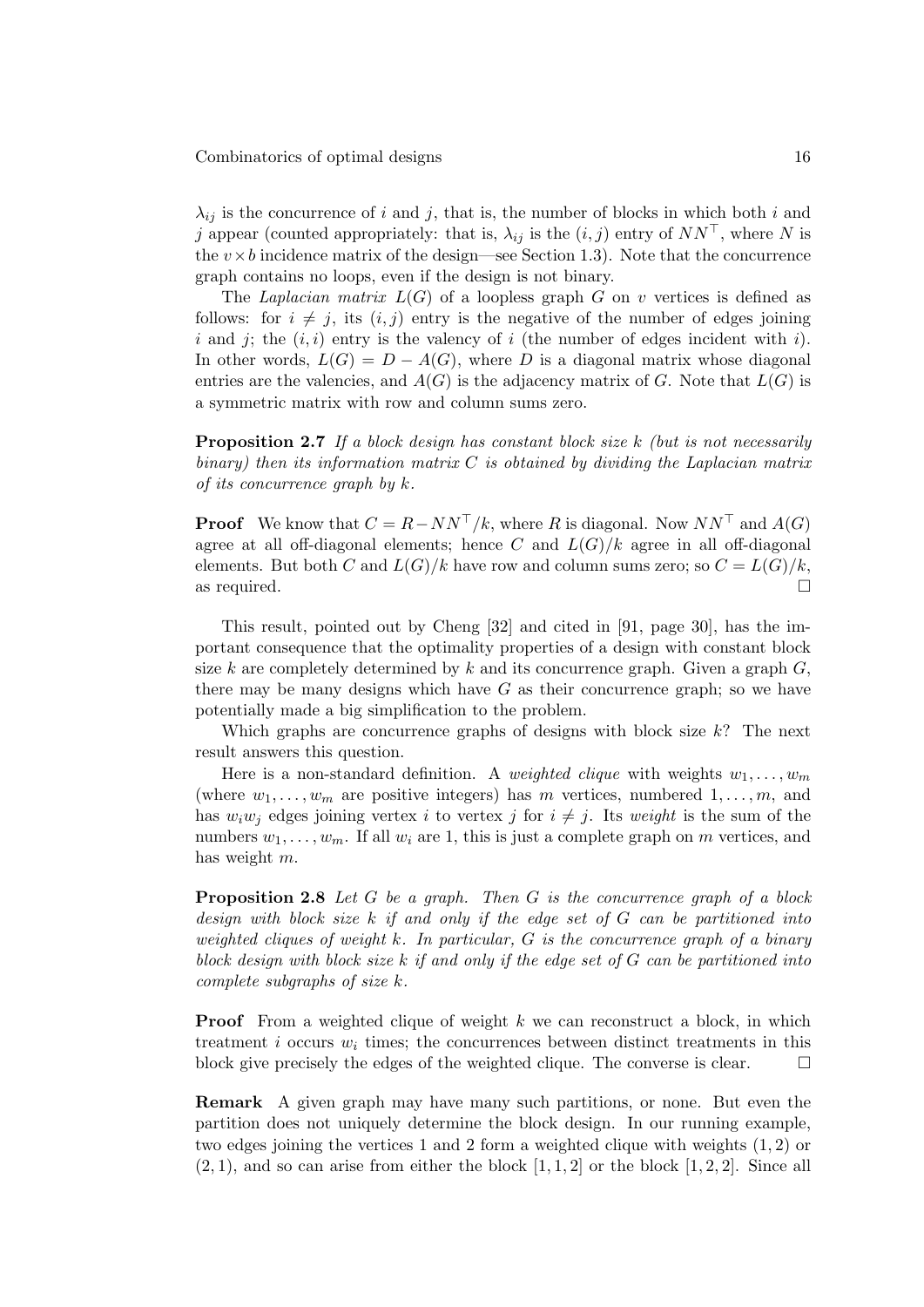optimality properties are determined by the concurrence graph, switching  $[1, 1, 2]$ into [1, 2, 2] preserves all such properties.

However, in the special case  $k = 2$ , then any graph satisfies the conditions: the blocks are the edges of the graph. (Our assumption that there is no block containing only a single treatment guarantees that every block is an edge of the graph rather than a "loop".)

#### 2.5 Laplace eigenvalues

Proposition 2.7 draws our attention to the study of the Laplacian eigenvalues of a graph, and their relationship to graph properties. In this section we give a brief survey of the properties of the Laplace eigenvalues of graphs. Although we speak only of graphs, the results have analogues for edge-weighted graphs (with non-negative weights). For further information and proofs we refer to Mohar's article [72].

The Laplacian matrix is so-called because of its relationship with the Laplacian differential operator  $-\nabla^2$  on a manifold. If the manifold is triangulated, then the resulting graph (with its edges weighted by a function of their lengths) is a "discrete approximation" to the manifold, and its Laplacian matrix is an approximation to the Laplacian operator of the manifold. Note that eigenvalues and eigenvectors of  $-\nabla^2$  are the solutions of the partial differential equation  $\nabla^2 f + \mu f = 0$ ; the eigenfunctions f are "vibrational modes" of the manifold, and the eigenvalues are related the vibrational frequencies. This led to Mark Kac's famous question, "Can one hear the shape of a drum?" [61], which asks if it is possible for different manifolds or graphs to have the same Laplace eigenvalues. Not surprisingly, the answer, in both the continuous and the discrete cases, is that it is possible.

Let G be a graph with v vertices and  $e$  edges; loops are forbidden, but multiple edges are allowed except where we say otherwise. Let  $d(i)$  be the valency of vertex i, and let  $\delta(G)$  and  $\Delta(G)$  be the smallest and largest values of  $d(i)$ . Recall that the Laplacian matrix  $L(G)$  is the  $v \times v$  matrix with  $(i, i)$  entry  $d(i)$  and  $(i, j)$  entry minus the number of edges from  $i$  to  $j$ .

Note that the Laplacian matrix is the sum over edges of matrices of the following form. Each edge between vertices  $i$  and  $j$  contributes the matrix with submatrix

$$
\begin{array}{cc} i & j \\ j & \left[ \begin{array}{cc} 1 & -1 \\ -1 & 1 \end{array} \right] \end{array}
$$

,

all other entries being zero. Thus the matrix for each edge is positive semi-definite. This gives a rather easy proof of the following facts:

**Proposition 2.9** (a) The Laplacian matrix  $L(G)$  is positive semi-definite (hence so is any information matrix).

(b) For any vector x in  $\mathbb{R}^v$ , we have

$$
x^{\top}L(G)x = \sum_{\text{edges }ij} (x_i - x_j)^2.
$$

(c) The nullity of  $L(G)$  is equal to the number of connected components of G. In particular, if G is connected, the all-1 vector u spans the null space.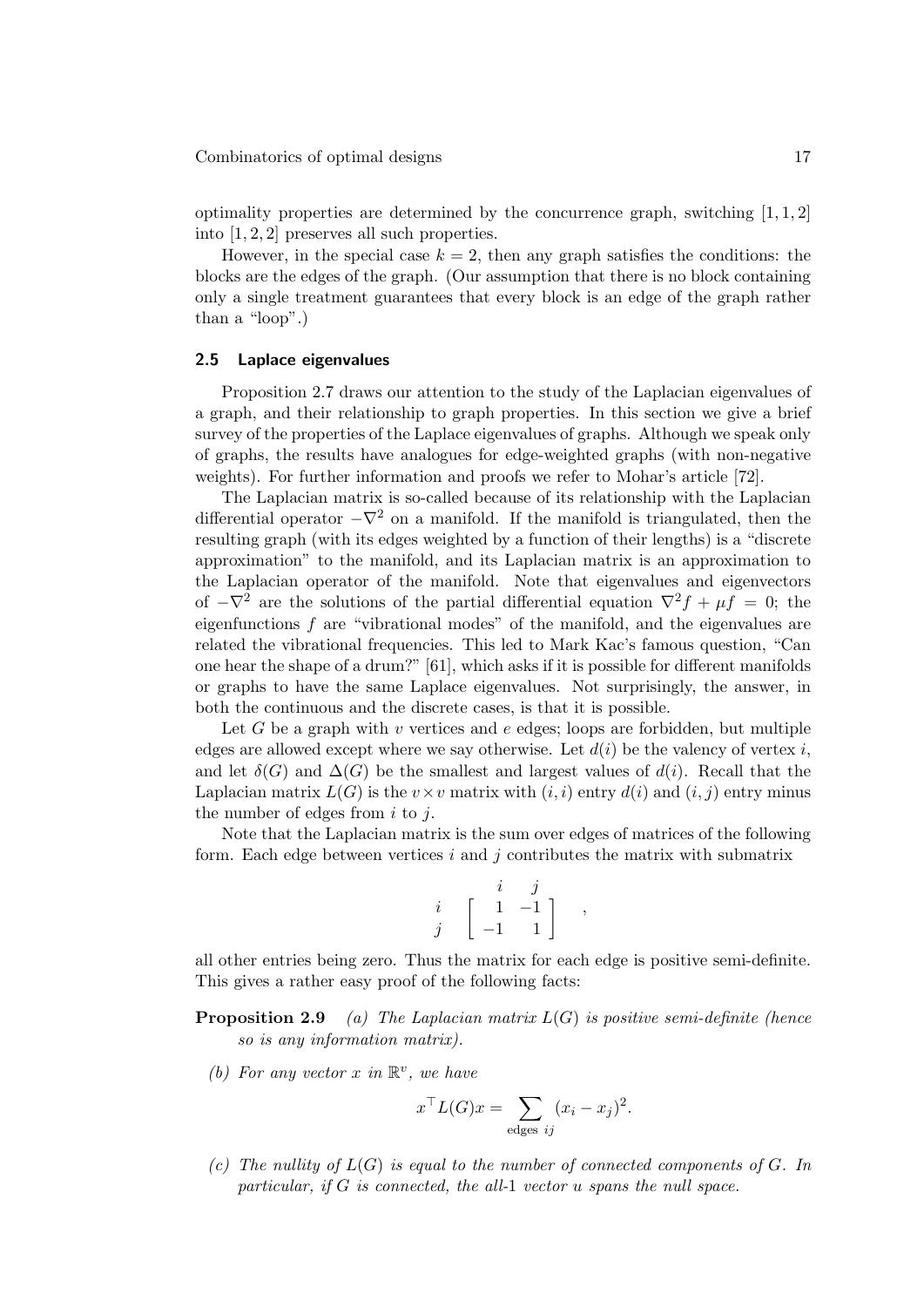(d) If the graph  $G_2$  is obtained from the graph  $G_1$  by inserting an extra edge, then  $L(G_2) - L(G_1)$  is positive semi-definite: so that we can never make a design worse on the Schur criterion (and hence any  $\Phi_p$  criterion) by adding an edge to the graph (Propositions 2.4 and 2.5).

Here is another popular method of proving Proposition 2.9. Choose an arbitrary orientation of the edges of  $G$ , and (temporarily) let  $N$  be the signed vertex-edge incidence matrix of G, the  $v \times e$  matrix whose  $(i, k)$  entry is

> $n_{ik} =$  $\sqrt{ }$  $\int$  $\overline{\mathcal{L}}$ +1 if vertex *i* is the head of the *k*th directed edge  $f_k$ ,  $-1$  if vertex *i* is the tail of  $f_k$ , 0 otherwise.

Then we have

$$
NN^{\top} = L(G),
$$

for each edge containing vertex i contributes  $+1$  to the  $(i, i)$  entry of  $NN^{\top}$ , while each edge joining vertices i and j contributes  $-1$  to the  $(i, j)$  entry. This shows part (a) of Proposition 2.9. Part (b), giving the particularly simple form of the quadratic form associated with  $L(G)$ , is easily proved using the fact that

$$
x^{\top}L(G)x = (N^{\top}x)^{\top}(N^{\top}x).
$$

From now on we assume that G is connected. Let  $\mu_0, \ldots, \mu_{v-1}$  be the eigenvalues of  $L(G)$ , arranged in non-decreasing order, so that  $\mu_0 = 0$  and  $\mu_1 > 0$ . (Note that this convention is different from Mohar's [72], who uses  $\mu_1, \ldots, \mu_n$ .) We often write  $\mu_{\text{max}}$  instead of  $\mu_{v-1}$  for the greatest eigenvalue. Thus we have

$$
0 = \mu_0 < \mu_1 \leq \cdots \leq \mu_{\text{max}}.
$$

The sum of the Laplace eigenvalues is the trace of  $L(G)$ , the sum of the valencies of the vertices, which is twice the number of edges; so we have

$$
\mu_1 \le 2e/(v-1) \le \mu_{\max}.
$$

These inequalities can be refined; for example,  $\mu_1$  is bounded above by  $(d(i)+d(j))/2$ , for any two non-adjacent vertices  $i$  and  $j$ ; and

$$
\mu_1 \leq v\delta(G)/(v-1) \leq v\Delta(G)/(v-1) \leq \mu_{\max} \leq 2\Delta(G);
$$

and  $\mu_{\text{max}} = 2\Delta(G)$  if and only if G is bipartite and regular. We will prove the first inequality below; for the rest, see [72].

The Laplace eigenvalues of a simple graph and its complement have a simple relation:

**Proposition 2.10** Let G be a simple graph on v vertices and  $\overline{G}$  its complement. Then  $\mu_0(G) = \mu_0(\overline{G}) = 0$  and

$$
\mu_i(\overline{G}) = v - \mu_{v-i}(G)
$$

for  $i = 1, \ldots, v - 1$ .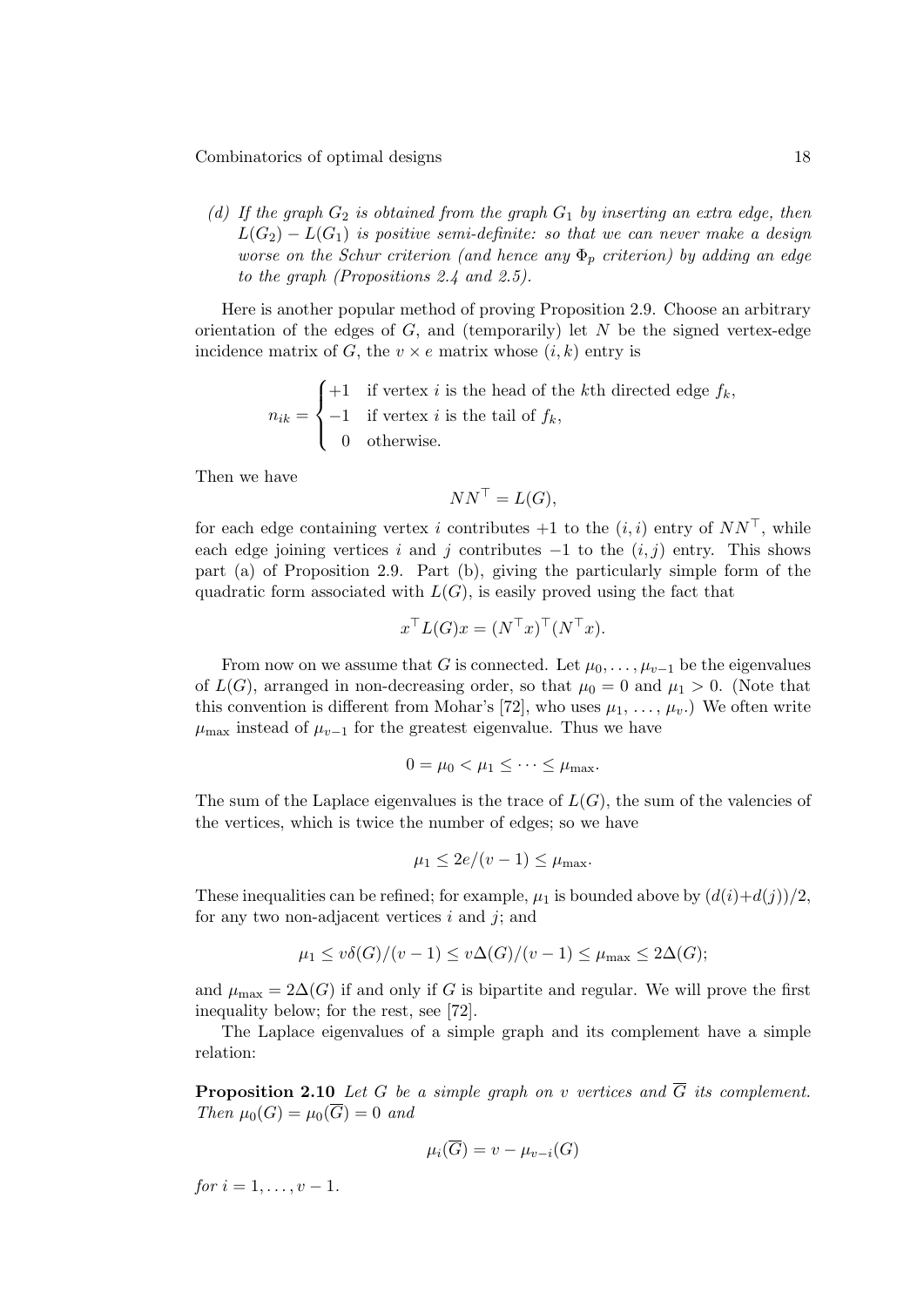This is because  $L(G) + L(\overline{G}) = vI - J$ , where J is the all-1 matrix, and the all-1 vector u is the zero eigenvector for both  $L(G)$  and  $L(\overline{G})$ , so that any other common eigenvector is perpendicular to u.

If G is regular of valency d, then  $L(G) = dI - A(G)$ , where  $A(G)$  is the usual adjacency matrix of G, so the Laplace eigenvalues have the form  $d-\alpha$ , where  $\alpha$  runs over the eigenvalues of  $A(G)$ .

One graph parameter closely connected with the Laplace eigenvalues is the isoperimetric number. A "good" graph (for use as a network, say) will be one without bottlenecks: any set of vertices will have many edges joining it to its complement. So, for a set S of vertices, we let  $\partial(S)$  (the *boundary* of S) be the set of edges which have one vertex in  $S$  and the other in its complement, and then define the *isoperimetric number*  $i(G)$  by

$$
i(G) = \min\left\{ \frac{|\partial S|}{|S|} : S \subseteq V(G), \ 0 < |S| \le v/2 \right\}.
$$

(We need only take the size of S up to  $v/2$  since a set and its complement have the same boundary.) An infinite class of simple graphs is a *family of expanders* if  $i(G)$ is bounded away from zero for graphs in this class.

The following result is due to Alon and Milman [3] and Dodziuk [41].

**Theorem 2.11** Let  $\mu_1$  be the second Laplace eigenvalue of G, and  $\Delta = \Delta(G)$ . Then

$$
\mu_1/2 \leq i(G) \leq \sqrt{(2\Delta - \mu_1)\mu_1}.
$$

We will prove the left-hand inequality, demonstrating that a graph with large  $\mu_1$ has good expansion properties. In fact we show a slightly stronger result, which will be used a number of times.

**Proposition 2.12** Let G have an edge-cutset of size c whose removal separates the graph into components of sizes m and n. Then  $\mu_1 \leq c((1/m) + (1/n))$ .

**Proof** The second eigenvalue  $\mu_1$  is the minimum of  $x^{\top} L x / x^{\top} x$  over all vectors x perpendicular to the all-1 vector  $u$  (which is the eigenvector for the smallest eigenvalue  $\mu_0 = 0$ ).

Now let x be the vector taking the value  $n$  on vertices on the side of the cut with size m and the value  $-m$  on vertices on the other side. Then x has coordinate sum zero, so is perpendicular to the all-1 vector  $u$ . By Proposition 2.9(b), we have  $x^{\top} L x = c(m+n)^2$ , whereas  $x^{\top} x = mn^2 + nm^2 = mn(m+n)$ . So  $\mu_1 \leq c(m+n)/mn =$  $c((1/m) + (1/n)).$ 

Now the left-hand inequality in the theorem follows: we can choose the cutset such that  $c/m = i(G)$  and  $m \leq n$ ; then  $\mu_1 \leq 2c/m = 2i(G)$ .

The right-hand inequality is one of a family of results called inequalities of Cheeger type, since they are analogues of Cheeger's inequality in the continuous case. The analogue of Cheeger's inequality would be the assertion  $i(G) \leq \sqrt{2\Delta\mu_1}$ ; see [38, 72] for the proof of the stronger result quoted here and references to similar results.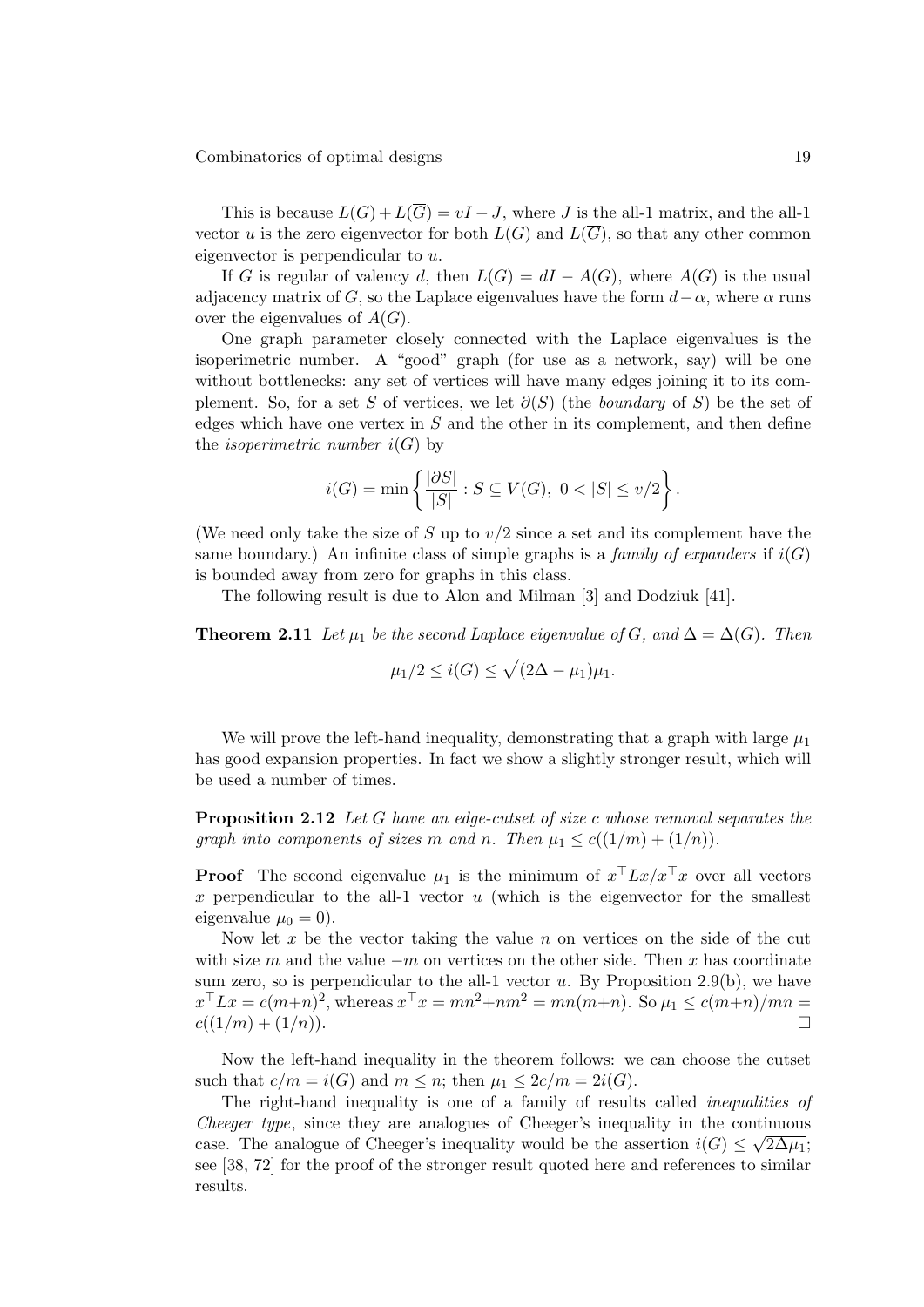Corollary 2.13 An infinite class of simple graphs is a family of expanders if and only if  $\mu_1$  is bounded away from zero for the graphs in the class.

The importance of expanders in computer science has resulted in a great deal of attention being paid to the graph parameter  $\mu_1$ . It is also very closely connected with the rate of convergence of a random walk on the graph.

#### 2.6 Variance-balanced designs

Recall that a block design is variance-balanced (or VB, for short) if its information matrix is completely symmetric. Morgan and Srivastav [74] call such a design a completely symmetric design, or CSD; because of conflict with the term "symmetric design", we have avoided this. We denote by  $VB(v, k, \lambda)$  a variance-balanced design with v points, block size k and all pairwise concurrences  $\lambda$ . (Remember that they are not assumed to be binary!)

Note that VB designs are not always optimal:

**Example 2.14** Two designs with  $v = b = 7$ ,  $k = 6$  can be constructed as follows:

- (a) the design whose blocks are all 6-subsets of the set of points;
- (b) the design obtained from the Fano plane by doubling each occurrence of a point in a block (so that the first block is the multiset  $[1, 1, 2, 2, 3, 3]$ ).

Both these designs are VB; the first has  $\lambda = 5$ , the second has  $\lambda = 4$ . The first, being a 2-design, is better, according to Kiefer's theorem.

Question 2.15 Given k and  $\lambda$ , for which values of v do  $VB(v, k, \lambda)$  designs exist, and what are the possible numbers of blocks of such designs?

An asymptotic answer to this problem (that is, conditions which are necessary and sufficient for large enough  $v$ ) would generalize Wilson's existence theorem for 2-designs [106] described earlier. Two surveys of this class of designs have been given by Billington [18, 19].

Morgan and Srivastav define two new parameters of a VB design, as follows:

$$
r = \left\lfloor \frac{bk}{v} \right\rfloor, \qquad p = bk - vr,
$$

so that  $bk = vr + p$  and  $0 \le p \le v - 1$ . Thus, in a 2-design we have  $p = 0$ . Note that the use of  $r$  does not here imply that the design has constant replication!

Morgan and Srivastav further say that a VB design has maximum trace if its parameters satisfy the equation

$$
r(k-1) = (v-1)\lambda.
$$
\n
$$
(2.7)
$$

The reason for the term is as follows. Since  $bk < v(r+1)$ , some treatment occurs at most r times on the bk plots. Each occurrence contributes at most  $k - 1$  edges to the concurrence graph, so the valency of this vertex is at most  $r(k-1)$ . But the concurrence graph of a VB design is regular, with valency  $(v-1)\lambda$ ; so we have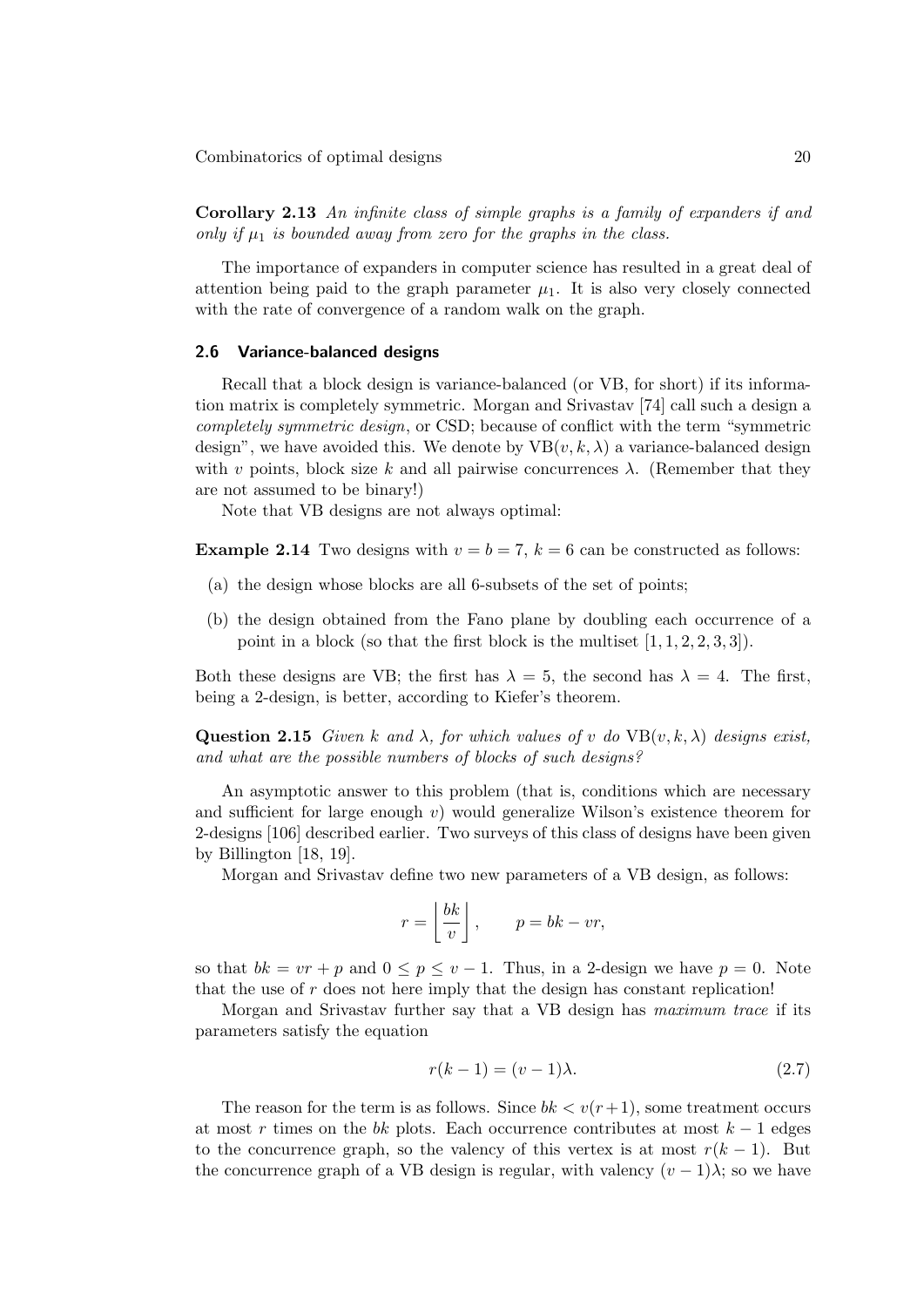$(v-1)\lambda \leq r(k-1)$ , and the trace of the information matrix, which is  $v(v-1)\lambda$ , is at most  $vr(k-1)$ ; equality for the trace implies that  $(v-1)\lambda = r(k-1)$ .

The maximum trace condition does imply some nice properties.

The above argument shows that, in a VB design of maximum trace, any point lies in at least  $r$  blocks (counted with multiplicity), with equality if and only if the point occurs at most once in each block. Since  $bk = vr + p$ , it follows that the number of "bad" points (which occur more than once in some block) is at most  $p$ . So if  $p = 0$ , the design is binary, and is a BIBD or 2-design.

In Example 2.14, we have  $r = 6$ ,  $p = 0$ , and so the first design has maximum trace but the second does not.

Morgan and Srivastav [74] show that a VB design with maximum trace is Eoptimal. We refer to their paper for the proof, but give here a complementary result in which maximum trace is not assumed but we require that the effect of non-binary blocks is not too large. A binary block (one in which no treatment is repeated) gives rise to  $k(k-1)/2$  edges of the concurrence graph; define the *defect* of a non-binary block to be the difference between  $k(k-1)/2$  and the number of edges it contributes.

**Proposition 2.16** If  $k < v$ , then a VB design on v points is E-optimal if the sum of defects of non-binary blocks is less than  $v/2$ .

**Proof** Let x be the sum of defects. Then the number of edges (which we know to be  $\lambda v(v-1)/2$ ) is  $bk(k-1)/2-x$ , so that

$$
b = \frac{\lambda v(v-1) + 2x}{k(k-1)}.
$$

It is easily verified that the non-trivial Laplacian eigenvalues of the λ-fold complete graph are all equal to  $\lambda v$ . So, if our design is not E-optimal, then a E-better design (with the same values of  $(v, b, k)$ ) has  $\mu_1 > \lambda v$ . Let  $\delta$  be the minimal degree of the concurrence graph of such a design. By Proposition 2.12,

$$
\lambda v < \mu_1 \le \delta(1 + 1/(v - 1)) = \delta v / (v - 1),
$$

so that  $\delta > \lambda(v-1)$ , or  $\delta \geq \lambda(v-1)+1$ . Hence the concurrence graph has at least  $v(\lambda(v-1)+1)/2$  edges. Since each block of this design contributes at most  $k(k-1)/2$  edges, we have

$$
\frac{\lambda v(v-1) + 2x}{k(k-1)} = b \ge \frac{v(\lambda(v-1) + 1)}{k(k-1)},
$$

whence  $x \ge v/2$ . So, if  $x < v/2$ , then no E-better design can exist.

For  $k = 3$ , the defect of a non-binary block is 1, so a design with fewer than  $v/2$  non-binary blocks is E-optimal. It follows that the design of Example 1.1 is E-optimal, as claimed earlier.

We now turn to constructions.

If we have two VB designs on the same set of  $v$  points with the same block size k, having parameters  $\lambda_1$  and  $\lambda_2$ , then the multiset union of the block multisets is again VB, with parameter  $\lambda_1 + \lambda_2$ . The new design is not necessarily of maximum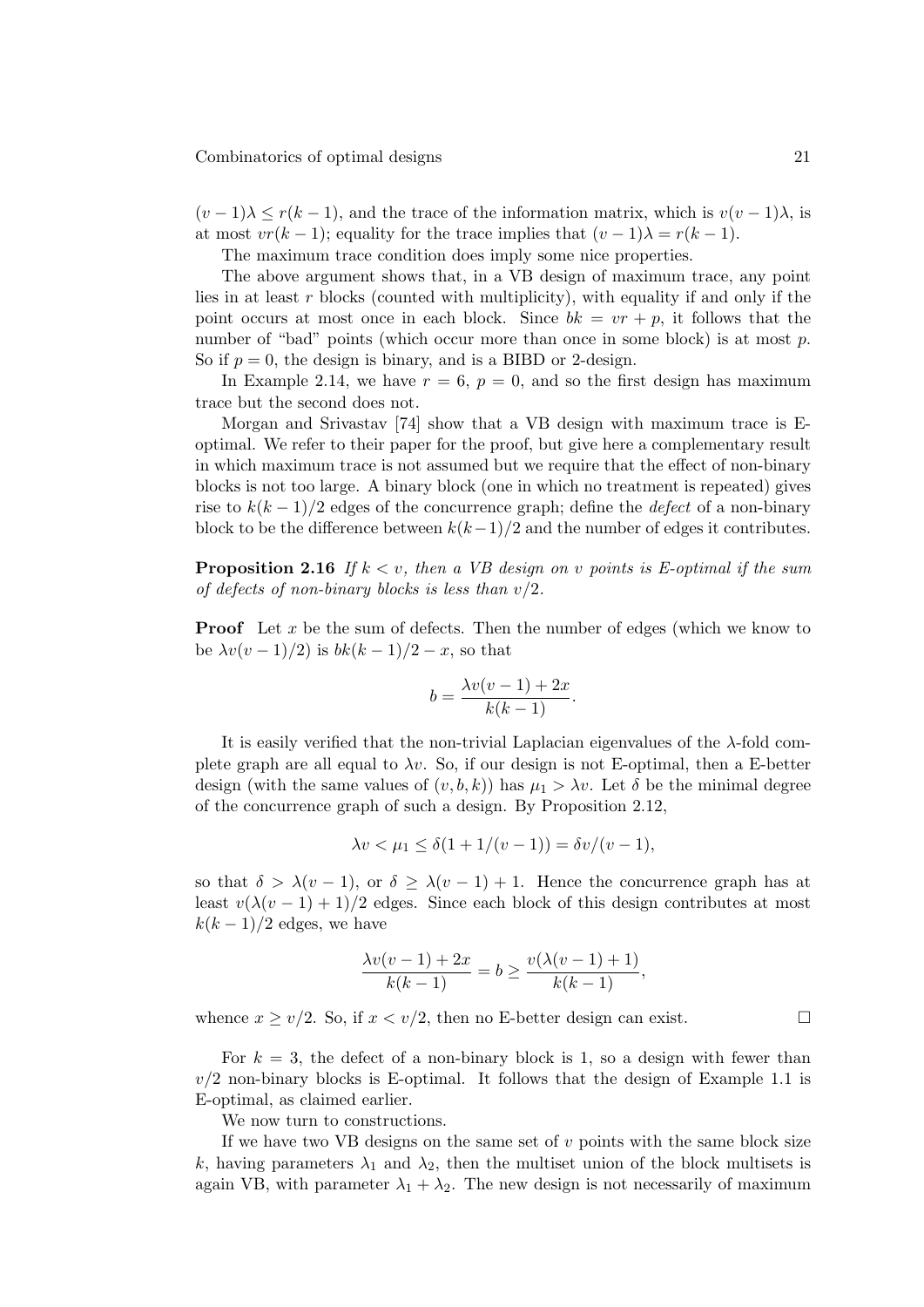trace; but it is so if one of the VB designs we start with is a 2-design and the other is of maximum trace, or if the sum of their p parameters is less than  $v$ .

For example, suppose that  $k = 3$ . A VB design of maximum trace satisfies  $2r = (v-1)\lambda$ , so that  $\lambda$  is even or v is odd. Moreover,  $\lambda = 1$  is impossible (except for  $2-(v, 3, 1)$  designs), since a non-binary block gives concurrence at least 2. Morgan and Srivastav [74] prove that these necessary conditions are sufficient:

**Theorem 2.17** A VB(v, 3,  $\lambda$ ) design of maximum trace exists whenever  $\lambda(v-1)$  is even and  $\lambda > 1$ .

**Proof** Since a 2- $(v, 3, 6)$  design exists for all v [51], it is enough to settle the existence question for  $\lambda$  in a complete set of non-zero residues mod 6. Now 2-designs exist in the following cases [51]:

- for  $\lambda = 1$  or 5, if  $v \equiv 1$  or 3 mod 6;
- for  $\lambda = 2$  or 4, if  $v \equiv 0$  or 1 mod 3;
- for  $\lambda = 3$ , if v is odd.

We give a construction of VB designs for  $\lambda = 2$  and  $v \equiv 2 \mod 3$  below; they have  $p = 1$ , so the union of two copies settles  $\lambda = 4$ . For  $\lambda = 5$  or  $\lambda = 7$ , with v odd, there is a 2-design unless  $v \equiv 5 \mod 6$ ; in that case we can take a 2-design with  $\lambda = 3$  and a VB design with  $\lambda = 2$  or  $\lambda = 4$ .

We now look further at the case  $k = 3$ ,  $\lambda = 2$ . A block consisting of three points is a triangle in the concurrence graph, while a block consisting of two points (one with multiplicity 2) is a double edge. So we want to partition the edge set of doubled  $K_v$  into triangles and double edges. Clearly if a 2-(v, 3, 2) design exists, then this gives a VB design with the smallest number of blocks; this design exists if and only if  $v \neq 2$  mod 3. There is a "boring" design obtained by partitioning the edge set into double edges, which has the largest number of blocks.

The smallest case for which no 2-design exists is  $v = 5$ . There are four possibilities, listed in order of increasing numbers of blocks (and perhaps decreasing interest):

- Six triangles and one double edge: this is realised by the design in our running example (Example 1.1).
- Four triangles and four double edges: take a  $2-(4,3,2)$  design (consisting of all the 3-subsets of a 4-set) and join its four points to the fifth point by four double edges.
- Two triangles and seven double edges: take a triangle twice and double the seven uncovered edges.
- Ten double edges: this is the "boring" design.

The values of  $(r, p)$  in the four cases are  $(4, 1)$ ,  $(4, 4)$ ,  $(5, 2)$  and  $(6, 0)$ . So the first two have maximum trace but the others do not.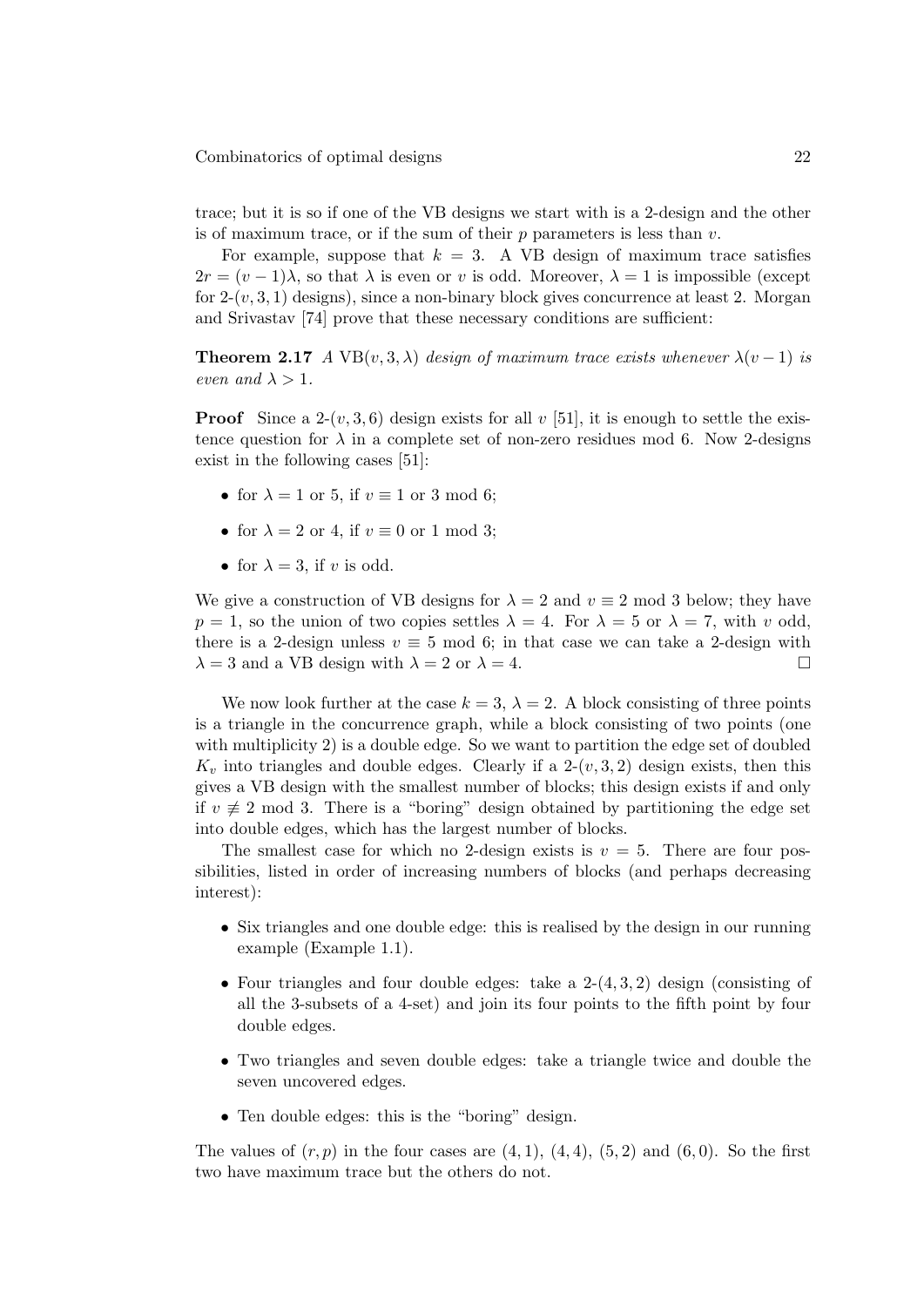Here is a construction for  $VB(v, 3, 2)$  designs having just one non-binary block. In this case, as we have seen, we must have  $v \equiv 2 \mod 3$ . Our construction uses Steiner triple systems; since there are many of these ([107]), the construction is "prolific", producing  $v^{(1+o(1))v^2/3}$  non-isomorphic designs.

Suppose first that  $v \equiv 2 \mod 6$ . In this case, there exist Steiner triple systems of orders  $v\pm 1$ . Take two such systems, on the point sets  $\{1,\ldots,v+1\}$  and  $\{1,\ldots,v-1\}$ respectively; let the sets of blocks be  $\mathcal{B}_1$  and  $\mathcal{B}_2$ . Without loss of generality, suppose that the third point of the block B of  $\mathcal{B}_1$  containing v and  $v + 1$  is  $v - 1$ .

Now we take the point set of the new design to be  $\{1, \ldots, v\}$ . For the blocks, we first remove the block B from  $\mathcal{B}_1$ ; then we replace each occurrence of  $v + 1$  in any other block with v; the resulting blocks together with  $[v-1, v-1, v]$  make up the design.

We have to check that  $\{v-1, v\}$  lies only in  $[v-1, v-1, v]$ , while every other pair  $\{i, j\}$  lies in two blocks. For the first, note that the only other candidate, namely B. has been removed. For the second, there are two cases:

- $j = v, i \neq v-1$ : in  $\mathcal{B}_1$ , there is one block containing i and v, and one containing i and  $v + 1$  (in which  $v + 1$  is replaced by v). No block of  $\mathcal{B}_2$  can occur.
- $v \notin \{i, j\}$ : one block of  $\mathcal{B}_1$  and one of  $\mathcal{B}_2$  contain  $\{i, j\}$ , and these two points are unchanged in these blocks.

There is a similar construction when  $v \equiv 5 \mod 6$ . In this case, both  $v - 2$  and  $v + 2$  are orders of Steiner triple systems; and, if  $v \ge 17$ , we may assume that the larger system contains a subsystem of order 7. Choose the numbering so that this system uses the points  $a, \ldots, g$ , with blocks  $abc, ade, afg, bdg, bef, cdf, ceg$ , and  $abc$ is a block of the smaller system, while  $d, e, f, q$  are not in this system. Now:

- Delete these eight blocks from the two systems.
- Any block remaining contains at most one of  $d, e, f, g$ . Replace the point  $e$  by d and the point q by f everywhere.
- Add new blocks  $\mathit{bdf}, \mathit{cdf}, \mathit{abd}, \mathit{acd}, \mathit{abf}, \mathit{acf}$  and  $\mathit{bbc}.$

We leave it to the diligent reader to check that this construction works: only bbc contains b and c, while every other pair lies in two blocks. Note that it gives  $(v+2)(v+1)/6 + (v-2)(v-3)/6 - 1 = (v^2 - v + 1)/3$  blocks, the correct number.

For  $v = 11$ , we can ask the computer to produce a design; there are plenty to choose from (see Section 6.1).

# **Question 2.18** For which  $v, \lambda$  does a  $VB(v, 3, \lambda)$  design without repeated blocks exist?

This question is of no statistical significance; but, as explained earlier, it may be taken as a challenge by combinatorialists. More generally one could ask for the possible numbers of distinct blocks in such a design.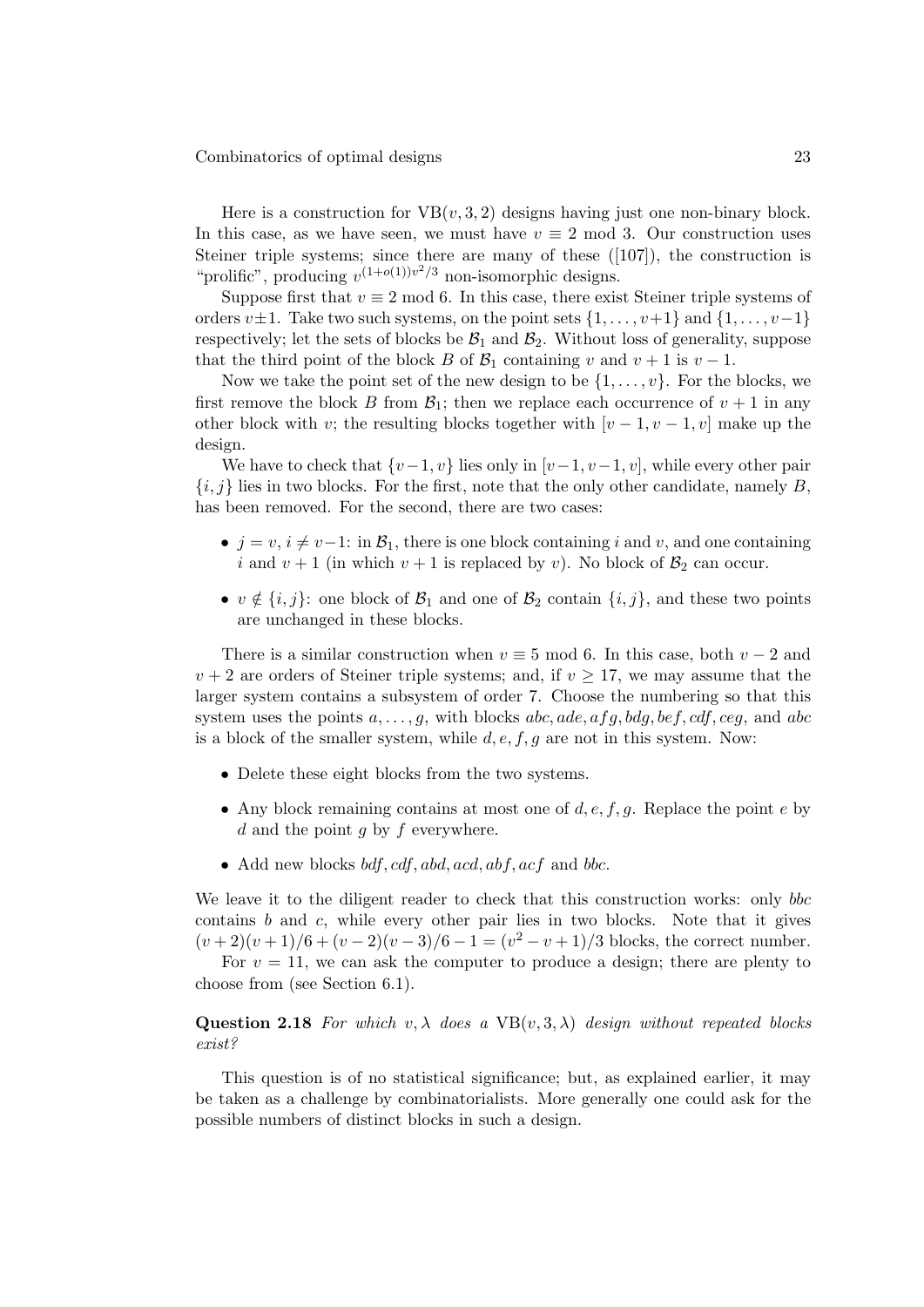# 3 Optimal designs

In this section we first state some general results on optimality, and then look more closely at the three most important optimality criteria: D, A and E. We will see that these are related to important graph-theoretic notions for the concurrence graph: number of spanning trees, resistance as an electrical network, and expander properties.

### 3.1 General results

There are a few general results, showing that certain kinds of designs (if they exist) are optimal for a wide variety of block designs. The first such result (Theorem 2.3) was due to Kiefer [66], and shows that 2-designs are optimal (if they exist).

If a 2-design with the given parameters does not exist, then this theorem gives no information. An interesting question is: What happens if the necessary conditions (1.1) are satisfied but there is no design? A special case of this occurs for the values  $v = 15, b = 21, k = 5$ . (If a 2-design with these parameters existed, then by the Hall–Connor theorem [50] it would be the block residual of a  $2-(22, 7, 2)$  design; but such a design does not exist, by the Bruck–Ryser–Chowla theorem [24, 36].) This parameter set has been examined by Reck and Morgan [85, 86], and the A-, D- and E-optimal designs determined.

Some extensions of Kiefer's Theorem are known. In order to state them, we require some more definitions.

A binary equireplicate design is said to be group-divisible if the treatments can be divided into "groups", all of the same size, such that two treatments in the same group are contained in  $\lambda_1$  blocks while two treatments in different groups are contained in  $\lambda_2$  blocks. Group-divisible designs are partially balanced with respect to the group-divisible association scheme defined earlier.

A regular-graph design is a binary equireplicate design in which any pair of vertices is contained in either  $\lambda$  or  $\lambda + 1$  blocks, for some  $\lambda$  [58]. The name arises because its concurrence graph consists of the  $\lambda$ -fold complete graph together with a simple regular graph.

Now Chêng [30, 31] proved:

**Theorem 3.1** Let f be any non-negative real function which is strictly decreasing and strictly convex, such that its derivative is strictly concave and  $\lim_{x\to 0^+} f(x) =$  $\infty$ . For  $X \in \mathcal{X}_v$ , set  $\Phi(X) = \sum f(\mu_i)$ , where the  $\mu_i$  run over the eigenvalues of X having eigenvector orthogonal to the all-1 vector.

- (a) If  $\mathcal{D}(v, b, k)$  contains a group-divisible design with two groups and  $\lambda_2 = \lambda_1 + 1$ , then the minimum of  $\Phi(C)$  over information matrices C of designs in  $\mathcal{D}(v, b, k)$ is attained by such a design.
- (b) If  $\mathcal{D}(v, b, k)$  contains a group-divisible design with  $\lambda_2 = \lambda_1 + 1$ , then the minimum of  $\Phi(C)$  over information matrices C of regular-graph designs in  $\mathcal{D}(v, b, k)$  is attained by such a design.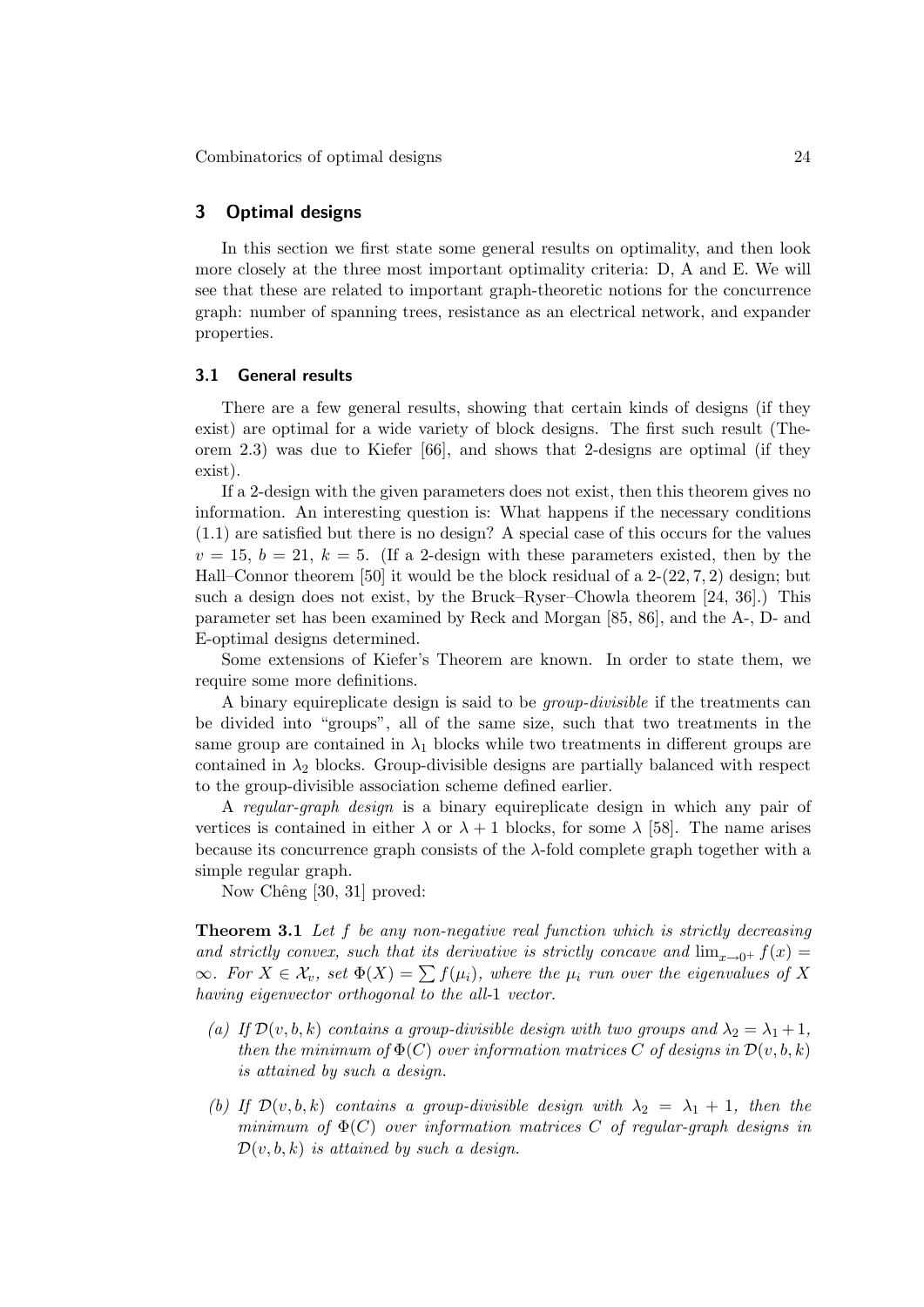Again the result applies for A-optimality (with  $f(x) = 1/x$ ) and D-optimality (with  $f(x) = -\log x$ ). For E-optimality, we can take  $f(x) = x^{-p}$  for  $p > 0$  and let  $p \to \infty$ .

Many optimality results limit the class of competing designs to be binary and equireplicate. For example, Cheng and Bailey [34] proved the following.

**Theorem 3.2** Let f and  $\Phi$  be as in Theorem 3.1. If there is a regular-graph design in  $\mathcal{D}(v, b, k)$  for which (a) the graph in question is strongly regular and (b) the concurrence matrix  $\Lambda$  is singular, then this design minimizes  $\Phi(C)$  over all binary equireplicate designs in  $\mathcal{D}(v, n, k)$ .

For example, the generalized quadrangle with  $v = b = 15$  and  $k = 3$  is A-, D- and E-optimal among binary equireplicate designs of this size. The points (treatments) are all unordered pairs from a set of size six, and the blocks are all the partitions of that set into three pairs. A pair is in a given block if it is a part of the corresponding partition.

This result has been extended in [13].

For further general results on optimality we refer to [82, 91].

**3.1.1 Equireplicate designs and their duals** If design  $\mathcal{D}$  in  $\mathcal{D}(v, b, k)$  is equireplicate with replication  $r$  and incidence matrix  $N$ , then its information matrix  $C$ is  $rI - k^{-1}NN^{\top}$ , whose eigenvalues lie in [0, r]. Statisticians usually compare such a design with the hypothetical one that would be possible in a single large block of vr plots if enough similar plots were available for the experiment. The information matrix for this design is  $r(I - v^{-1}J)$ , all of whose non-trivial eigenvalues are equal to r. Normalizing by this, the non-trivial eigenvalues of  $C$  are divided by  $r$  to give what are called the *canonical efficiency factors*, which lie in  $(0, 1]$  for connected designs. So long as we are considering only equireplicate designs, the eigenvalues of C can be replaced by the canonical efficiency factors in all the standard optimality criteria.

Interchanging the roles of treatments and blocks in  $\mathfrak D$  gives an equireplicate design  $\mathfrak{D}^*$  in  $\mathcal{D}(b, v, r)$ , which is called the *dual design*. Its incidence matrix is  $N^{\top}$ and its information matrix  $C^*$  is  $kI - r^{-1}N^{\top}N$ , with eigenvalues in [0, k]. The nonzero eigenvalues of  $N^{\top}N$  and  $NN^{\top}$  are the same, including multiplicities, so the canonical efficiency factors of a design and its dual are the same, apart from  $|b - v|$ occurrences of the maximum value 1. This observation gives an easy proof of the following result [91, p. 28]:

**Theorem 3.3** On all the standard optimality criteria, a given equireplicate design is optimal among equireplicate designs if and only if its dual design is optimal among equireplicate designs.

**3.1.2 Operations on designs** The following elementary lemma, whose proof we omit, allows the non-trivial eigenvalues of various designs obtained from a given one to be calculated.

**Proposition 3.4** Let  $\mathfrak{D}_1$  and  $\mathfrak{D}_2$  be designs on the same set of v points. Suppose that, for  $n = 1, 2$ , the design  $\mathfrak{D}_n$  has constant block size  $k_n$ . Suppose further that the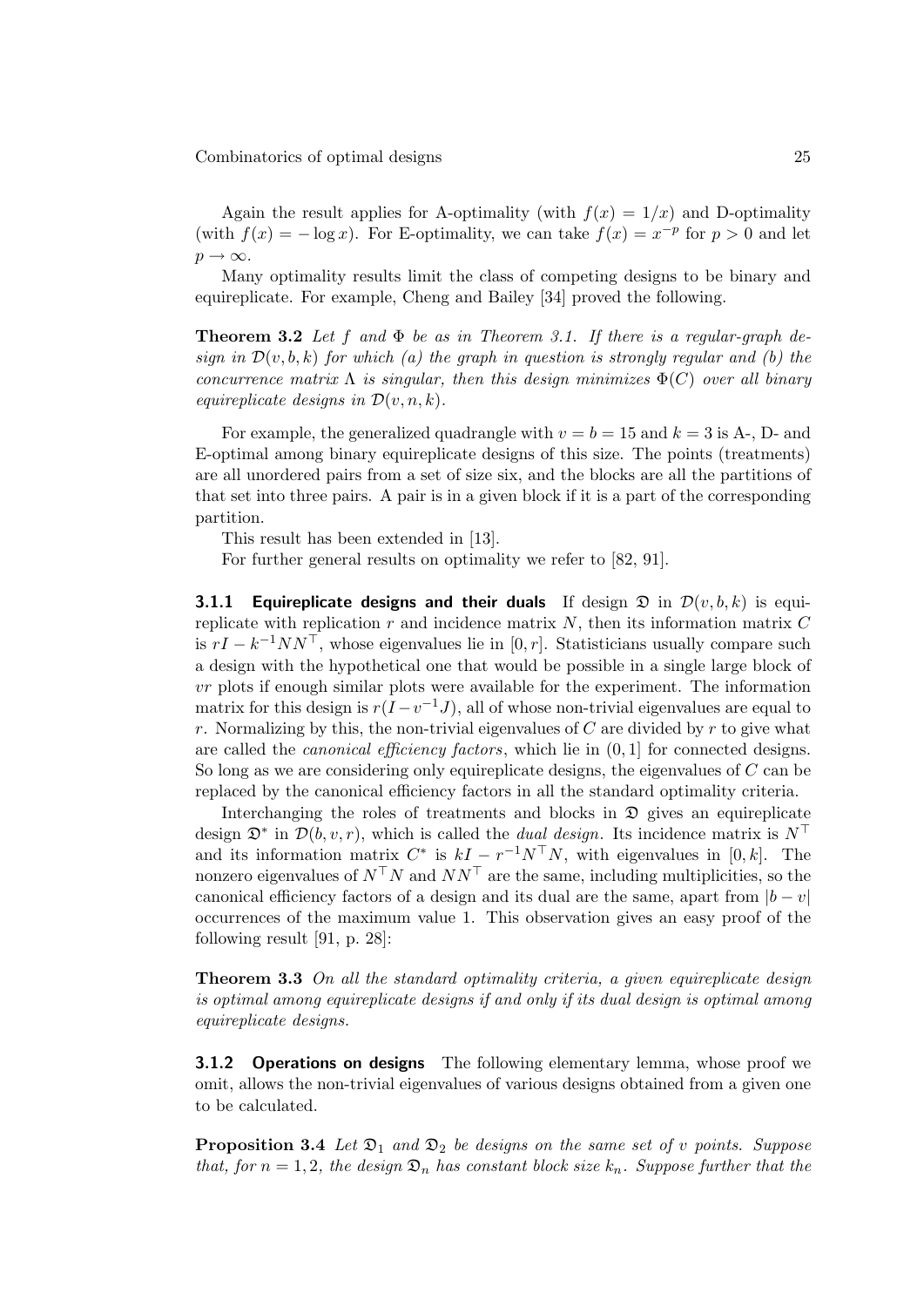concurrences  $\lambda_{ij}^{(n)}$  satisfy

$$
\lambda_{ij}^{(2)}=\alpha+\beta\lambda_{ij}^{(1)}
$$

for  $i \neq j$ . Then the non-trivial eigenvalues  $\theta_{m}^{(n)}$  of the information matrices are related by

$$
\theta_m^{(2)} = \begin{cases} \frac{\alpha v}{k_2} + \frac{\beta k_1}{k_2} \theta_m^{(1)} & \text{if } \beta \ge 0, \\ \frac{\alpha v}{k_2} + \frac{\beta k_1}{k_2} \theta_{v-1-m}^{(1)} & \text{if } \beta < 0. \end{cases}
$$

In particular, suppose designs  $\mathfrak{D}'_1$  and  $\mathfrak{D}'_2$  also have v points and block-sizes  $k_1$  and  $k_2$  and their concurrences stand in the same relation, with the same values of  $\alpha$  and  $\beta$ . If  $\beta < 0$ , suppose also that the information matrices of  $\mathfrak{D}_1$  and  $\mathfrak{D}'_1$  have the same trace. Then  $\mathfrak{D}_1$  beats  $\mathfrak{D}'_1$  on the Schur criterion if and only if  $\mathfrak{D}_2$  beats  $\mathfrak{D}'_2$  on the Schur criterion. If  $\mathfrak{D}_1$  is E-better than  $\mathfrak{D}'_1$ , and  $\beta > 0$ , then  $\mathfrak{D}_2$  is E-better than  $\mathfrak{D}'_2$ .

In general, affine transformations of the form given in this Proposition do not preserve optimality criteria. We look at three special cases.

The complement of the block set Let  $\mathfrak{D}_1$  be a simple binary design with constant block size  $k$ , and let  $\mathfrak{D}_2$  be the design whose blocks are all  $k$ -sets which are not blocks of  $\mathfrak{D}_1$ . (If  $k = 2$ , this is the complement of the graph  $\mathfrak{D}_1$ .) Then the conditions of Proposition 3.4 hold, with  $k_1 = k_2 = k$  and  $\alpha = \begin{pmatrix} v-2 \\ h-2 \end{pmatrix}$  $k-2$  $\bigg), \ \beta = -1.$ 

The complementary design, whose blocks are the complements of the **blocks of the original** Suppose that  $\mathfrak{D}_1$  is binary and equireplicate, with block size k and replication r, and let the blocks of  $\mathfrak{D}_2$  be the complements of those of  $\mathfrak{D}_1$ . A simple inclusion-exclusion argument shows that the conditions of Proposition 3.4 hold, with  $k_1 = k$ ,  $k_2 = v - k$ ,  $\alpha = b - 2r$ ,  $\beta = 1$ . See also [59].

The design formed by adjoining all points to a block Let  $\mathfrak{D}_1$  be as in the preceding paragraph. Form a new design  $\mathfrak{D}_2$  with block size  $v + k$  by adding one copy of each point to each block. Now the contributions to  $\lambda_{ij}^{(2)}$  from a block B are

$$
\begin{cases}\n4 & \text{if } i, j \in B, \\
2 & \text{if } i \in B, j \notin B \text{ or } vice \text{ versa,} \\
1 & \text{if } i, j \notin B.\n\end{cases}
$$

Hence the conditions of Proposition 3.4 hold, with  $k_1 = k$ ,  $k_2 = v + k$ ,  $\alpha = b + 2r$ , and  $\beta = 1$ .

John and Williams [59] conjectured that, if  $\mathfrak{D}_1$  is A-optimal, then so is  $\mathfrak{D}_2$ . Example 2.2 of Jacroux and Whittinghill [55] shows that this is not true in general.

Example 3.5 The Petersen graph is A-optimal among equireplicate designs in  $\mathcal{D}(10, 15, 2)$  but John and Mitchell [58] found by computer search that its complement (the *triangular graph*  $T(5)$ , the line graph of  $K_5$ ) is not A-optimal. The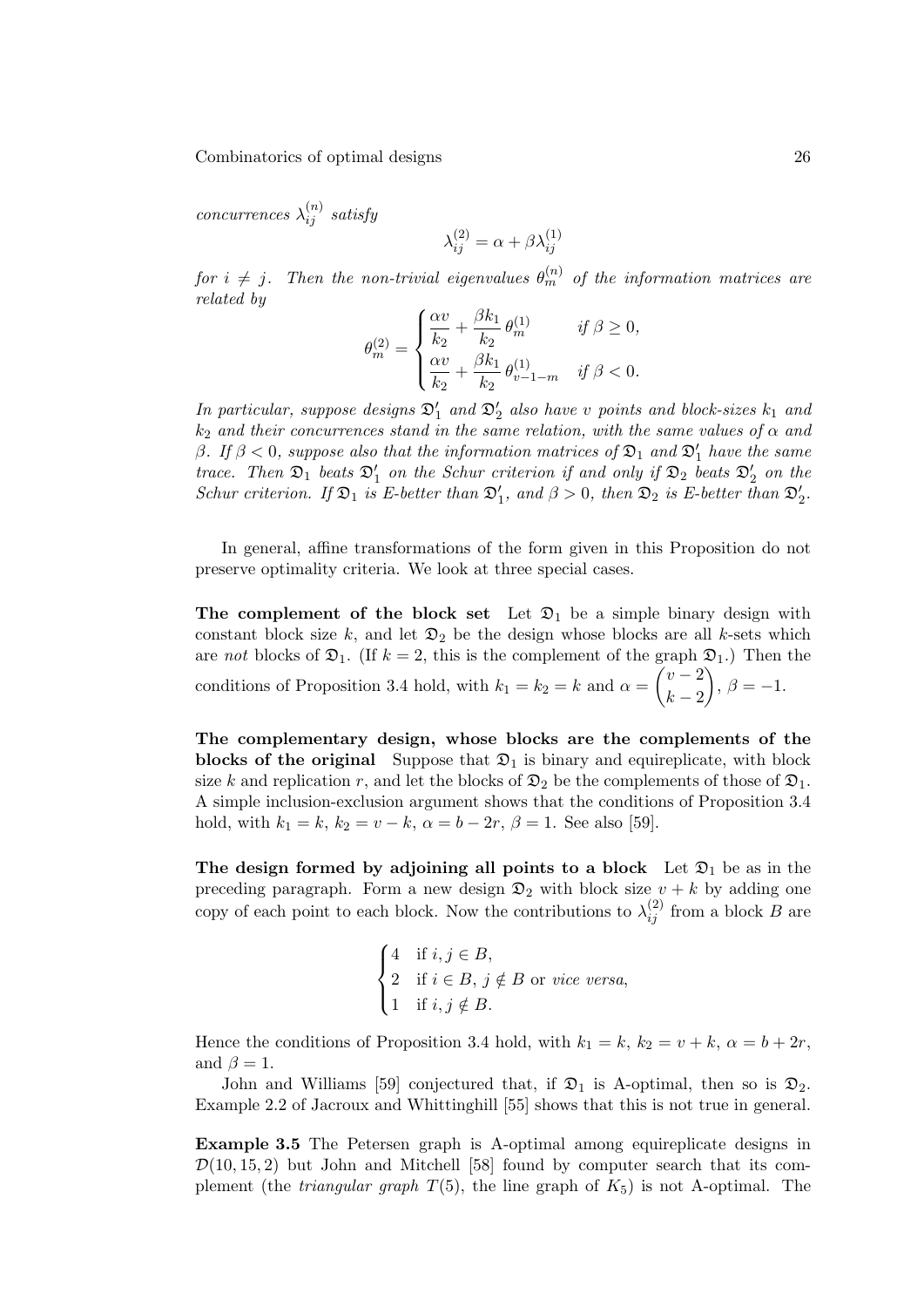Laplace eigenvalues of  $T(5)$  are 5 (four times) and 8 (five times), see Example 3.11; John and Mitchell found that the A-optimal equireplicate design in  $\mathcal{D}(10, 30, 2)$  consists of a the bipartite graph  $K_{4,6}$  into which edges have been inserted to make a 6-cycle on the larger class of the bipartition. This graph has Laplace eigenvalues 5 (twice), 6 (three times), 7 (twice), 8 and 10; so it beats  $T(5)$  on the D-criterion as well as the A-criterion, and they are equal on the E-criterion. The two graphs are not Schur comparable.

#### 3.2 D-optimality: spanning trees

D-optimality is closely connected with maximizing the number of spanning trees of the concurrence graph [31, 45]. This is a consequence of Kirchhoff's Matrix-Tree Theorem.

The Matrix-Tree Theorem asserts:

**Theorem 3.6** Let G be a graph with v vertices. Then the following are equal:

- (a) the number of spanning trees of  $G$ ;
- (b) any  $(v-1) \times (v-1)$  cofactor of the Laplacian matrix  $L(G)$ :
- (c) the product of the Laplacian eigenvalues  $\mu_1, \ldots, \mu_{v-1}$ , divided by v.

The fact that if a matrix has row and column sums zero then all its cofactors are equal, and the expression in terms of the non-trivial eigenvalues, are much more general; we give the simple proof at the end of this section.

Hence a block design with block size  $k$  on  $v$  vertices is D-optimal in some class if and only if its concurrence graph maximizes the number of spanning trees over this class.

For example, suppose that we are considering graphs with v vertices and  $\lambda v(v 1/2$  edges. (This applies if we want a binary block design with v treatments and blocks of size k, where  $bk(k-1) = \lambda v(v-1)$ , for example.) By Kiefer's theorem, if a 2-design exists, then it is optimal. This is certainly the case if  $k = 2$ . So, for example, the  $\lambda$ -fold multiple of the complete graph has the largest number of spanning trees of all multigraphs with v vertices and  $\lambda v(v-1)/2$  edges, as we noted in the Introduction.

The number of spanning trees of a graph is a topic with a large literature. It was given extra impetus by a conjecture of Merino and Welsh [71], asserting that the number of spanning trees is bounded above by the maximum of the number of acyclic orientations and the number of totally cyclic orientations. A recent investigation [28] suggests that, for sparse graphs, the number of acyclic orientations is larger than the number of totally cyclic orientations, with the reverse being true for dense graphs.

In network theory, a simple graph is called  $t$ -*optimal* if it maximizes the number of spanning trees among simple graphs with given number of vertices and edges. Petingi and Rodriguez [80] extend the results in [31], but do not mention [35]. Of course, for D-optimality there is no restriction to simple graphs.

We mention here also that the number of spanning trees of a graph  $G$  is an evaluation of the Tutte polynomial of  $G$ ; in fact, it is  $T(G; 1, 1)$ . See [76, 94] for more information about the Tutte polynomial of a graph or matroid. The other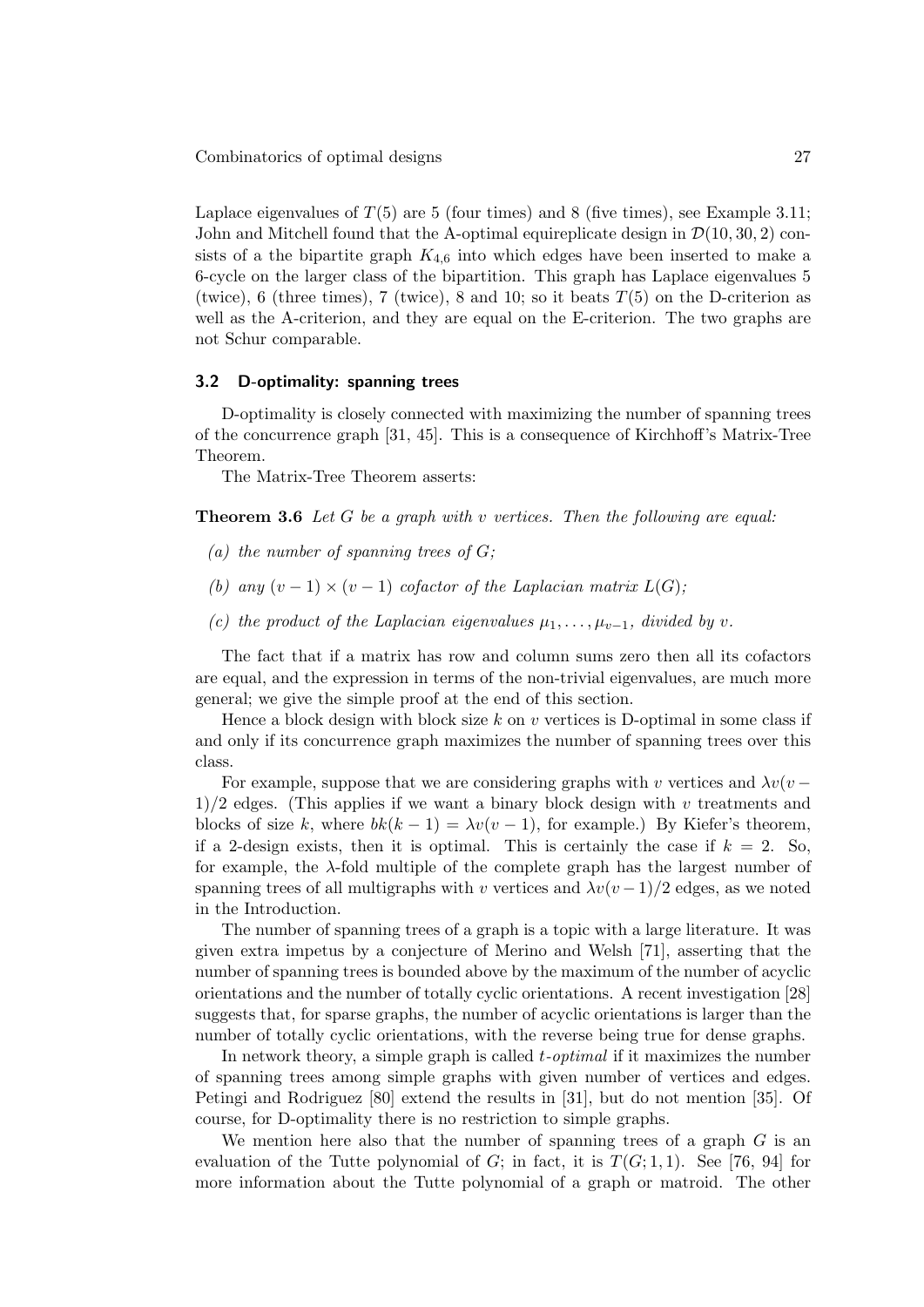optimality criteria are not associated with evaluations of the Tutte polynomial. For example, all trees on n vertices have Tutte polynomial  $x^n$ ; we will see in Section 4 that they differ on the A- and E-criteria.

In the other direction, graphs with the same Laplace eigenvalues may have different Tutte polynomials. For example, the graph  $L_2(4)$  (the line graph of the complete bipartite graph  $K_{4,4}$ ) and the Shrikhande graph are strongly regular graphs with the same eigenvalues, but the former has 576 proper 4-colourings (these are just the Latin squares of order 4) while the latter has 240.

**3.2.1 Matrices with row and column sums zero** It may be folklore that if a square matrix has all row and column sums zero, then all its cofactors are equal. (This comes up in the Matrix-Tree Theorem.) Here is a simple proof of a generalization to arbitrary square singular matrices, which works even in non-zero characteristic with some restriction. For any (column) vector x with components  $x_1, \ldots, x_v$ , set  $||x|| = \sum x_i^2$ .

**Proposition 3.7** Let A be a square matrix over a field  $F$ . Suppose that there exist vectors x and z satisfying

- $||x||$  and  $||z||$  are non-zero (in F);
- $x^{\top}A = 0$  and  $Az = 0$ .

Then there is a constant d such that the  $(i, j)$  cofactor of A is equal to  $x_i dz_j$ .

**Proof** We prove the result for the  $(1, 1)$  cofactor for convenience; the argument is the same for any cofactor.

Consider the matrix  $A' = A + x^{\top}z$ , with  $(i, j)$  entry  $a_{ij} + x_i z_j$ . Perform the following row and column operations on it:

• Let  $r_i$  be the *i*th row of A'. Replace  $r_1$  by  $\sum_i x_i r_i$ , leaving the other entries unaltered. As a result, the  $(1, j)$  entry becomes

$$
\sum_i x_i (a_{ij} + x_i z_j) = ||x|| z_j,
$$

while elements in rows other than the first are unaltered. The determinant is multiplied by  $x_1$ .

• Let  $c_j$  be the jth column of this matrix. Replace  $c_1$  by  $\sum_j c_j z_j$ , leaving the other entries unaltered. As a result, the (1, 1) entry becomes

$$
\sum_{j} ||x||z_j^2 = ||x|| \cdot ||z||;
$$

for  $i > 1$ , the  $(i, 1)$  entry becomes

$$
\sum_j (a_{ij} + x_i z_j) z_j = x_i ||z||,
$$

and the other elements are unaltered. The determinant is multiplied by  $z_1$ .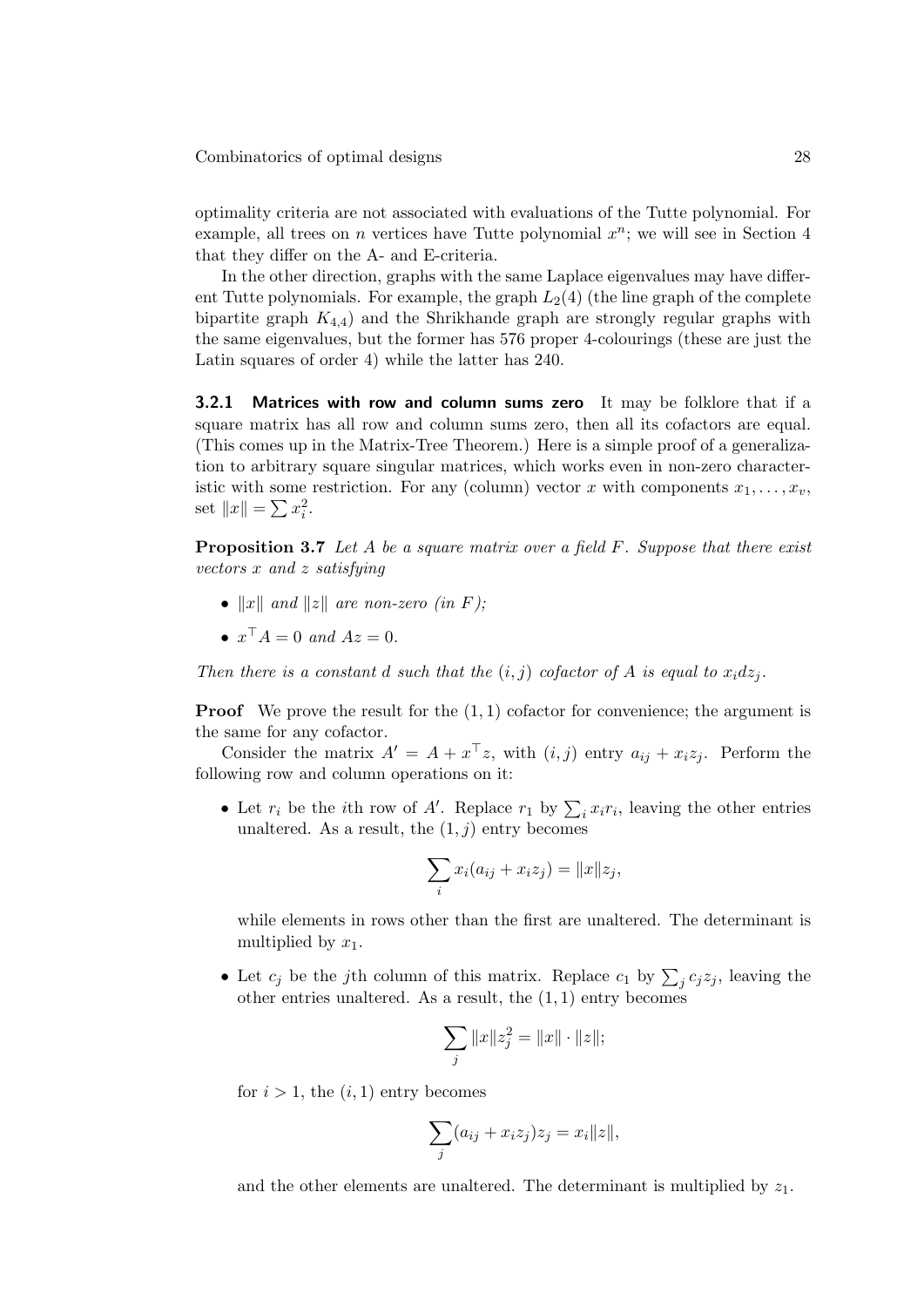• Subtract  $x_i/||x||$  times the first row from the *i*th row, for all  $i > 1$ . For  $i > 1$ , the  $(i, 1)$  entry becomes 0, while for  $i, j > 1$ , the  $(i, j)$  entry becomes

$$
a_{ij} + x_i z_j - (x_i/\|x\|) \|x\| z_j = a_{ij}.
$$

The determinant is unaltered by this move.

Since we have a column (the first) in which all but one entry is zero, this entry being  $||x|| \cdot ||z||$ , and the entries in rows and columns different from the first are identical with those of A, we see that

$$
x_1 z_1 \det(A') = ||x|| \cdot ||z|| \cdot A_{11},
$$

where  $A_{11}$  is the  $(1, 1)$  cofactor. So the Proposition is proved, with

$$
d = \det(A')/(\|x\| \cdot \|z\|).
$$

 $\Box$ 

Now suppose that A is a real symmetric matrix with row and column sums zero, and eigenvalues  $\mu_0 = 0, \mu_1, \ldots, \mu_{v-1}$ . Taking x and z to be the all-1 vector u, we see that the determinant of  $A + u^{\top}u$  is  $v \prod_{i=1}^{v-1} \mu_i$ , which gives the result mentioned earlier.

Since  $u^{\top}u = J$ , this result is related to method (b) in Section 2.1 for finding a generalized inverse of A.

#### 3.3 A-optimality: electrical networks, random walks, thickets

Given a graph  $G$ , we can consider it as an electrical network with a 1-ohm resistance in each edge. If we connect a battery across two of the vertices (or otherwise apply a potential difference to them) then current will flow in the network. Three rules are obeyed.

(a) Ohm's Law: In every edge,

$$
V = IR.\tag{3.1}
$$

Here  $V$  denotes the voltage drop across the edge,  $I$  denotes the current flowing in the edge, and R is the resistance. Because we consider that  $R = 1$  for every edge, we have  $V = I$  in every edge. (When we consider designs with nonconstant block size in Section 5.4 then the resistances have to be different.)

- (b) Kirchhoff 's Voltage Law: The total voltage drop from one vertex to any other vertex is the same no matter which path we take from one to the other.
- (c) Kirchoff 's Current Law: At every vertex which is not one of the two connected to the battery, the total current coming in is equal to the total current going out.

Given two vertices i and j, we imagine applying voltage 0 at i and voltage V at j. We use Kirchhoff's Laws [67] to find the total current I from i to j, then use Equation (3.1) to define the *effective resistance*  $R_{ij}$  between i and j as  $V/I$ .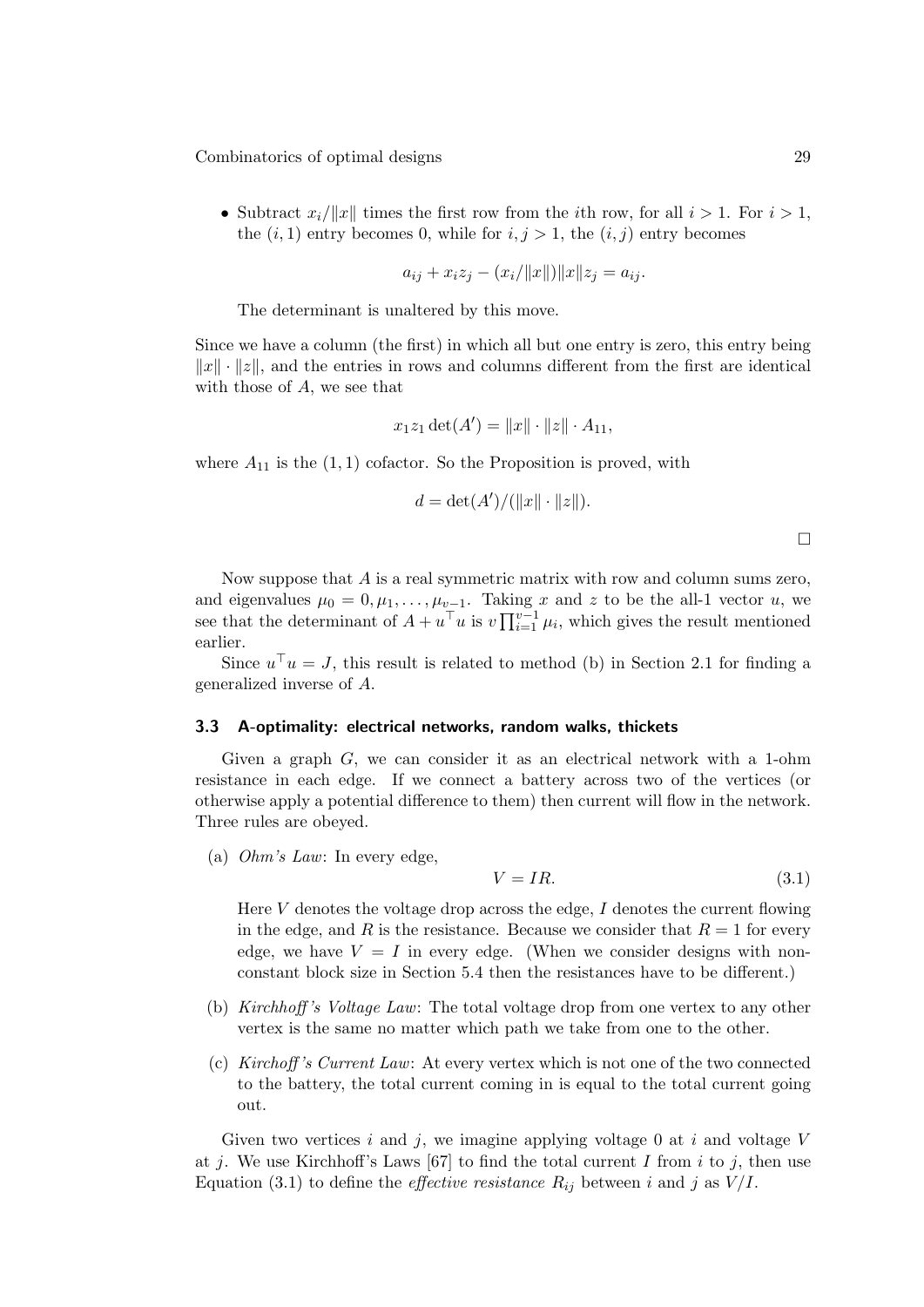There are two further laws in electrical networks: the "series" and "parallel" laws, which are easy consequences of the three laws above. If two networks are connected in series at a single vertex then the effective resistance in the combined network is the sum of the two resistances. On the other hand, if they are connected in parallel, joining one "input" vertex to one "output" vertex, then the effective resistance in the combined network is the reciprocal of the sum of the reciprocals of the two resistances.

Tjur [100, 101] and Bailey [7] recognized that these two laws are precisely those that apply to the variance when different estimators are combined. Tjur imagined the Levi graph as an electrical network, Bailey the concurrence graph. In fact, standard textbooks on electrical engineering, such as [14, 39], give the result that if L is the Laplacian matrix of the graph of the (connected) electrical network, then the effective resistance  $R_{ij}$  between i and j is given by

$$
R_{ij} = L_{ii}^- + L_{jj}^- - L_{ij}^- - L_{ji}^-.
$$
\n(3.2)

Comparing Equations (2.6) and (3.2), and using Proposition 2.7, we see that pairwise variance = effective resistance  $\times k\sigma^2$ .

This observation is useful as well as interesting. For sparse graphs, or poorly connected graphs, effective resistance can be calculated by hand much faster than the information matrix can be inverted (including data-entry time).

Example 3.8 The poorly connected graph in Figure 3 is taken from [9]. Consider vertices  $C$  and  $D$ . If current is flowing from  $C$  to  $D$  then there will be no current in the part of the graph to right of  $E$ , and there will be no current in the edge  $AB$ , because we can interchange those vertices without changing the graph. This leaves current in the three disjoint paths CAD, CBD and CED. They each have length 2, so the laws permit a current of 1 amp in each of them. Now the total current flowing from  $C$  to  $D$  is 3, and the voltage drop from  $C$  to  $D$  is 2, so the effective resistance between C and D is  $2/3$ .



Figure 3: A poorly connected graph

For sparse graphs with a general number of vertices along a long path, such as the one in Figure 4 (taken from [7]), numerical inversion of the information matrix is impossible, but it is perfectly possible to calculate effective resistances in terms of path-lengths.

Other information known to graph theorists and to electrical engineers can now be used to simplify the calculations. For example, [20] gives a formula for the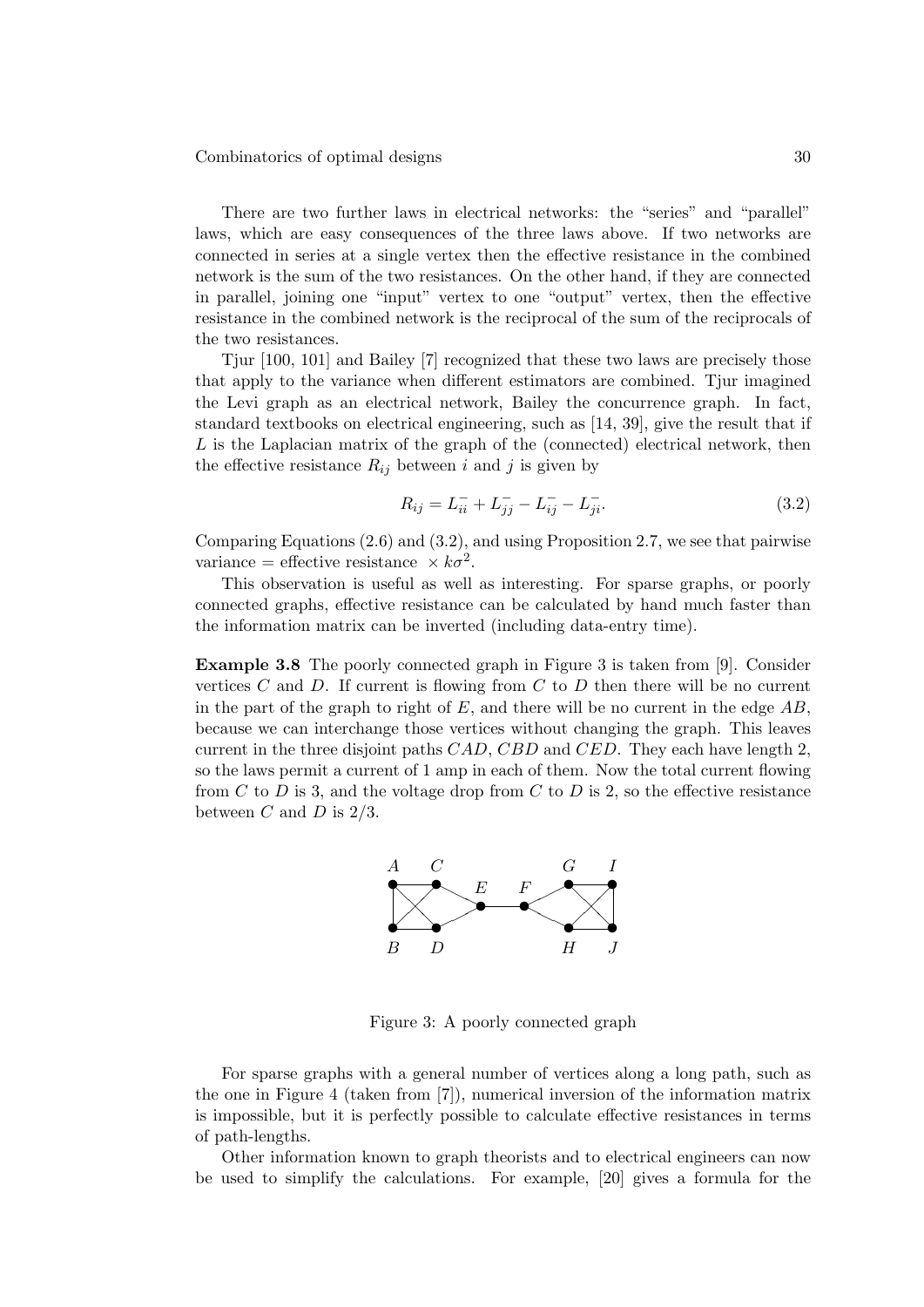

Figure 4: A graph with three parallel paths of lengths x, y and z

effective resistance between i and j in terms of thickets. A spanning thicket for a graph is a subset of its edges which forms a forest with two connected components, with every original vertex being in exactly one component. The formula states that

$$
R_{ij} = \frac{\text{number of spanning thickness with } i, j \text{ in different parts}}{\text{number of spanning trees}}.\tag{3.3}
$$

This is quite easy to calculate for sparse graphs.

Example 3.9 Consider the graph in Figure 4. The only way to make a spanning tree is to remove one edge from two of the parallel paths. To make a spanning thicket, either remove one edge from each of the three parallel paths, or remove two edges from one and one edge from another. For example, to make a spanning thicket separating  $C$  and  $D$ , , remove one edge from the direct path between  $C$  and D, and either (i) remove one edge from each of the other two long paths between A and B, or (ii) remove one edge between A and C or one between B and D, and remove one edge from one of the other two long paths. The number of such thickets is  $d[xz + (y - d)(x + z)]$ . The number of spanning trees is  $xy + xz + yz$ , so the effective resistance between C and D is  $\left[\frac{d(xy+xz+yz)-d^2(x+z)}{dx+yz}\right]$ .

Summing Equations (3.3) over all pairs of distinct vertices gives

$$
\sum_{i < j} R_{ij} = \frac{\sum_{\text{thickets } F} |F_1| |F_2|}{\text{number of spanning trees}},
$$

where the sum is over thickets F consisting a tree  $F_1$  containing i and a tree  $F_2$ containing  $j$ : see [92, 102]. This gives a relatively quick method of calculating the A-criterion for sparse graphs.

**3.3.1 Foster's formulae and their generalization** This section is based on the work of Emil Vaughan [103]. See also [56, 15]. In this section, we consider only simple graphs; the results can be extended to multigraphs but statements are more elaborate.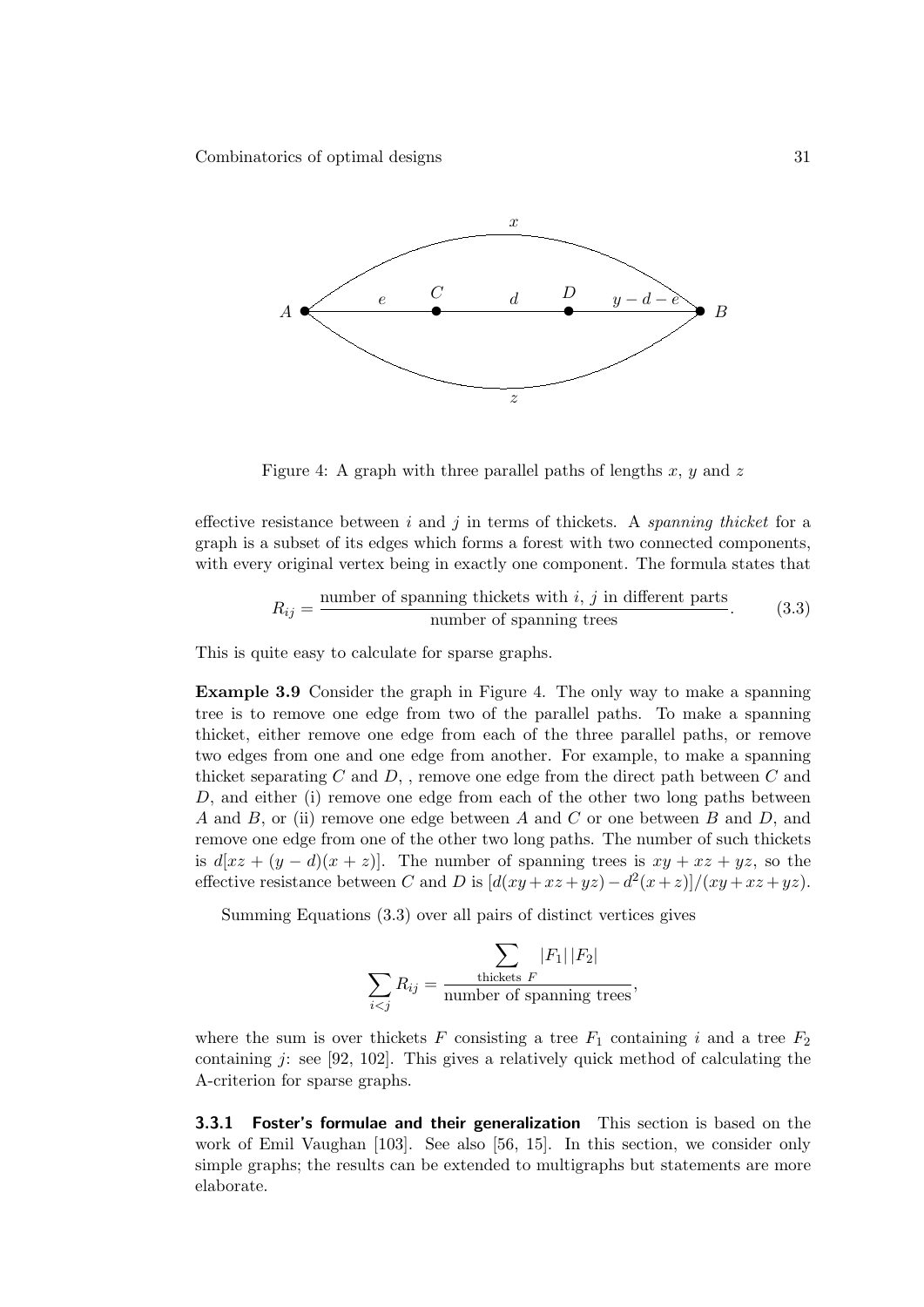Let G be a simple connected graph with  $v$  vertices. Recall that we are interested in the quantity  $\sum$  $_{i,j}$  $R_{ij}$ , summed over all pairs of vertices. In 1948, Foster [42] proved the remarkable fact that summing over edges always gives  $v - 1$ . In this theorem, the notation  $i \sim j$  means that we are summing over all unordered pairs  $\{i, j\}$  of vertices which are adjacent in the graph.

**Theorem 3.10** For any graph  $G$  on  $v$  vertices,

$$
\sum_{i \sim j} R_{ij} = v - 1.
$$

Thirteen years later, he proved an analogous formula for the sum of resistances over pairs of vertices at distance at most 2. More precisely, he showed that

$$
\sum_{i \sim h \sim j} \frac{R_{ij}}{d(h)} = v - 2.
$$

Note that, under the assumption that the graph is regular and that the numbers of common neighbours of two vertices at distance 1 (respectively 2) are constant, this formula gives us the sum of resistances over all pairs of vertices at distance 2. In particular, if the graph is strongly regular, we can compute the sum of resistances over all pairs of vertices.

Example 3.11 The Petersen graph. This graph has ten vertices, valency 3, and diameter 2; there are no triangles, and two non-adjacent vertices have a unique common neighbour. By Foster's first formula, the sum of the resistances between all pairs of adjacent vertices is 9. Also, since there are no triangles, the sum in Foster's second formula is over all pairs of non-adjacent vertices; for each such pair  $\{i, j\}$  there is a unique h, and  $d(h) = 3$ . So the sum of resistances between all non-adjacent pairs is  $3 \cdot 8 = 24$ , and the total is 33. (Note that, by symmetry, the resistance between two adjacent vertices is 3/5 while that between two non-adjacent vertices is  $4/5$ .

This can also be found by considering eigenvalues. The eigenvalues of the adjacency matrix are 3, 1,  $-2$  with multiplicities 1, 5, 4 respectively; so the Laplace eigenvalues are  $0, 2, 5$  with the same multiplicities. Now v times the sum of reciprocals of the non-trivial eigenvalues is  $10 \cdot (5/2 + 4/5) = 33$ .

New proofs were found by Tetali [97, 98] using the random walk approach, and Palacios [77] extended them to distance 3. Vaughan found a generalization for arbitrary distance, requiring suitable assumptions on the graph; we now discuss this.

Consider the uniform random walk on the graph  $G$ : in other words, at each time stage, we move from our present vertex to a neighbouring vertex, all neighbours being equiprobable. Let  $P_{ij}$  be the probability of moving from i to j in a single move; thus  $P_{ij} = 1/d(i)$  if  $i \sim j$ , and  $P_{ij} = 0$  otherwise. Let  $P_{ij}^{(m)}$  be the probability of moving from *i* to *j* in exactly *m* steps. Note that  $P_{ii}^{(0)} = 1$  and  $P_{ij}^{(0)} = 0$  for  $i \neq j$ ;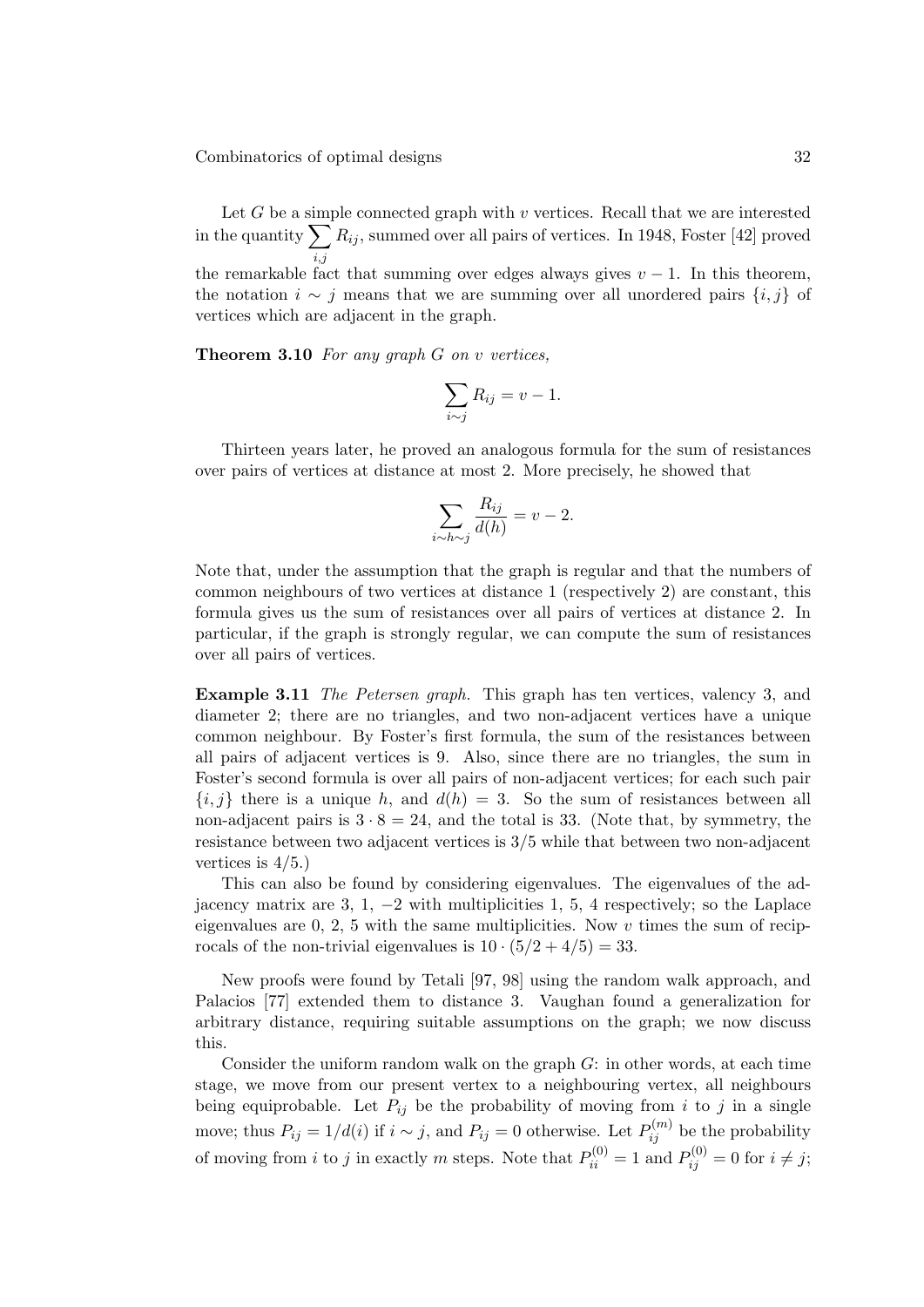and  $P_{ij}^{(1)} = P_{ij}$ . Moreover,

$$
P_{ij}^{(m+1)} = \sum_{h} P_{ih}^{(m)} P_{hj}.
$$

If G is a regular graph with valency d, then  $P_{ii}^{(m)} = W_{ii}^{(m)}/d^m$ , where  $W_{ii}^{(m)}$  is the number of walks of length  $m$  starting and ending at  $i$ .

We say that the graph G is walk-regular up to length m if the numbers  $W_{ii}$ ,  $W_{ii}^{(2)}$ ,  $\dots, W_{ii}^{(m)}$  are independent of the chosen vertex *i*. A graph is *walk-regular* if it is walk-regular up to length m for all m. See [48, p. 190]. Note that

- all graphs are walk-regular up to length 1;
- a regular graph is walk-regular up to length 2;
- if a graph is regular, then it is walk-regular up to length  $m$  if and only if the probability  $P_{ii}^{(p)}$  of returning to vertex i after p steps is independent of i for  $p = 1, \ldots, m$ ;
- a distance-regular graph is walk-regular.

Now Vaughan's Theorem states the following:

**Theorem 3.12** Suppose that  $G$  is walk-regular up to length  $m$ , for some positive integer m. Then the sum of the resistances between all pairs of vertices at distance at most  $m + 1$  is

$$
d^m\left(v\left(1+\sum_{p=1}^m P_{ii}^{(p)}\right)-m-1\right).
$$

Note that, if  $m = 0$ , then d is undefined; for  $m > 0$ , d is the (constant) valency of the graph. In these cases we recover Foster's two formulae.

Using this theorem, we see that if the graph  $G$  is distance-regular, then the numbers  $W_{ii}^{(m)}$  of closed walks, and hence the sum of resistances between all pairs of vertices of G, can be computed in terms of the parameters  $c_p, a_p, b_p$  of the graph. Calculation of the eigenvalues is not required to evaluate this.

#### 3.4 E-optimality: spectral gap and root systems

A design is E-optimal if the smallest non-trivial eigenvalue of its information matrix is as large as possible; equivalently, if the smallest non-trivial eigenvalue  $\mu_1$ of the Laplacian of its concurrence graph is as large as possible.

We have noted the importance of  $\mu_1$  in the theory of expanders, random walks, etc. We see that maximizing  $\mu_1$ , for graphs with v vertices and e edges, is equivalent to finding the E-optimal design with block size 2 having  $v$  points and  $e$  blocks. For larger block size, we have to take graphs which are concurrence graphs, as described in Section 2.4.

There is a lot of interest in graphs of fixed valency d having large second Laplace eigenvalue. Alon and Boppana (see [2]) showed (see also [49, 90]):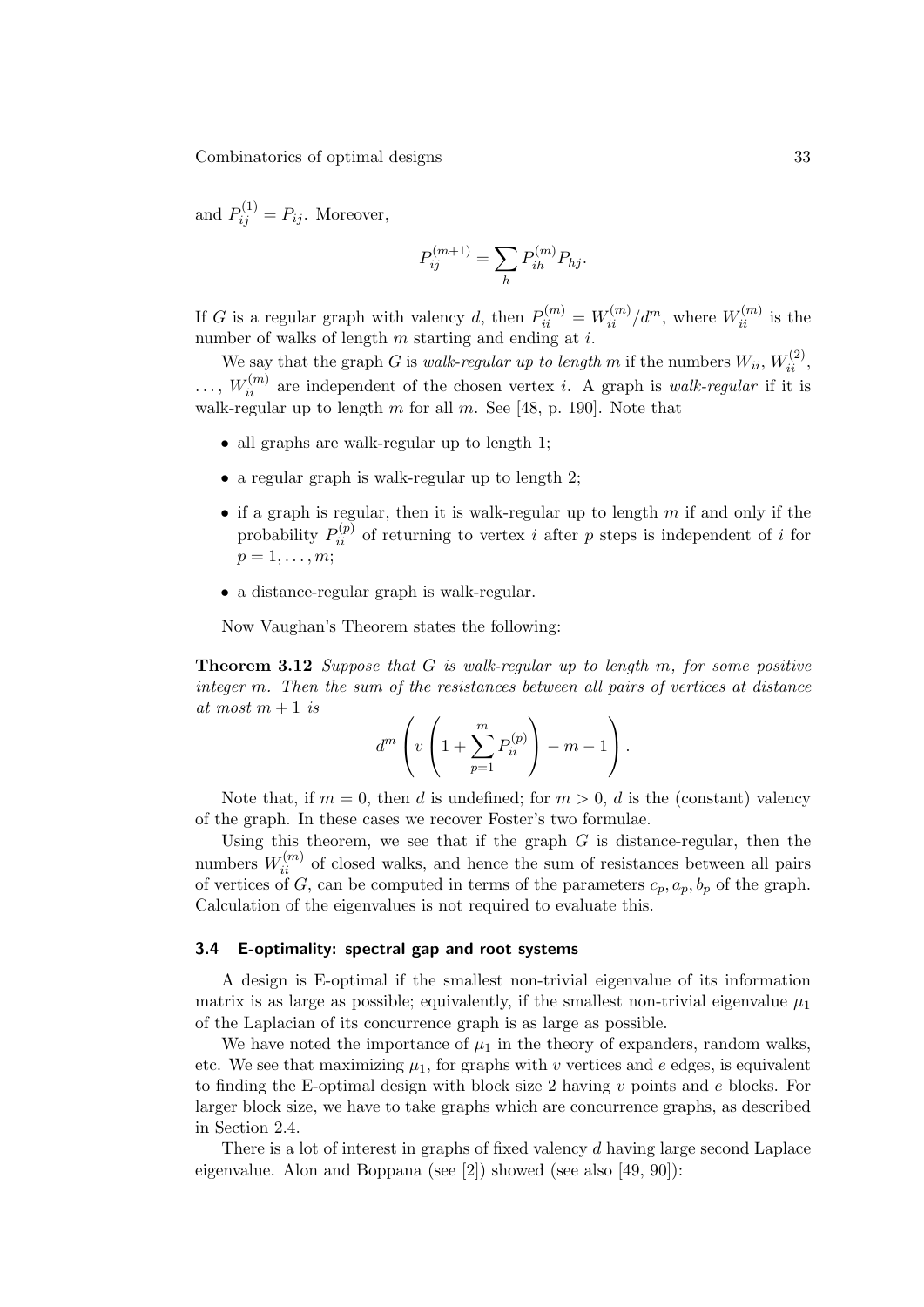Theorem 3.13 In any infinite family of connected regular graphs of valency d, the smallest non-trivial Laplace eigenvalue  $\mu_1$  satisfies

$$
\limsup \mu_1 \le d - 2\sqrt{d - 1}.
$$

A graph G of valency d is said to be a Ramanujan graph if  $\mu_1(G) \geq d-2$ √  $d-1.$ Explicit Ramanujan graphs were constructed by Margulis [69] and by Lubotzky, Phillips and Sarnak [68]; an accessible account with all the background material explained appears in [38]. These graphs have good expansion properties, and also often have small diameter and large girth.

However, more often we will not be dealing with graphs with fixed valency; and, of course, if the block size of the designs is greater than 2, then the concurrence graphs will not have the large girth typical of Ramanujan graphs. Indeed, the graphs may have repeated edges!

**3.4.1 Root systems** As we have seen, E-optimality involves maximizing the least non-trivial Laplace eigenvalue of the concurrence graph  $G$ . If  $G$  is simple, then this is equivalent to minimizing the greatest Laplace eigenvalue of its complement  $\overline{G}$ . Moreover, if  $\overline{G}$  is regular, then this is equivalent to maximizing the smallest eigenvalue of its adjacency matrix.

There is another situation in which similar considerations apply, suggested to the authors by Ching-Shui Cheng. Suppose that a design has constant block size  $k$ . constant replication  $r$ , and has the property that all pairwise concurrences lie in the set  $\{\lambda - 1, \lambda, \lambda + 1\}$  for some number  $\lambda$ . Then the concurrence matrix has the form  $aI + bJ - M$ , where M is a symmetric matrix with entries 0 and  $\pm 1$  having zero diagonal and constant row sums. Once again, maximizing the smallest Laplace eigenvalue is equivalent to maximizing the smallest eigenvalue of M.

Now, there is a structure theorem for such matrices with smallest eigenvalue  $-2$ or greater, which we now describe. This approach follows [27] but is a bit different: that paper considered only  $\{0, 1\}$  matrices and did not impose the constant row-sum condition. The approach is based on the classical theory of root systems.

A root system is a finite non-empty set S of vectors in Euclidean space  $\mathbb{R}^d$ satisfying the following conditions:

- if  $x \in S$  and  $\alpha \in \mathbb{R}$ , then  $\alpha x \in S$  if and only if  $\alpha \in \{\pm 1\}$ .
- for all  $x, y \in S$ , we have  $2(x \cdot y)/(x \cdot x) \in \mathbb{Z}$ ;
- for all  $x \in S$ , the reflection  $\rho_x$  of  $\mathbb{R}^d$  in the hyperplane perpendicular to x maps S into itself.

We can assume (and always shall do so) that S spans  $\mathbb{R}^d$ . The second condition is called the crystallographic restriction. The significance of the quantity referred to is that the reflection  $\rho_x$  is given by

$$
\rho_x: y \mapsto y - \frac{2(x \cdot y)}{x \cdot x} x.
$$

A root system is indecomposable if it is not contained in the union of two perpendicular subspaces of  $\mathbb{R}^d$ . There is no loss in assuming this, since an arbitrary root system is a direct sum of indecomposable ones.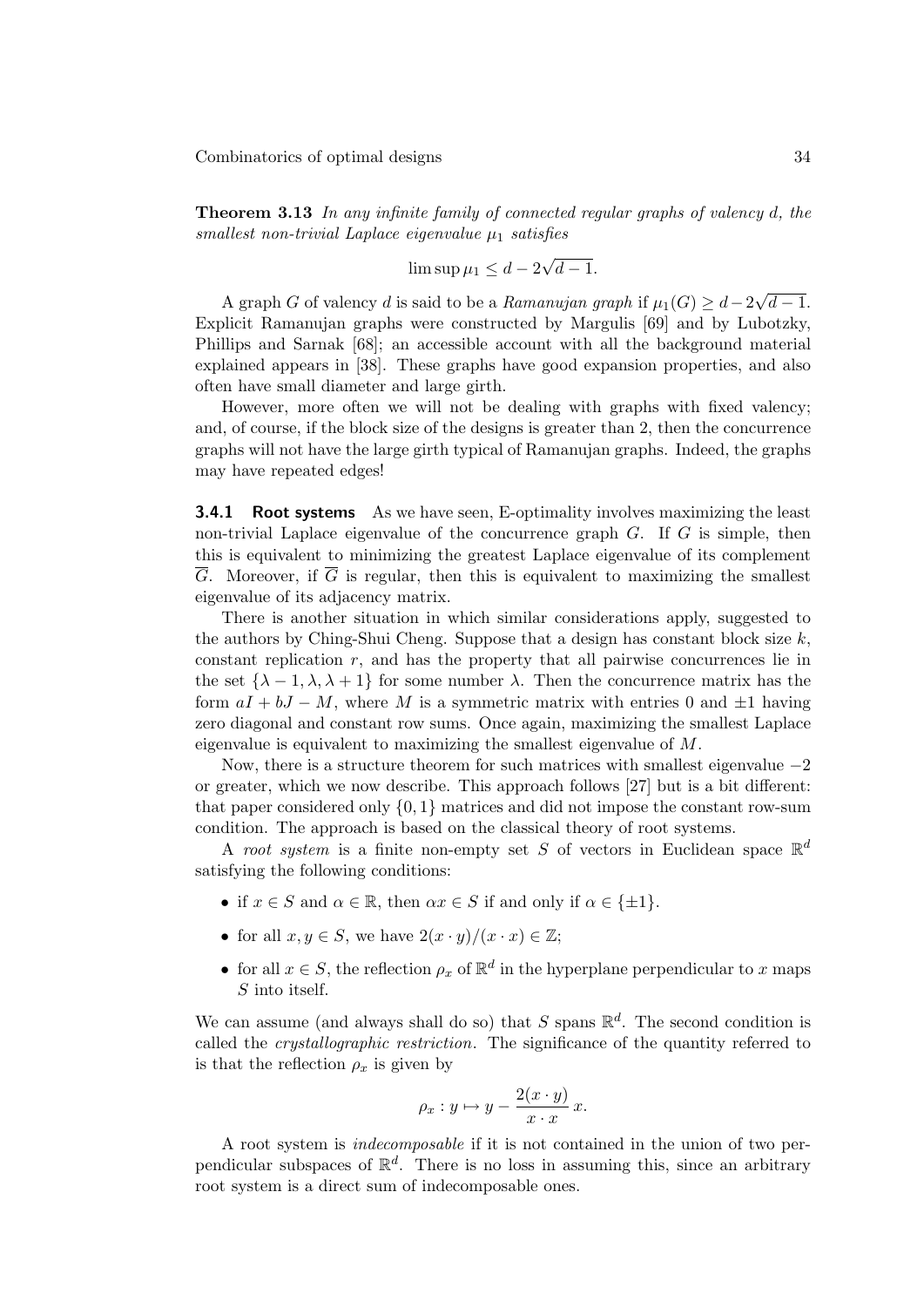The indecomposable root systems were classified by Cartan and Killing in the early twentieth century in connection with the classification of simple Lie algebras over the complex numbers. See [22, 53] for an account. An alternative proof in the spherical case appears in [27] and [48, Chapter 12].

A root system  $S$  is called *spherical* if all vectors in  $S$  have the same length. If  $S$ is spherical, we may re-scale so that  $x \cdot x = 2$  for all  $x \in S$ ; then the crystallographic condition asserts that  $x \cdot y$  is an integer, and Cauchy's inequality says that  $|x \cdot y| < 2$ for  $y \neq \pm x$ , so we have  $x \cdot y \in \{0, \pm 1\}$  for  $y \neq \pm x$ . This says that any two such vectors lie at an angle of  $60^{\circ}$ ,  $90^{\circ}$  or  $120^{\circ}$ . Moreover, if two vectors  $x, y$  make an angle of 120 $\degree$ , then the vector  $x + y$  in their plane making an angle of 60 $\degree$  with each is also in S, by the reflection condition.

According to the classification, there are two infinite families  $\{A_d : d \geq 1\}$  and  ${D_d : d \ge 4}$ , and three exceptional examples  $E_6, E_7$  and  $E_8$ , of indecomposable spherical root systems. All of these have very explicit representations. For example, the vectors of  $D_d$  can be represented as

$$
\{\pm e_i \pm e_j : 1 \le i < j \le d\}
$$

where  $\{e_1, \ldots, e_d\}$  is an orthonormal basis for  $\mathbb{R}^d$ .

Now the relevance of this to eigenvalues comes from the following two observations.

**Extending to a maximal set** Let T be any set of vectors in  $\mathbb{R}^d$  at angles 60°, 90° **Extending to a maximal set** Let T be any set of vectors in  $\mathbb{R}^2$  at angles 60, 90 and 120<sup>°</sup>. Assume that all the vectors in T have length  $\sqrt{2}$ . Let T' be the set of lines through the origin (1-dimensional subspaces) spanned by these vectors. These lines make angles 60 $\degree$  and 90 $\degree$  with each other. Extend T' to a maximal set S' of lines at these angles. Then S' is star-closed, i.e. if two lines in S' are at an angle of  $60^{\circ}$ , then the third line at  $60°$  to both is also in  $S'$ . (This requires a short calculation, the only calculation in the whole argument.) Now let S consist of the vectors of length  $\overline{2}$  on the lines of  $S'$ . Then S is a spherical root system (the reflection condition follows from the star-closure of S'), is indecomposable if T is, and spans  $\mathbb{R}^d$  if T does; and  $S$  contains  $T$ . So any set  $T$  satisfying our conditions is embeddable in a root system.

**Representing matrices** Now let A be a  $v \times v$  symmetric matrix with entries  $0, \pm 1$  with zero diagonal, and suppose that the smallest eigenvalue of A is  $-2$  or greater. Then  $2I + A$  is positive semi-definite symmetric, and so is the matrix of inner products of a set T of vectors spanning  $\mathbb{R}^d$ , where d is the rank of  $2I + A$  (so that  $v - d$  is the multiplicity of the eigenvalue  $-2$  of A, which may be zero.) Since that  $v - a$  is the multiplicity of the eigenvalue  $-2$  or A, which may be zero.) Since<br>the diagonal entries are 2, all the vectors have length  $\sqrt{2}$ ; the assumption on entries of A shows that the vectors have inner product 0 or  $\pm 1$  with one another, so make angles  $60^{\circ}$ ,  $90^{\circ}$  and  $120^{\circ}$ . So T can be embedded into a spherical root system.

This has important consequences for the structure of such matrices.

**Graphs** Suppose that the entry  $-1$  does not occur in A; then A is the adjacency matrix of a simple graph G with smallest eigenvalue  $-2$  or greater. It is clear that only finitely many such graphs can be "embedded" in the exceptional root systems;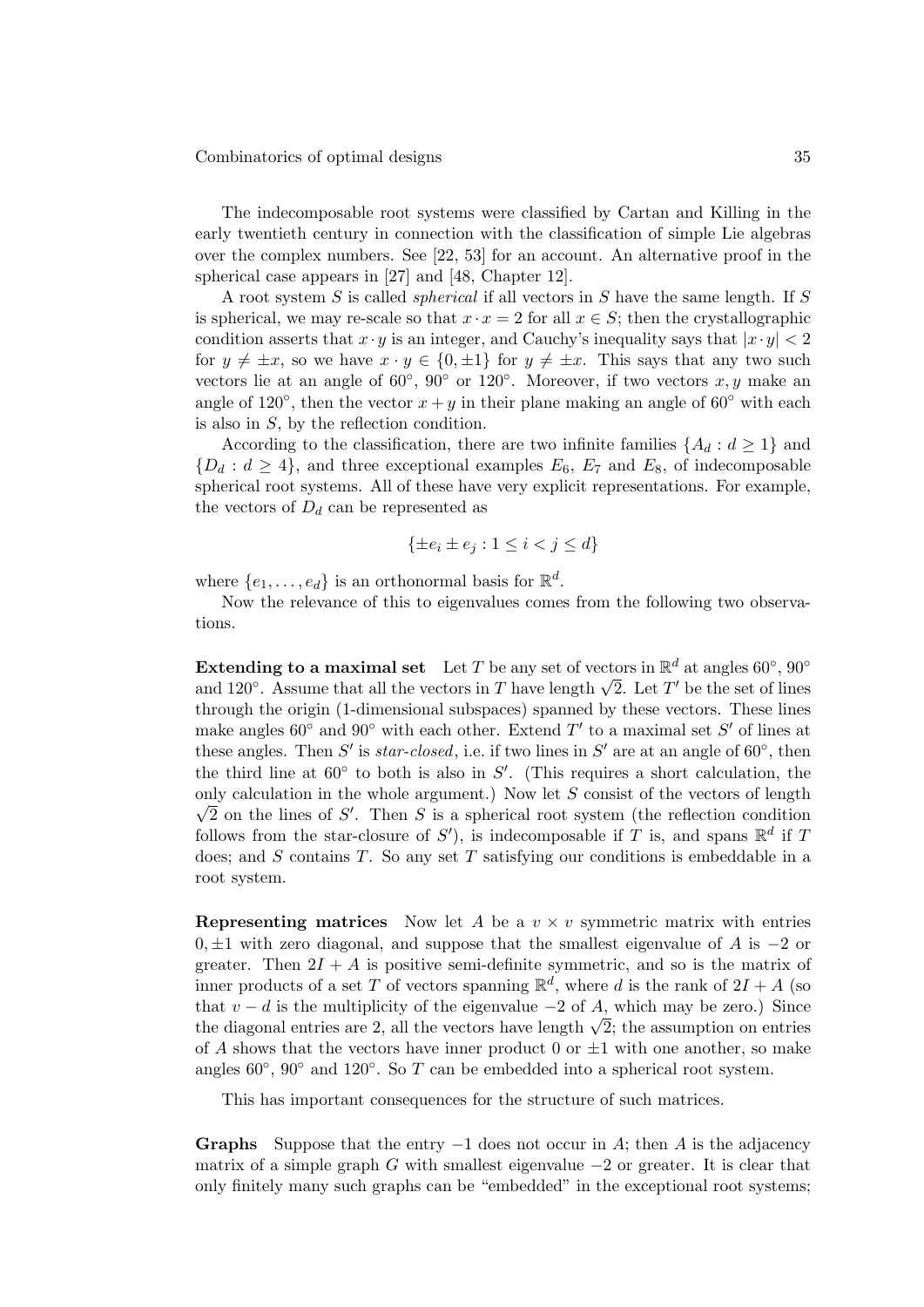moreover, a graph embeddable in  $A_d$  or  $D_d$  is a *generalized line graph* (see definition below). In particular, if  $G$  is regular, then it is one of the following:

- A line graph. (If H is a simple graph, then the line graph of H has one vertex for each edge of  $H$ ; two vertices of the line graph are joined if the corresponding edges of H meet.) We denote the line graph of H by  $L(H)$ .
- A cocktail party graph: this is a complete multipartite graph with parts of size 2; that is, the vertices are paired up, two vertices are joined if and only if they are not in the same pair.
- One of finitely many exceptions (embeddable in the exceptional root systems). These exceptions have all been determined; there are several hundred of them, on at most 28 vertices.

If  $L(H)$  is regular, then either H itself is regular, or H is bipartite and semiregular (the valency of a vertex depends only on the class of the bipartition containing it) and satisfies some additional strong restrictions (but examples for this case do exist).

Here is the definition of a generalized line graph. Let  $H$  be a graph with  $v$ vertices, and let  $a_1, \ldots, a_v$  be non-negative integers. Then the *generalized line graph*  $L(H; a_1, \ldots, a_v)$  consists of the disjoint union of  $L(H)$  and cocktail parties  $C_i$  on  $2a_i$ vertices for  $i = 1, \ldots, v$ , with an edge from each vertex of  $C_i$  to each vertex of  $L(H)$ indexed by an edge containing vertex  $i$  of  $H$ .

**Regular signed graphs** In general we can regard the matrix  $A$  as the adjacency matrix of a *signed graph* (a graph with a sign attached to each edge). Not much can be said in general, but in the case where  $A$  has constant row and column sums, see [25] for some results.

**3.4.2 Discrepancy** We briefly review some results of Morgan [73]. These allow the classification of E-optimal designs for a reasonable range of parameters. This extends the analysis of VB designs given in Section 2.6.

Given  $v, b, k$ , we define parameters  $r, \lambda, p, q$  by

$$
r = \left\lfloor \frac{bk}{v} \right\rfloor, \qquad p = bk - vr,
$$

$$
\lambda = \left\lfloor \frac{r(k-1)}{v-1} \right\rfloor, \qquad q = r(k-1) - \lambda(v-1).
$$

Thus, the necessary conditions (1.1) for a 2-design are satisfied if and only if  $p = q =$ 0; in this case, a 2-design is best if it exists. The necessary condition for a 1-design (an equireplicate design) is  $p = 0$ .

Given a binary, equireplicate design in  $\mathcal{D}(v, b, k)$ , with information matrix C, define its *discrepancy matrix* to be the matrix  $\Delta$  defined by

$$
C = \frac{v\lambda + q}{k}I - \frac{\lambda}{k}J - \frac{1}{k}\Delta.
$$

Then  $\Delta$  has diagonal entries zero and, for  $i \neq j$ , has off-diagonal entry  $\lambda_{ij} - \lambda$ , where  $\lambda_{ij}$  is the concurrence of i and j.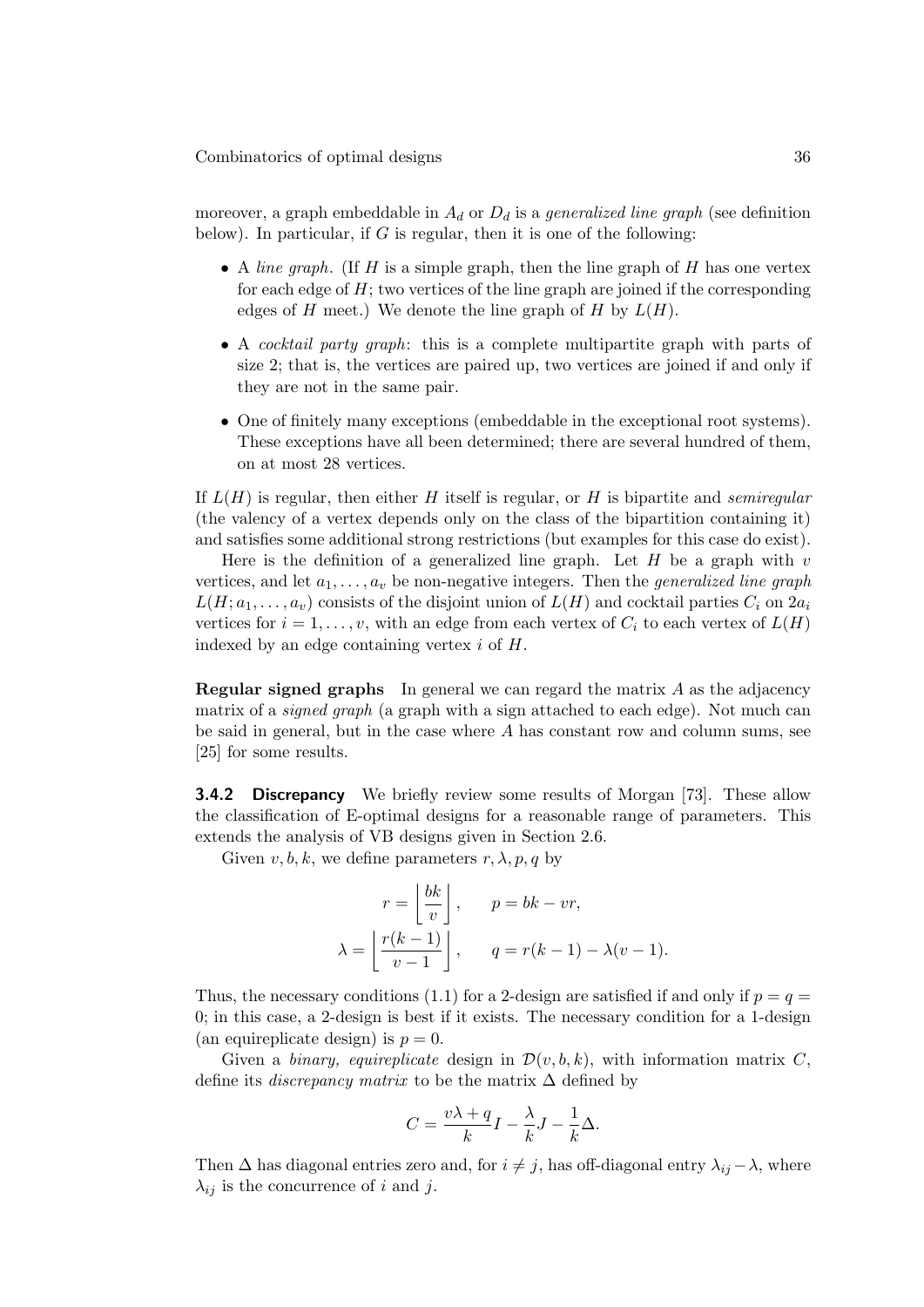We see that the design is a 2-design if and only if its discrepancy matrix is zero. (This is the reason for the name: the matrix measures the "imbalance" of the design.) Also, it is a regular-graph design if and only if all entries of  $\Delta$  are 0 or 1. We see that E-optimality is equivalent to maximizing the largest eigenvalue of  $\Delta$ .

Using this approach, the E-optimal designs with  $v \leq 15$  have been found. Not all are regular-graph designs (that is, the discrepancy matrix of the optimal design may have entries which are negative or greater than 1). The results are all available at designtheory.org.

One striking observation to emerge from the computation is that, while the Eoptimal designs are not necessarily A-optimal, they are very close to optimality in terms of the A-criterion.

Morgan's extensive catalogue should form the basis for further work on Eoptimality.

### 4 Graphs with few edges

In this section, after looking briefly at trees, we determine the optimal unicyclic graphs (connected graphs with equally many vertices and edges), and then turn to sparse graphs (with average valency at most  $5/2$ ). We will see that different optimality criteria select very different graphs.

#### 4.1 Trees

As a warm-up, let us consider trees. Any tree has a unique spanning tree, so the D-criterion makes no distinction between one tree and another. Now in a tree, the resistance between two terminals is just the length of the path joining them; so Aoptimality requires that the sum of distances between pairs of vertices is minimized. It is clear that the star  $K_{1,v-1}$  does this, since the distance between any two nonadjacent vertices is 2 in the star, and no other tree can do as well or better.

Now we turn to E-optimality. A short calculation shows that the non-trivial Laplace eigenvalues of the star are 1 (multiplicity  $v - 2$ ) and v (multiplicity 1). The fact that any other tree has  $\mu_1 < 1$  follows from Proposition 2.12. For a tree with more than four vertices which is not a star possesses an edge whose removal leaves at least two points in one component and at least three in the other; so the Proposition gives

$$
\mu_1 \le (1/2 + 1/3) = 5/6.
$$

The only other tree is the path of length 3, for which a short calculation shows that  $\mu_1 = 2 - \sqrt{2}.$ 

So the best choice of a design in this case (v treatments,  $v - 1$  blocks of size 2) is to compare all the other treatments with a fixed "reference" treatment.

#### 4.2 Unicyclic graphs

What happens for unicyclic graphs?

Such a graph has a single cycle, of length s say, with trees attached to some vertices (possibly none) in the cycle. The only way to make a spanning tree is to remove one of the edges in the cycle, so the number of spanning trees is maximized when  $s = v$ ; that is, when the graph is just a cycle. This proves: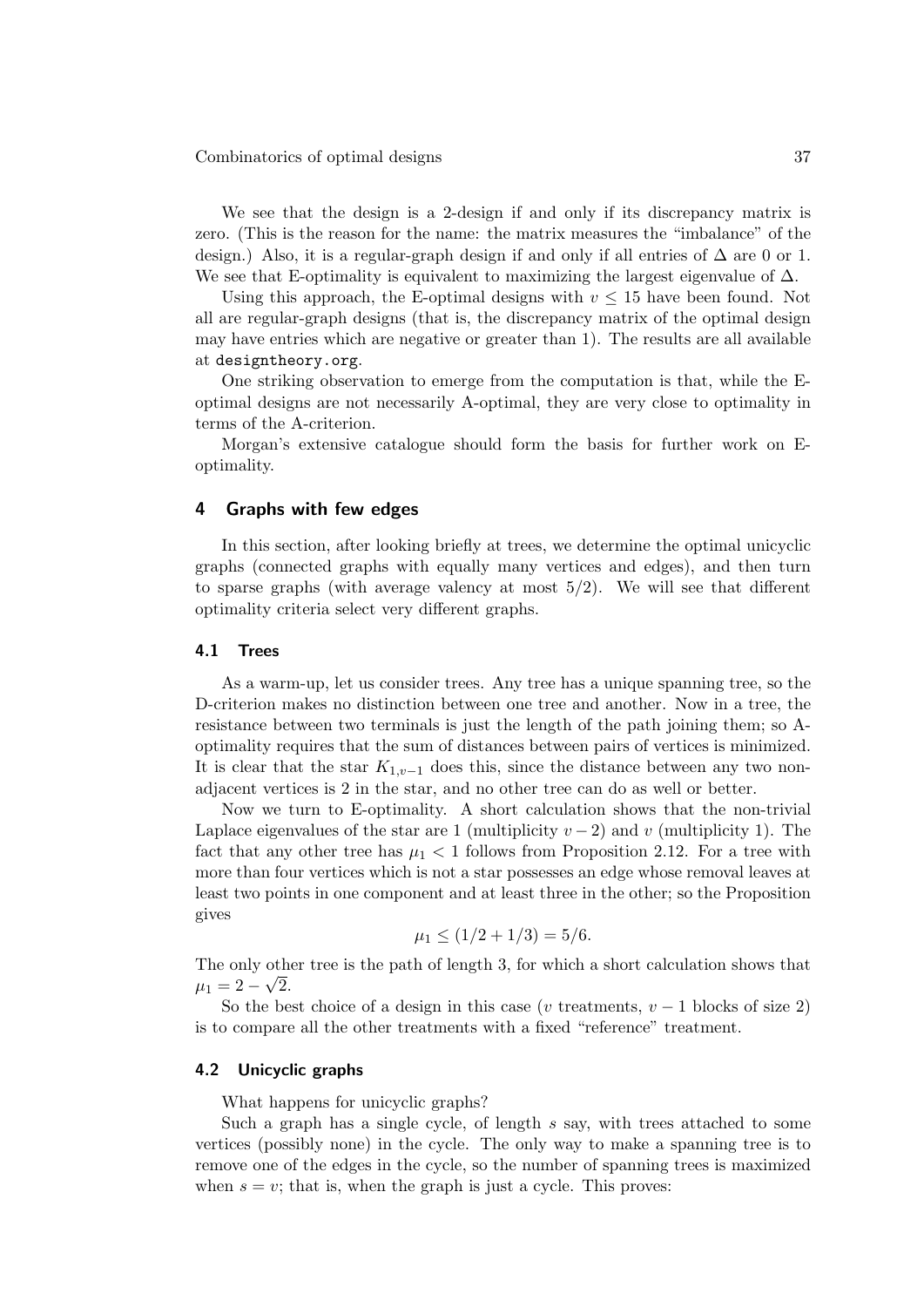**Theorem 4.1** Let  $v \geq 3$ . Among unicyclic graphs with v vertices, the D-optimal graph is the cycle.

For  $k = 2$ , such designs are called *loop designs* in the microarray literature.

Now we turn to E-optimality, where the results are rather different. We have seen that the minimum eigenvalue for the star is 1, and Proposition 2.9(d) shows that this is not reduced if an edge is added.

The smallest eigenvalue of the Laplacian matrix of the cycle of size  $v$  is equal to  $2(1 - \cos(2\pi/v))$ , which is greater than 1 when  $v \le 5$ , equal to 1 when  $v = 6$  and less than 1 when  $v \geq 7$ .

Each effective resistance is an evaluation of  $x<sup>T</sup>L<sup>-</sup>x$  for a contrast vector x with  $x^{\top}x = 2$ . Consequently,  $\mu_1 \leq 2/R_{ij}$  for all pairs of distinct vertices i and j. If vertices i and j are in trees attached to vertices m and n in the cycle (where m and n may be the same), then the effective resistance  $R_{ij}$  is the sum of the distance from i to m, the distance from j to n, and  $R_{mn}$ , which is strictly bigger than 2 (and so  $\mu_1$  < 1) unless  $m = n$  and  $\{i, m\}$  and  $\{j, n\}$  are edges. Thus a unicyclic graph cannot be E-optimal unless all the trees are leaves and they are attached to the same vertex of the cycle.

If there are at least two leaves attached to some vertex, then there is a Laplacian eigenvalue equal to 1: its eigenvector is the contrast between those two leaves. For a single leaf attached to a cycle of size 2 or 3, the least eigenvalue is  $3 - \sqrt{3}$ , 1 respectively.

For  $s \geq 3$ , the effective resistance between two vertices in the cycle at distance 2 is  $2(s-2)/s$ , which is bigger than 1 when  $s \geq 5$ . If there is a leaf attached to a vertex in this cycle, then there is an effective resistance bigger than 2, so the graph cannot be E-optimal.

For  $v \geq 5$ , consider the graph consisting of a 4-cycle with  $v - 4$  leaves attached to one vertex *i*. The Laplacian has an eigenvalue 1 with multiplicity  $v - 5$ : the eigenvectors are the pairwise contrasts among the leaves. The contrast between the other two neighbours of  $i$  is an eigenvector with eigenvalue 2. The remaining three non-trivial eigenvalues must take one constant value on all the leaves, and a (possibly different) constant value on the other two neighbours of i. Then a short calculation shows that the remaining three non-trivial eigenvalues are the zeros of the polynomial

$$
f(\mu) = \mu^{3} - (v+3)\mu^{2} + (4v - 2)\mu - 2v.
$$

Then  $f(0) < 0$  and  $f(1) = v - 4 > 0$ , so one of the eigenvalues lies in  $(0, 1)$ .

Putting all these observations together shows:

**Theorem 4.2** Let  $v \geq 3$ . Among unicyclic graphs with v vertices, the E-optimal graph is

- the cycle, if  $v \leq 5$ ;
- a triangle with v−3 leaves attached to a vertex, or a star with one edge doubled, if  $v \geq 7$ ;
- either of the above if  $v = 6$ .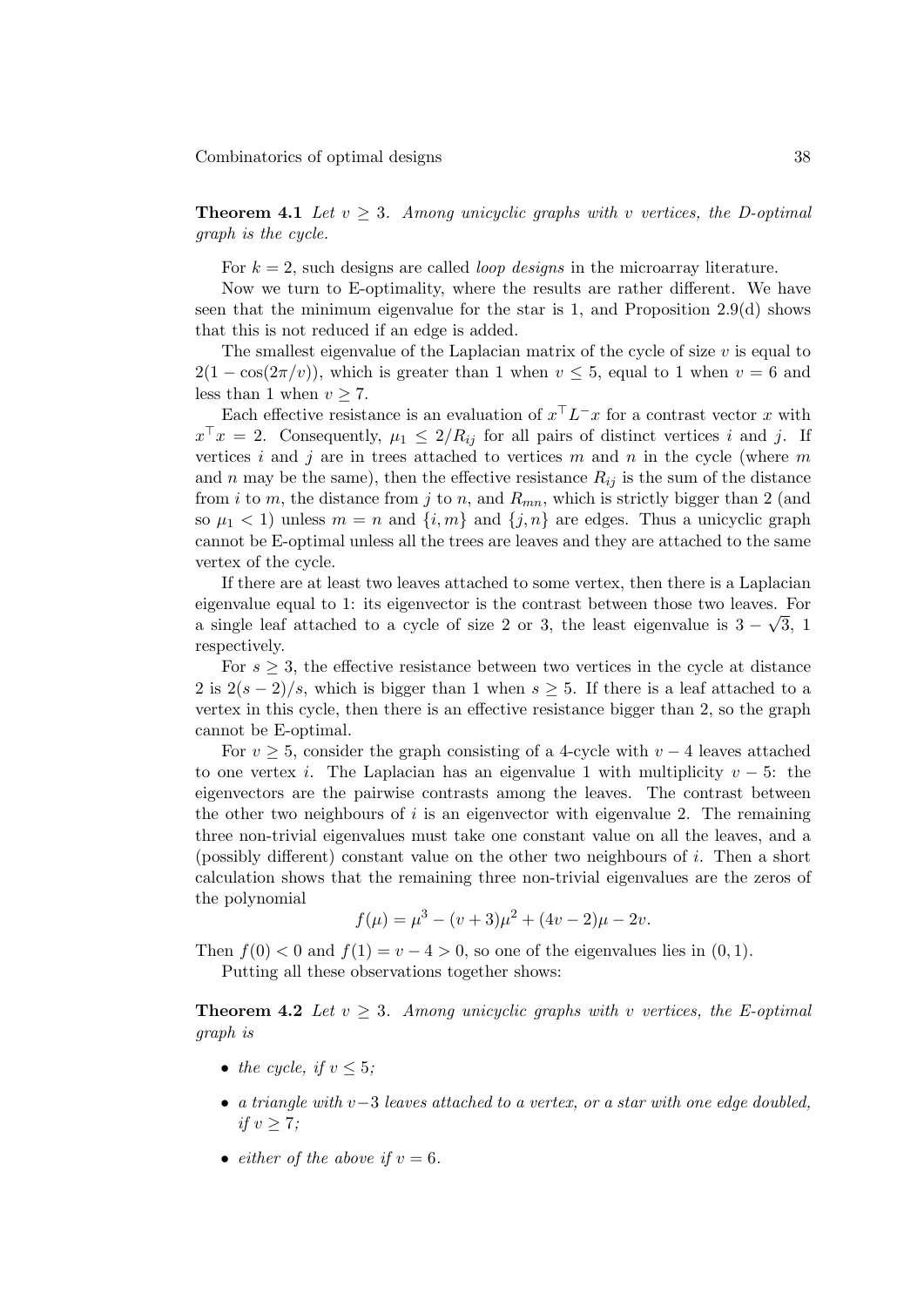Thus the E-optimal designs are very different from the D-optimal designs when  $v > 7$ .

What about A-optimality? Again, suppose that trees are attached to two or more vertices in the cycle. If the trees are all moved to the same vertex then the sum of the pairwise effective resistances between tree vertices and cycle vertices is unchanged, as are the within-tree resistances, but the resistances between vertices in different trees is reduced. Further, suppose that a tree with more than one vertex is attached to vertex i of the cycle, in such a way that j is the only vertex of the tree joined to i. If the edge  $\{i, j\}$  is contracted and vertex j is reattached to i as a leaf, then the resistances between tree vertices and  $i$  are interchanged with the resistances between tree vertices and j, resistances between tree vertices and the rest of the cycle decrease, and all other resistances are unchanged. This shows that, just as for E-optimality, the only candidates for A-optimal graphs are those consisting of a cycle of length s with  $v - s$  leaves attached to one vertex, for some s.

A short calculation shows that the sum of the pairwise effective resistances in such a graph is

$$
[-s3 + 2vs2 + s(13 – 12v) + 12v2 – 14v]/12.
$$

For  $v \le 7$ , this polynomial in s is monotonic decreasing on [0, v]. For  $v = 8$  it attains its minimum on [0,8] at 8; for higher values of v it attains its minimum on [0, v] between 3 and 4, with the integer achieving the least value being 4 if  $9 \le v \le 12$ and 3 if  $v \ge 12$ . This proves the following.

**Theorem 4.3** Let  $v \geq 3$ . Among unicyclic graphs with v vertices, the A-optimal graph is

- the cycle, if  $v \leq 8$ ;
- a 4-cycle with  $v-4$  leaves attached to one vertex, if  $9 \le v \le 11$ ;
- a triangle with  $v-3$  leaves attached to a vertex, if  $v \geq 13$ ;
- either of the last two if  $v = 12$ .

This result was obtained for  $v \le 12$  by computational search in [60, 63, 108], and by the above analysis in [7, 100].

Together, the last three results show that, for  $k = 2$  and  $v = b$ , not only are the D-optimal designs very different from the A- and E-optimal designs for  $v > 9$ but also the ranking on the D-criterion is very different from those on the other two criteria. This was generalized in [7] to show that, for any fixed value of  $b - v$ , if  $k = 2$  then there is a threshold  $v_0$  such that if  $v \ge v_0$  then the D-optimal design has no leaves but the A-optimal design does have leaves. The next two results have a similar flavour.

#### 4.3 Sparse graphs

**Theorem 4.4** Let  $\mathcal G$  be the set of connected graphs with v vertices and e edges, where  $e > v$ . If the graph G in G has a vertex l which is either a leaf or, more generally, has all its edges joining it to the same other vertex, then G is not D-optimal.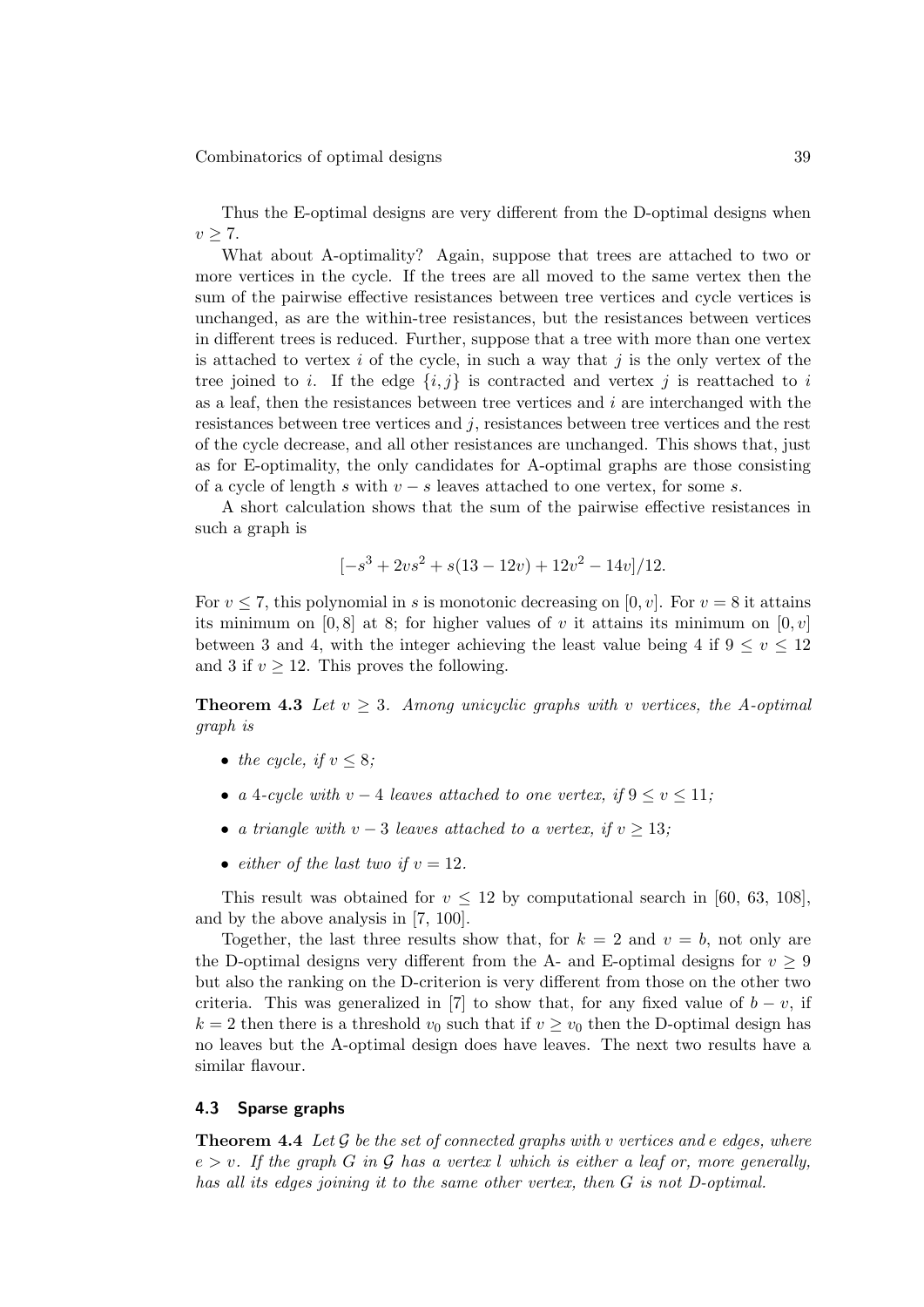**Proof** First suppose that l is a leaf. Since  $e > v$ , G is not a tree. Therefore it contains at least one edge  $ij$  which is not an isthmus. So some spanning trees of G omit the edge ij. Note that l is cannot be equal to i or j. All spanning trees for  $G$ contain the unique edge through  $l$ . Now form the graph  $G'$  by removing the edge through  $l$  and the edge  $ij$ , and inserting new edges  $il$  and  $jl$ . Each spanning tree for G which contains ij becomes a spanning tree for  $G'$  by replacing ij and the edge through l by il and jl. Each spanning tree for G which omits ij gives two spanning trees in  $G'$ : each omits the old edge through l and includes one of il, jl. Therefore  $G'$  has more spanning trees than  $G$ , and so  $G$  is not D-optimal.

Secondly suppose that  $l$  is joined to vertex  $m$  by  $s$  edges, and to no other vertices of G, where  $s \geq 2$ . Let i be any other vertex of G. Form the graph  $G''$  by removing one edge between  $l$  and  $m$  and inserting an edge between  $l$  and  $i$ . Each tree of  $G$ contains one of the edges between l and m: these all give a tree in  $G''$ , using the replaced edge if necessary. However, the moved edge creates extra cycles, so there are some trees in  $G''$  that contain two edges through l and do not correspond to any tree in G. Therefore  $G''$  has more spanning trees than  $G$ , and so G is not D-optimal.  $\Box$ 

**Theorem 4.5** Let  $\mathcal G$  be the set of connected graphs with v vertices and e edges. If  $20 \le v \le e \le 5v/4$  then the E-optimal graphs in G have leaves.

**Proof** We know that the star  $K_{1,v-1}$  has least non-trivial eigenvalue 1 and that adding edges to the star cannot decrease this. Our technique is repeated use of Proposition 2.12 to ban portions of a graph that would force a non-trivial eigenvalue smaller than 1.

Let G be an E-optimal graph in G and suppose that G has no leaves. For  $d \geq 2$ , let  $n_d$  be the number of vertices of valency d. Call the vertices of G with valency 2 dots, the remaining vertices *nodes*. Call a path from one node to another a *side*: this may go through dots, and the two end nodes may be the same.

Suppose that there are three or more dots in one side. The edges at the end of the side make a cutset of size two, with parts of size s and  $v - s$ , for some  $s \geq 3$ . Hence  $\mu_1 \leq 2(1/s + 1/(v - s))$ , which is less than 1 if  $s \geq 3$  and  $v \geq 20$ . So this cannot happen.

Consider a node i of valency 3. If there is a side making a loop at i, it must contain at least one dot, because  $G$  is loopless. The remaining edge at  $i$  now makes a cutset of size 1 with parts of size s and  $v - s$  for  $2 \leq s \leq 3$ : by Proposition 2.12, this cannot happen. Therefore, the three sides at  $i$  are distinct. The edges at the far ends of those sides make a cutset of size three. Since  $3(1/4 + 1/16) < 1$ , the size of the part containing  $i$  is at most three, so there can be no more than two dots in total in these three sides.

Now consider a node  $j$  of valency 4. Similar arguments show that it may have one side forming a loop with precisely one dot, in which case there are no dots on the remaining two sides, and that otherwise the total number of dots in the four sides at j is at most four, because  $4(1/6 + 1/14) < 1$ .

Counting the dots according to nodes at the end of their sides counts them twice, so the preceding arguments show that

$$
2n_2 \le 2n_3 + 4n_4 + \sum_{d \ge 5} 2dn_d.
$$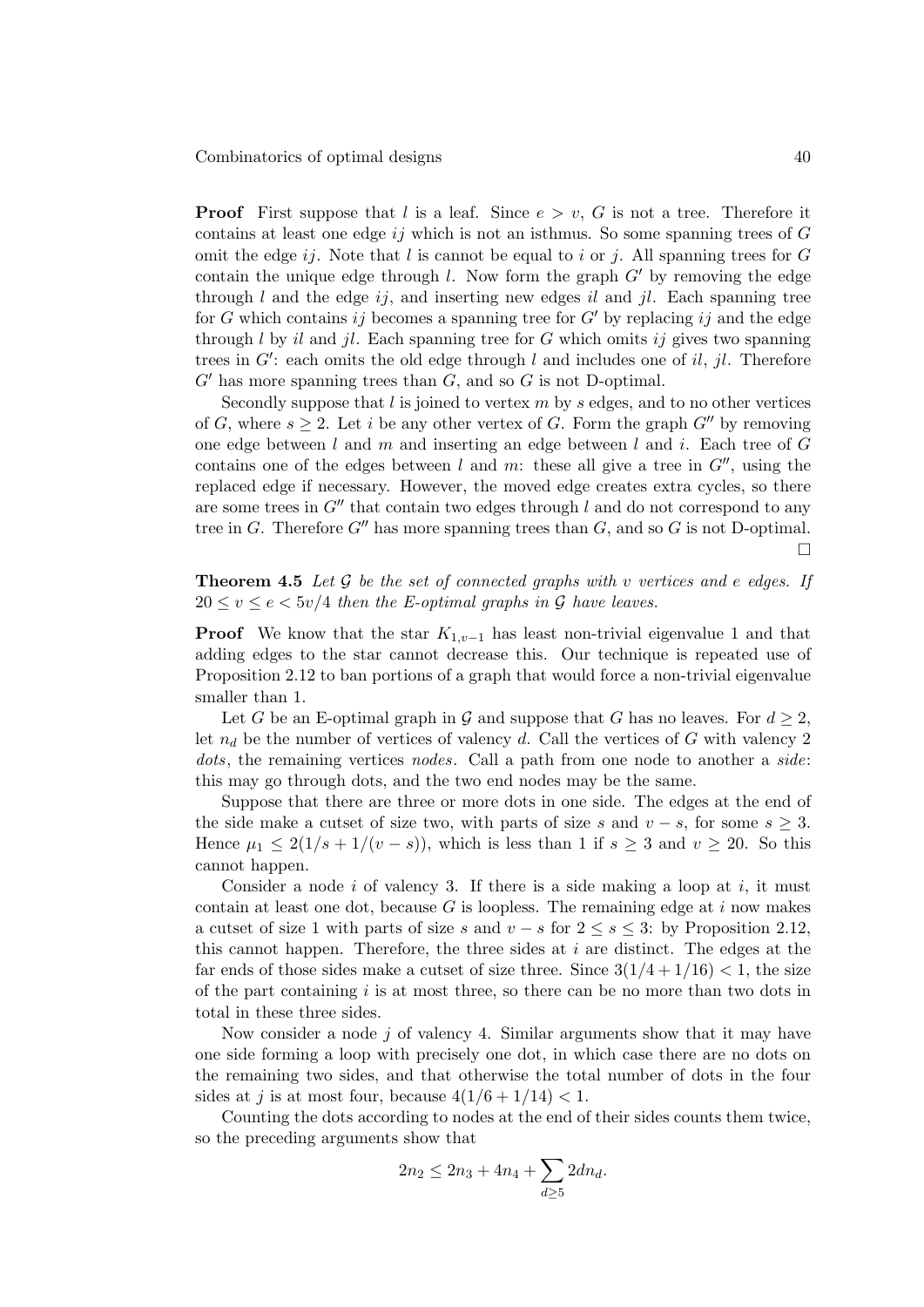Moreover,

$$
v = n_2 + n_3 + n_4 + \sum_{d \ge 5} n_d
$$

and

$$
2e = 2n_2 + 3n_3 + 4n_4 + \sum_{d \ge 5} dn_d.
$$

Hence

$$
5v - 4e = n_2 - n_3 - 3n_4 + \sum_{d \ge 5} (5 - 2d)n_d \le -n_4 + \sum_{d \ge 5} (5 - d)n_d \le 0.
$$

This contradiction shows that G must have leaves.  $\Box$ 

### 5 Further directions

In this section, after looking first at statisticians' view of the theory already presented, allowing for additional practical considerations we have not touched on, we give a number of open problems, and indicate some alternative optimality criteria and what to do if the block size is not constant. Remarkably, the case of nonconstant block size leads us to consider the Laplacians of weighted graphs, for which the mathematical theory has already been developed.

### 5.1 Statistical and practical considerations

When there are no blocks, the information matrix is just the diagonal matrix of replications  $R$ . Then the optimal design on all the criteria is as equally replicate as possible. People with even a little statistical training are used to this, and so tend to favour equireplicate designs. One argument in favour of equal replication is that, if the model in Equation (2.4) is fitted and it is found that the block parameters differ little from each other, then the blocks can be ignored and the data re-analysed, at which stage an equireplicate design is best. However, this argument is controversial, and not accepted by all statisticians.

Many blocked experiments have so-called *complete blocks*:  $k = v$  and every treatment occurs once in each block. In some areas of science, both practical experimenters and regulatory authorities expect experiments to be like this.

When blocks are smaller, it may happen that blocks are naturally grouped into larger "superblocks". For the design in Table 1, it may be that the farms can be grouped by soil-type; in another experiment, different superblocks may be dealt with at different times. If each superblock contains  $v$  experimental units then it is often advocated that a resolved block design should be used; that is, one in which each treatment occurs once in each superblock. Since any differences between superblocks are already accounted for in Equation (2.4), the arguments in favour of resolved designs are that (i) if a whole superblock is lost then the remaining design is equireplicate, which begs the question; (ii) if the first analysis suggests that blocks do not differ within each superblock, then the data can be reanalysed with parameters for superblocks but not blocks, which is as controversial as the previous re-analysis strategy. Nevertheless, resolved designs are requested sufficiently often in practice that some work has been done on optimal designs within this class: see [12].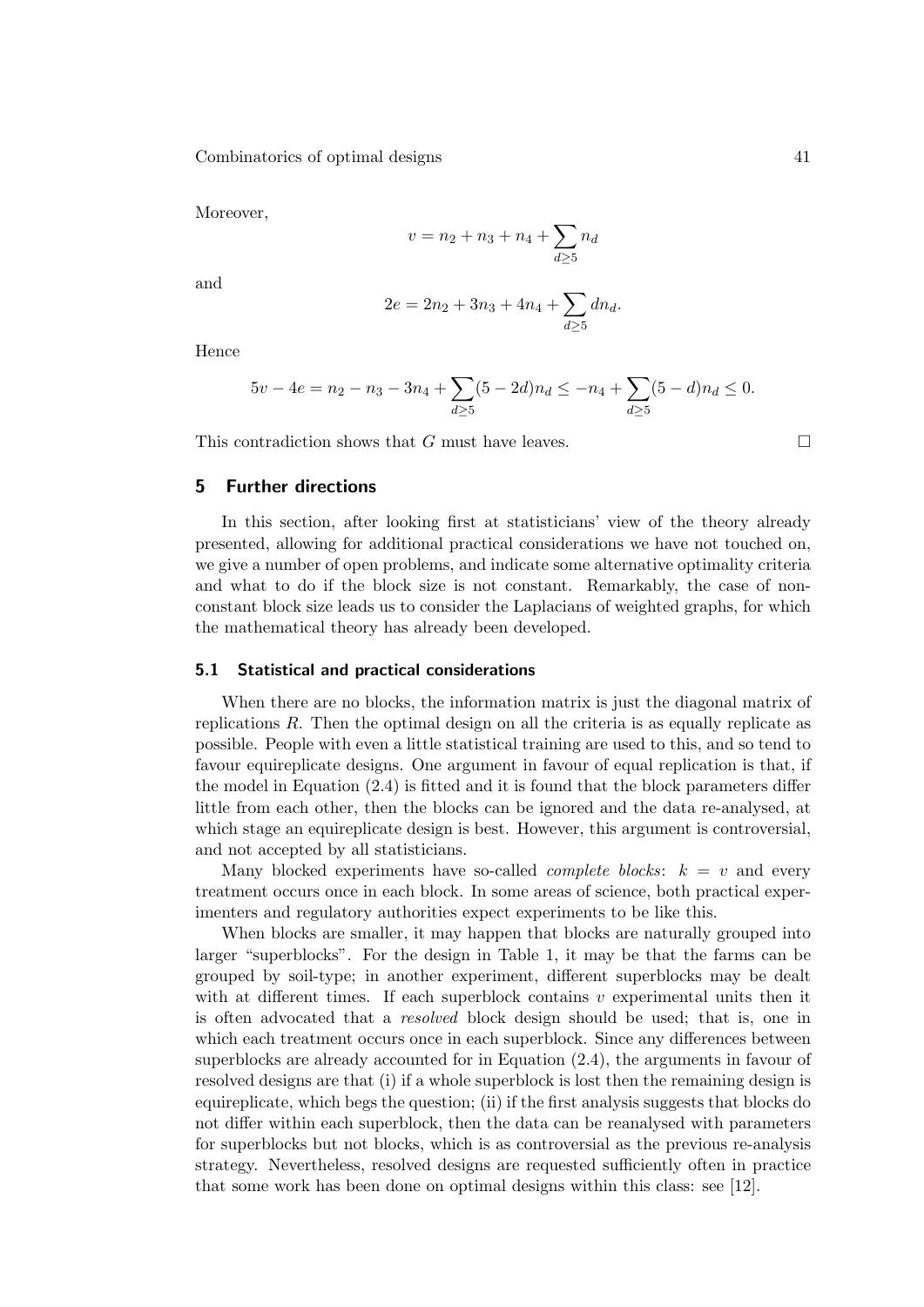Because of this background, statisticians tend to be horrified at the A- and Eoptimal designs found in Section 4, where most treatments have replication 1. On the other hand, some scientists find them completely natural, having absorbed the dictum that all treatments should be compared with a reference, or control, treatment. Even then, there is concern that if the reference treatment is very different from the others then Equation (2.4) may not hold.

Robustness is a relevant issue here. If it is possible that one or two observations may be lost from the experiment, and if it is important to compare all treatments, then a design is robust if all comparisons can be made no matter which two observations are lost, so it must have every treatment replicated at least three times. On the other hand, in an experiment to compare 300 mutants of yeast to the "wild-type", losing two observations from a star-like design does not compromise the information about the remaining 298 mutants, while losing two observations from a 301-cycle makes many comparisons impossible and gives others very large variances.

Sometimes experimenters may be forced to use given, unequal replication because some treatments are more easily available than others, or because safer ones must be tested before riskier ones. Usually it is still true that all comparisons are interesting, but the search for an optimal design must be restricted to one whose replications are feasible.

In many situations, an optimal design for the given restrictions is not known. However, there may be little practical difference between designs which are close to optimal, so it can be useful to have a realistic bound on the optimality criterion.

One block design may be compared with another. The *efficiency factor* for contrast x in design  $\mathfrak{D}_1$  relative to  $\mathfrak{D}_2$  is the ratio  $x^\top C_2^- x/x^\top C_1^- x$ , where  $C_i$  is the information matrix of  $\mathfrak{D}_i$ . To decide which design is best, this ratio needs to be compared with the ratio of the variances of the individual responses for the two designs, which may be different if the block sizes differ.

Often the comparator is taken to be the unblocked design with equal replication  $\bar{r}$ , defined to be  $bk/v$  even if this is not an integer. However, if the replications are forced to be unequal, then the comparator design may be taken to be the unblocked design with the same replications, whose information matrix is just  $R$ . Then the efficiency factor for x is  $x^{\top}R^{-1}x/x^{\top}C^{-}x$ . This leads to the notion of a design being efficiency balanced if the non-trivial eigenvalues of  $R^{-1/2}CR^{-1/2}$  are all equal, where  $R^{1/2}$  is the diagonal matrix whose entries are the positive square roots of the replications. This approach takes no account of the possibility of finding a design that can get the most information in spite of being constrained in some way. On the other hand, if the low replications are not forced but correspond to less interesting treatments, then the appropriate approach would seem to be to incorporate weights (on contrasts, or on treatments) into the optimality criterion. This is already done in an extreme way (weights of zero and one) in two situations: (i) one treatment is a control and only comparisons with it are of interest; (ii) the treatments are all combinations of levels of several factors, and higher-order interactions are ignored.

#### 5.2 Conjectures and refutations

It seems so obvious that balanced incomplete-block designs must be optimal on every reasonable criterion that everyone believed Kiefer's theorem long before it was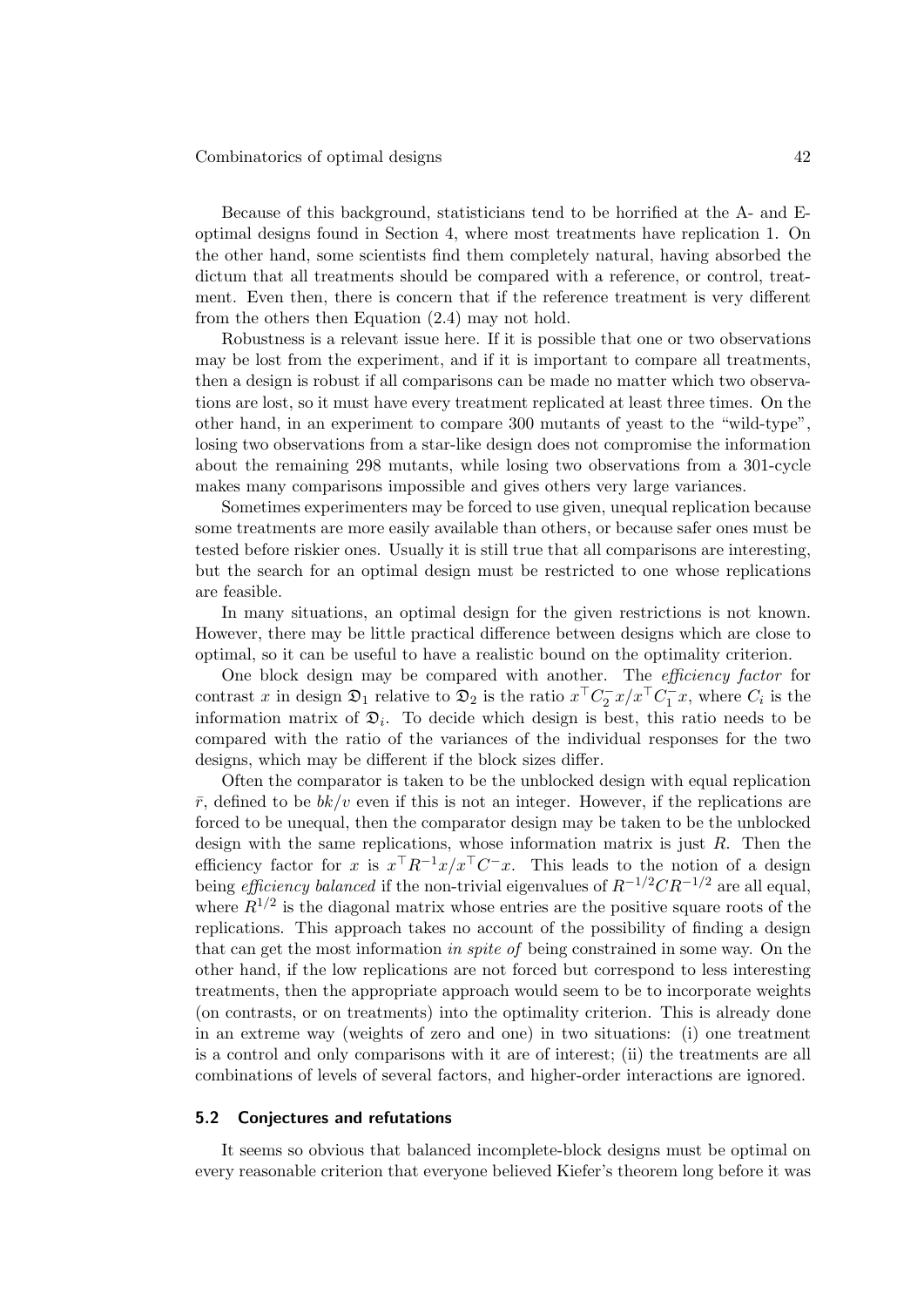proved. Other conjectures about optimality seem equally obvious, but all too often turn out to be wrong.

Given Kiefer's theorem, surely it must be true that, when there is no 2-design in  $\mathcal{D}(v, b, k)$ , there must be an optimal design which is binary or generalized binary, which is equireplicate or nearly so, and whose concurrences are as equal as possible? Surely there will be optimal designs with a high degree of symmetry, and surely a design which is optimal on one criterion will not be far from optimal on another? Our running example, and the results in Section 4, show that these plausible conjectures are all wrong.

What about the concurrence graph? Is it true that pairwise variance  $V_{ij}$  (equivalently, effective resistance  $R_{ij}$  increases as the concurrence  $\lambda_{ij}$  decreases or as the distance in the graph increases? Example 3.8 shows that this is not true. Vertices  $C$ and D are at distance 2, with  $\lambda_{CD} = 0$  and  $R_{CD} = 2/3$ , while vertices E and F are at distance 1, with  $\lambda_{EF} = 1$  and  $R_{EF} = 1$ . Nonetheless, the vertices at the furthest distance do have the largest resistance.

Question 5.1 In a loopless graph, is it true that the maximal value of the effective resistance  $R_{ij}$  is achieved for some pair of vertices  $\{i, j\}$  whose distance apart in the graph is maximal?

We have already seen that distance-regular graphs can be interesting. In [9] it is proved that, for a regular-graph design for which the graph in question is distance-regular, pairwise variance is a monotonic increasing function of distance in this graph. Biggs [17] proved the equivalent result for effective resistances in an electrical network.

Some of the false conjectures came from experience with partially balanced incomplete-block designs with two associate classes. These designs have two distinct non-trivial eigenvalues. It is shown in [5] that if a design has two distinct non-trivial eigenvalues then pairwise variance is a decreasing linear function of concurrence.

An association scheme is defined to be amorphic if it remains an association scheme after any fusion of its associate classes. If a design is partially balanced with respect to an amorphic association scheme then pairwise variance is again a decreasing function of concurrence [9].

The graph in Figure 3 can be regarded as a design in  $\mathcal{D}(10, 15, 2)$ . It is a fruitful source of counter-examples, but that may be because it is such a bad design. The Petersen graph in Example 3.5 also gives a design in  $\mathcal{D}(10, 15, 2)$ : it is much better than the previous design on the A-, D- and E-criteria. In fact, the Petersen design is A-optimal among equireplicate designs. Perhaps the nonintuitive behaviour of variance occurs only in designs that are far from optimal. Tjur [100] gave some heuristic reasons for believing this.

**Question 5.2** Suppose that a design is optimal in  $\mathcal{D}(v, b, k)$ , or in the equireplicate subclass of that. Is it true that, for that design, if  $\lambda_{ij} > \lambda_{mn}$  then  $V_{ij} < V_{mn}$ ? If the design is a regular-graph design, is it true that, if the distance between i and j in the graph in question is less than the distance between m and n then  $V_{ii} < V_{mn}$ ?

If a design is equireplicate then its information matrix is  $r(I-(rk)^{-1}\Lambda)$ . Paterson [78] expanded  $(I - (rk)^{-1}\Lambda)^{-}$  by the binomial theorem to give an expression for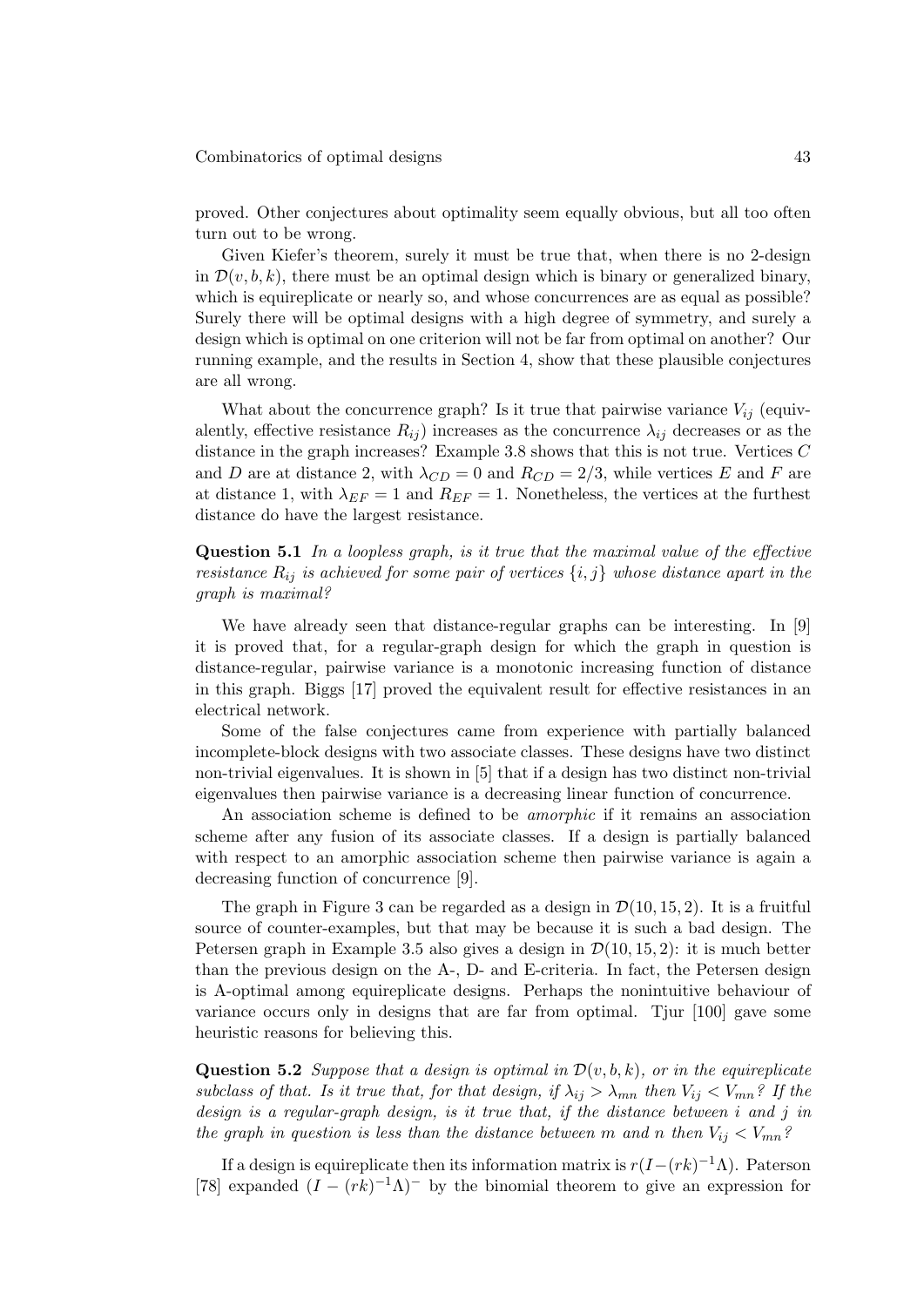Tr( $C^-$ ) as a convergent sum over  $m \geq 2$  of the quantities  $\mathcal{W}_m/r^m$ , where  $\mathcal{W}_m =$  $\sum_i W_{ii}^{(m)}$  is the number of closed walks of length m in the concurrence graph. He proposed ordering designs lexicographically by their sequences  $(\mathcal{W}_2, \mathcal{W}_3, \mathcal{W}_4, \ldots)$ . He argued heuristically that an A-optimal design should have the earliest sequence. However, he showed that, among non-optimal designs, the ranking on the A-criterion could be the reverse of that on the sequences.

# Question 5.3 Is it true, that among equireplicate designs, a design with the earliest sequence is A-optimal?

Cheng [33], building on work in [35], gave an asymptotic result, showing that this question has a positive answer when  $b$  is sufficiently large. More precisely, he proved the following statement. We call a design nearly balanced if its replication numbers  $r_i$  differ by at most one and, for fixed i, its concurrences  $\lambda_{ij}$  differ by at most one. Now, given v and k, there is a number  $b_0 = b_0(v, k)$  such that, if  $b \ge b_0$ , then any nearly balanced block design in  $\mathcal{D}(v, b, k)$  is better than any design which is not nearly balanced on a wide range of criteria, including all  $\Phi_p$  criteria.

The earlier result in [35] asserts this for  $k = 2$  and D-optimality: that is, given v, there is a number  $e_0 = e_0(v)$  such that, if  $e \ge e_0$ , then a graph with v vertices and e edges which is nearly balanced has more spanning trees than one which is not. This extends asymptotically the result of Kelmans and Chelnokov [62] cited in the Introduction.

This approach was used in [79] to obtain lower bounds for the A-criterion in terms of  $\mathcal{W}_3$ . The results in [6] support the idea that the concurrence graph of a good equireplicate design should have few triangles, but it is possible that this is true only within the range of replications that statisticians typically consider. See also [78, 104].

To achieve the necessary conditions for Kiefer's theorem, the number of blocks must be a quadratic function of the number of treatments. Theorem 4.5 suggests that if b is merely a linear function of  $v$  then the optimality criteria may conflict if  $v$  is large enough.

**Question 5.4** Let c and p be positive constants. Is it true that there is a threshold  $v_p$ such that the  $\Phi_p$ -optimal designs in  $\mathcal{D}(v, cv, k)$  are very different from the D-optimal designs when  $v > v_p$ ? If so,

- (a) are the rankings on the D-criterion and the  $\Phi_p$ -criterion very different when  $v > v_n$ ?
- (b) is it true that the D-optimal designs remain (nearly) equireplicate for all v but the  $\Phi_p$ -optimal designs have one treatment with much larger replication than the rest when  $v > v_p$ ?
- (c) is  $v_p$  a decreasing function of  $p$ ?

# 5.3 Other kinds of optimality

A large number of other optimality criteria have been proposed for designs where the treatments are combinations of amounts of quantitative variables: see [4]. These are not related to combinatorial design, so we do consider them further.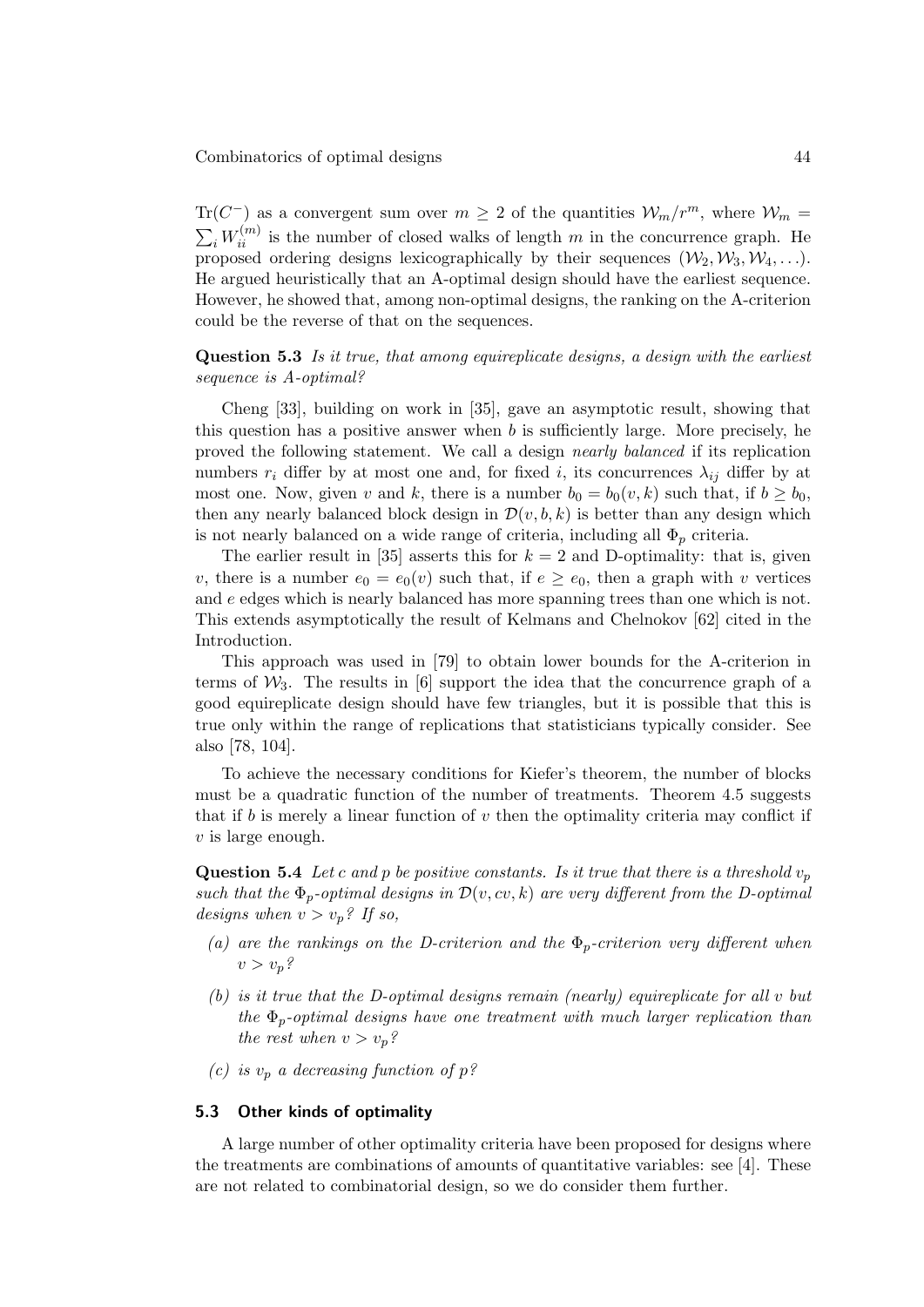However, there is a refinement of E-optimality that seems worth pursuing. We saw in Section 4 that about v/2 edges need to be added to the star  $K_{1,v-1}$  before its least non-trivial eigenvalue changes: as these edges are added, it is the multiplicity of the eigenvalue that changes. Among designs with the same least Laplacian eigenvalue, it would be sensible to say that one design is better than another if the multiplicity of that eigenvalue is lower.

Such a refinement is analogous to using *minimum aberration* [44] in factorial designs. These designs are the duals of linear codes. Resolution in the factorial design corresponds to minimum weight in the code; minimum aberration to the smallest number of words that have that weight.

Somewhat analogously, one could modify the Schur criterion so that only the first few partial sums  $\sum_{i=0}^{n-1} \theta_i$  of eigenvalues are compared. For example, in the Petersen graph, the partial sums of the Laplace eigenvalues are

$$
2, 4, 6, 8, 10, 15, 20, 25, 30,
$$

whereas for the graph of Figure 3 they are approximately

0.22, 2.22, 5.22, 8.22, 11.51, 15.51, 19.51, 24.51, 30;

while neither is Schur-better than the other, the Petersen graph is ahead for the first three steps.

#### 5.4 Non-constant block size

So far we have only considered block designs with constant block size. The theory can in principle be extended to remove this assumption. However, there are situations where it is not reasonable to assume that individual responses in different blocks have the same variance if the blocks have different sizes.

Now we have to replace the matrix Q in Section 2.2 by  $I - ZK^{-1}Z^{\top}$ , where K is the diagonal matrix of block sizes. Then the information matrix becomes

$$
C = R - NK^{-1}N^{\top},
$$

where  $R$  is the diagonal matrix of replication numbers, and  $N$  is the point-block incidence matrix. We define the *weighted concurrence graph* to be the complete graph on the vertex set  $\{1, \ldots, v\}$ , where the edge  $\{i, j\}$  is weighted by the sum of the reciprocals of the sizes of blocks containing both  $i$  and  $j$ ; the weighted adjacency matrix of this graph has  $(i, j)$  entry equal to this weight for  $i \neq j$ , and diagonal entries zero. Now an argument identical to that of Proposition 2.7 shows:

**Proposition 5.5** Let A be the weighted adjacency matrix of a block design. Then the information matrix is  $D - A$ , where D is a diagonal matrix whose entries are chosen so that  $D - A$  has row and column sums zero.

In other words, the information matrix is the Laplacian matrix of the weighted concurrence graph.

The theory of Laplacian eigenvalues extends in a fairly straightforward way to weighted graphs [72]. So in principle the earlier results on optimal designs could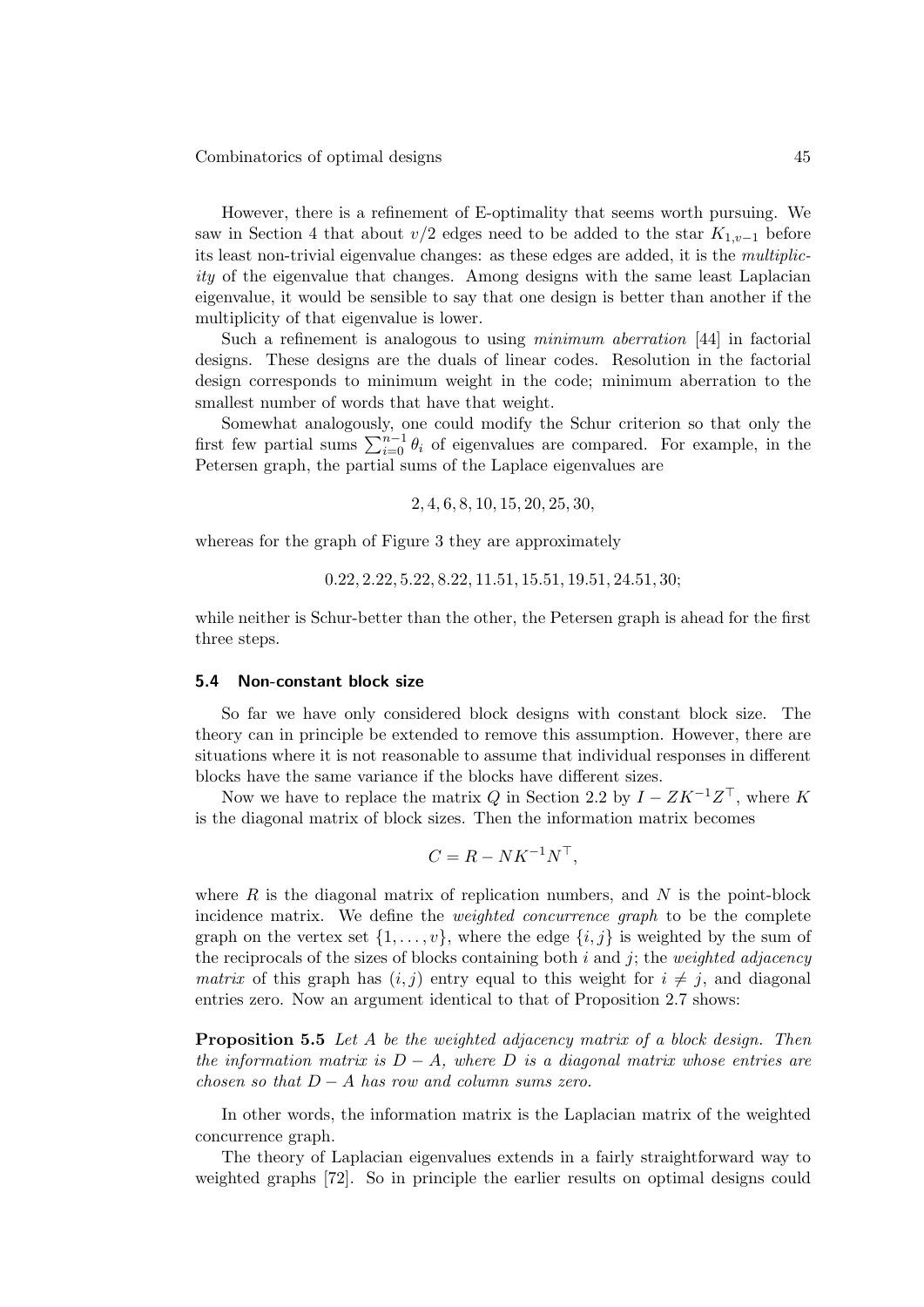be extended to optimality in the class  $\mathcal{D}'(v; k_1, \ldots, k_b)$  of designs with v points and blocks of sizes  $k_1, \ldots, k_b$ . Not much is known in generality about this.

There is a simple connection between pairwise balanced designs and variancebalanced designs (without assuming the designs are binary or have constant block size). Any pairwise balanced design (one in which all pairwise concurrences are equal) can be converted to a variance-balanced design by repeating each block a number of times proportional to its size; the inverse operation converts a variancebalanced design into a pairwise balanced design. (This result is due to Hedayat and Stufken [52].) So the existence questions for the two types of design with prescribed number of points and set of block sizes are equivalent.

### 6 Computing with designs

Some commercial statistical computing packages will find optimal designs. For example, CycDesigN [37] gives A-optimal designs while JMP [57] gives D-optimal designs. The publicly available package R [83] includes some procedures to find Aor D-optimal designs. The designs are usually found by iteration to improve the criterion rather than by exhaustive search.

However, any rational symmetric function of the eigenvalues of a rational matrix (such as the A- and D-parameters) is invariant under the Galois group of its characteristic polynomial, and hence is a rational number. A mathematician will naturally prefer to compute such parameters exactly as rationals. For this, it may be best to turn to a computer algebra package such as GAP [46].

## 6.1 The DESIGN package

Apart from the fact that it is free, a great advantage of GAP is that it has been extended by many refereed shareware packages, including the DESIGN package [93], for computing with block designs. This package can in principle find all designs satisfying given specifications, up to isomorphism (or perhaps up to a restricted notion of isomorphism where a "structure group" is specified), or it can be set just to return a single design if one exists.

Although it deals directly only with binary block designs, many other types of design can be fitted into this framework. For example, a Latin square of order  $n$  can be regarded as a group divisible design with three "groups" of size  $n$ , where each block contains one point from each group, and any two points in different groups belong to a single block.

The DESIGN package is well adapted for finding all binary designs with constant block size  $k$  having a given concurrence graph. As input to the graph we can give the numbers of points and blocks, the block size, and the number of blocks containing any given pair of points. In particular, if we have computed the  $n \times n$  adjacency matrix  $M$  of the concurrence graph, then the command

```
BlockDesigns(rec(v:=n, t:=2, blockSizes:=[k],
 tSubsetStructure:=rec(t:=2, lambdas:=l, partition:=p)));
```
will find all such designs, up to isomorphism; here p is the partition of the 2-element subsets  $\{i, j\}$  of  $\{1, \ldots, n\}$  according to the entry  $M_{ij}$  of the matrix M, and 1 the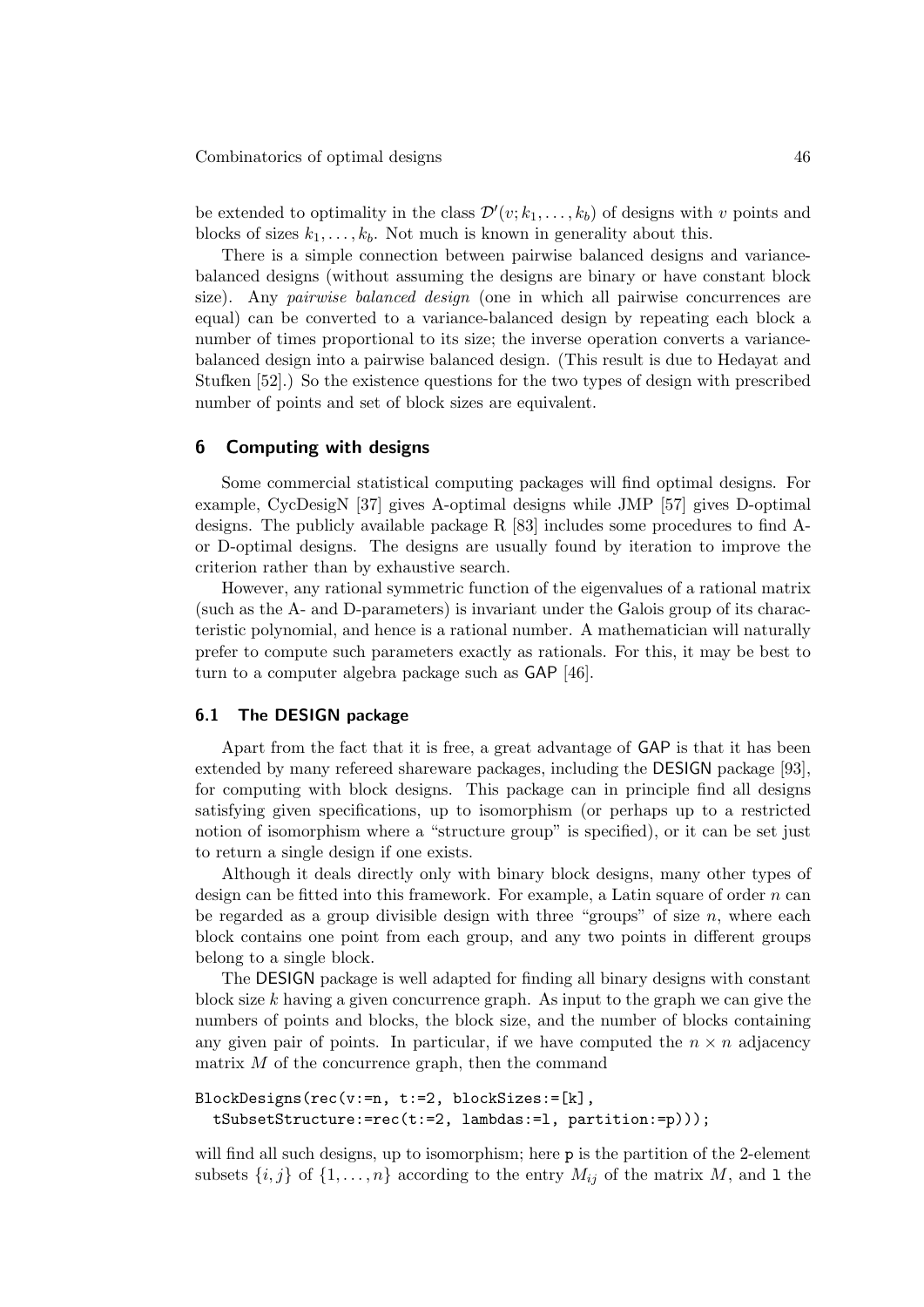list of corresponding entries. If we also put isoLevel:=0 in the record passed to the function, then it will return just one such design (if one exists).

**Example 6.1** Variance balanced designs with block size 3. We have seen that, if  $v \equiv 2 \mod 3$ , the best we can do is to take a block [1, 1, 2], and to choose the remaining  $(v + 1)(v - 2)/3$  blocks to have all points distinct and to cover the pairs other than  $\{1, 2\}$  twice. The following DESIGN code produces a list of all such designs (up to isomorphism).

```
designs:=function(pts) # argument must be congruent to 2 mod 3
  local pn;
  pn := [[[1,2]]];Add(pn, Difference(Combinations([1..pts],2),[[1,2]]));
  return BlockDesigns(rec(v:=pts, blockSizes:=[3],
    tSubsetStructure:=rec(t:=2, lambdas:=[0,2], partition:=pn)));
end;
```
The argument to the function BlockDesigns is a record, of which the component v is the number of points, blockSizes a list of the allowed sizes of blocks, and tSubsetStructure describes how many blocks should contain a given t-subset; the first component  $t$  is the value of t, the second lambdas a list of the required concurrence numbers, and the third partition a partition of the set of t-subsets with the same number of parts as the number of components of lambdas; the designs found will have the ith component of lambdas as the number of blocks containing a t-set in the ith part of the partition. So the above code specifies that the blocks should have size 3, that no block should contain  $\{1, 2\}$ , and that any other set of size 2 should be contained in two blocks. We then add the block  $[1, 1, 2]$  to get the required design.

For  $v = 5$ , there is a unique design, the one we have used as a running example. For  $v = 8$ , there are 10 designs up to isomorphism. Of these, seven have repeated blocks; the sizes of the automorphism groups of the ten designs are are 12, 6 (three times), 4 (three times), 2 (twice) and 1. (The program returns a generating set for each automorphism group.) The computation takes a couple of seconds on a desktop PC.

There is a reason why knowledge of the automorphism group matters. To the output of the program, we can add either  $[1, 1, 2]$  or  $[1, 2, 2]$  to form a VB design. The resulting designs will be isomorphic if and only if the binary part has an automorphism interchanging 1 and 2. Since just two of the designs on 8 points have such an automorphism, we find altogether 18 isomorphism classes of  $VB(8, 3, 2)$  designs with just one non-binary block. Of these 18 designs, 13 have repeated blocks.

For  $v = 11$ , the computation is much more substantial, since many designs exist. The DESIGN package finds that, if we prescribe that the design should have an automorphism of order 2 fixing the special points 1 and 2 and three further points, there are 3998 choices for the binary part of the design, leading to 7814 designs altogether. We have not computed the total number for  $v = 11$  because of memory limitations.

Some other examples of the use of the package include: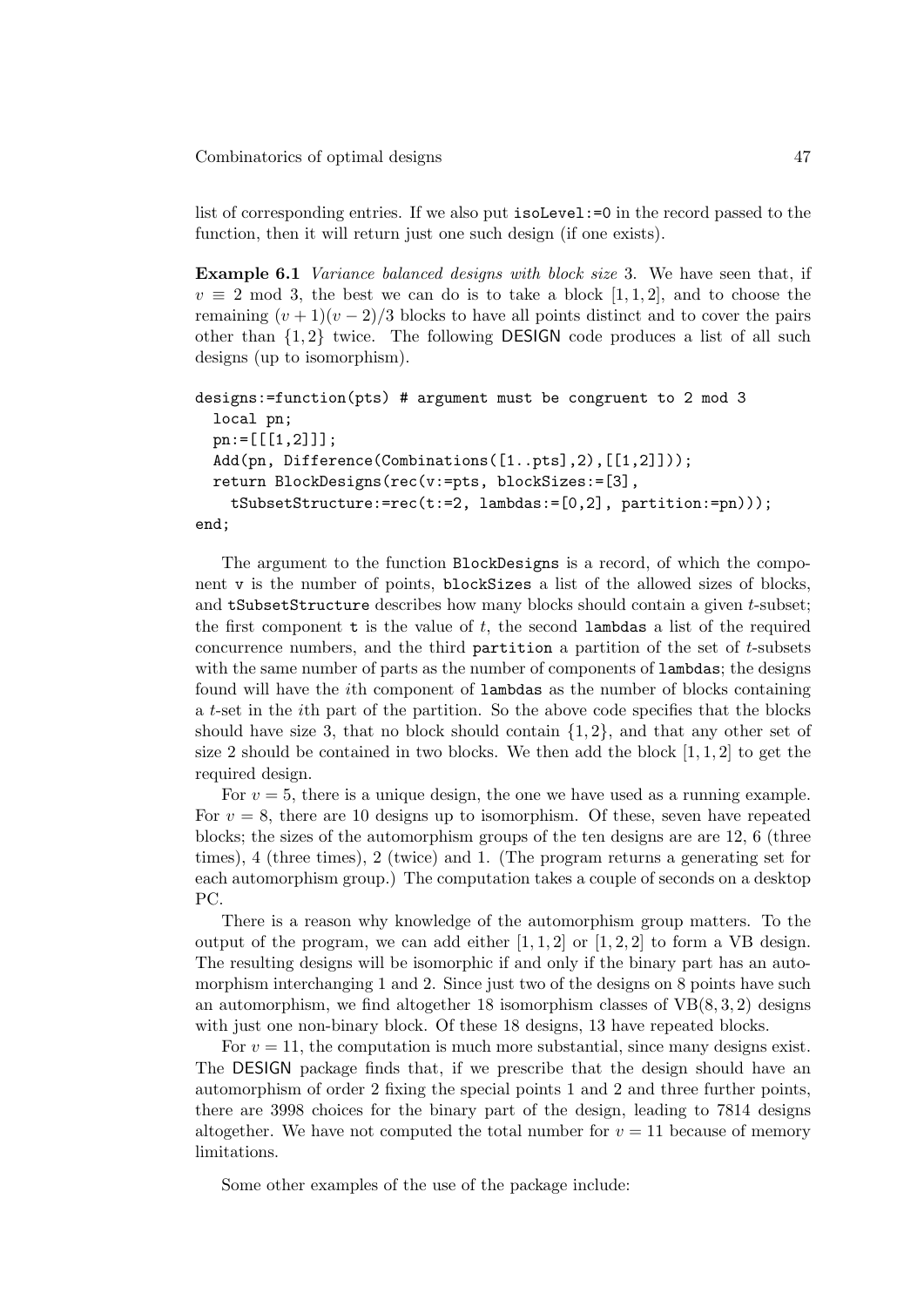- Construction and analysis of *regular-graph designs* [73]. This class includes many optimal designs in cases where 2-designs do not exist.
- Construction and analysis of 2-designs with repeated blocks [40].
- An implementation of the Jacobson–Matthews Markov chain method [54] for choosing a uniform random Latin square, and an adaptation of it to other kinds of design such as Steiner triple systems [26].
- Analysis of small gerechte designs [10]. These are a particular type of Latin square adapted for dealing with spatial inhomogeneities. Solutions to Sudoku puzzles are the best-known examples.

## 6.2 The designtheory.org project

The DESIGN package was produced as part of a wider project, available from designtheory.org, and described in the paper [11]. The project was restricted to binary block designs in the first instance, though the above example shows how to work around this restriction in some cases.

Among the aims of the project are:

- An XML specification for the *external representation* of block designs, in which the design and a wide variety of its combinatorial and statistical properties are described in a uniform computer-readable form for exchange between different programs and databases;
- The DESIGN package for GAP, for constructing and analysing block designs, and reading and writing them in the external representation format;
- A growing database of designs, with interfaces to make it easily usable by both combinatorialists and statisticians;
- The *Encyclopaedia of Design Theory*, an on-line resource including descriptions of several classes of design, essays on various topics in design theory and its mathematical and statistical underpinning, and an extensive glossary, as well as links to other resources;
- A collection of preprints on design theory.

Contributions to some or all of these components of the project are welcomed.

#### Acknowledgements

The authors are especially grateful to Ching-Shui Cheng and J. P. Morgan, whose extensive and detailed comments have greatly improved the accuracy and completeness of this paper. We also thank Emil Vaughan, to whose researches much of the information on the graph-theoretic interpretation of A-optimality are due; Francesca Merola for a number of suggestions; and Angela Dean, Heiko Großmann and other participants at the Isaac Newton Institute programme on Design of Experiments in July–August 2008.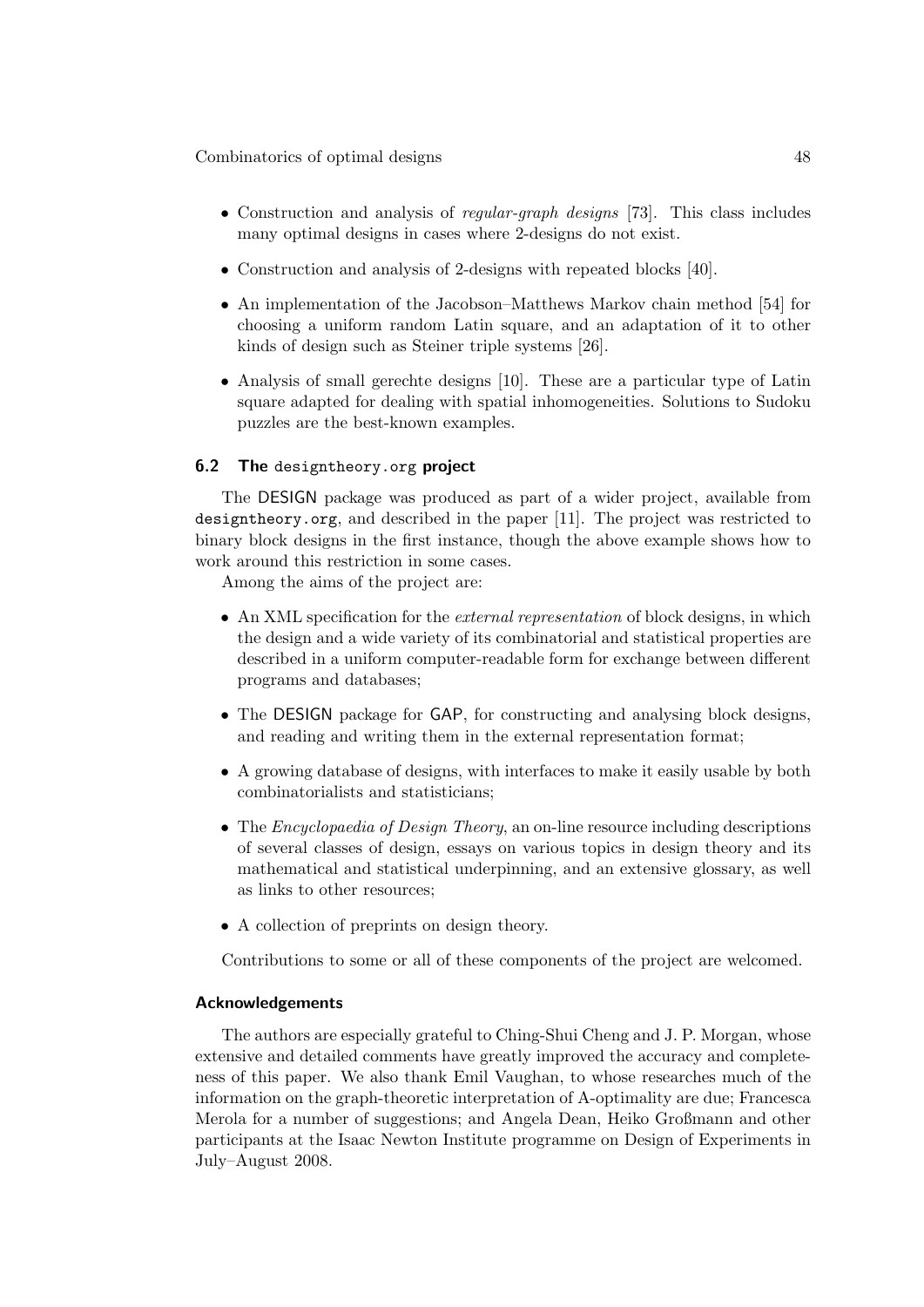## References

- [1] S. Ajoodani-Namini, Extending large sets of t-designs, J. Combinatorial Theory Series A 76 (1996), 139–144.
- [2] N. Alon, Eigenvalues and expanders, Combinatorica 6 (1986), 83–96.
- [3] N. Alon & V. Milman,  $\lambda_1$ , isoperimetric inequalities for graphs, and superconcentrators, J. Combinatorial Theory Series B 38 (1985), 73–88.
- [4] A. C. Atkinson & A. N. Donev, Optimum Experimental Designs, Oxford University Press, Oxford, 1992.
- [5] R. A. Bailey, Association Schemes, Cambridge Studies in Advanced Mathematics 84, Cambridge University Press, Cambridge, 2004.
- [6] R. A. Bailey, Six families of efficient resolvable designs in three replicates. Metrika, 62 (2005), 161–173.
- [7] R. A. Bailey, Designs for two-colour microarray experiments, Applied Statistics 56 (2007), 365–394.
- [8] R. A. Bailey, Design of Comparative Experiments, Cambridge Series in Statistical and Probabilistic Mathematics 25, Cambridge University Press, Cambridge, 2008.
- [9] R. A. Bailey, Variance and concurrence in block designs, and distance in the corresponding graphs, Michigan Math. J., to appear.
- [10] R. A. Bailey, P. J. Cameron & R. Connelly, Sudoku, gerechte designs, resolutions, affine space, spreads, reguli, and Hamming codes, American Math. Monthly 115 (2008), 383–404.
- [11] R. A. Bailey, P. J. Cameron, P. Dobcs´anyi, J. P. Morgan & L. H. Soicher, Designs on the Web, Discrete Math. 306 (2006), 3014–3027.
- [12] R. A Bailey, H. Monod & J. P. Morgan, Construction and optimality of affineresolvable designs, Biometrika 82 (1995), 187–200.
- [13] B. Bagchi & S. Bagchi, Optimality of partial geometric designs, Annals of Statistics 29 (2001), 577–594.
- [14] N. Balabanian & T. A. Bickart, Electrical Network Theory, Wiley, 1969.
- [15] E. Bendito, A. Carmona, A. M. Encinas & J. M. Gesto, A formula for the Kirchhoff index, Internat. J. Quantum Chemistry 108 (2008), 1200–1206.
- [16] N. Biggs, Algebraic Graph Theory, 2nd ed., Cambridge University Press, Cambridge, 1993.
- [17] N. L. Biggs, Potential theory on distance-regular graphs. Combinatorics, Probability and Computing,  $2(1993)$ , 107-119.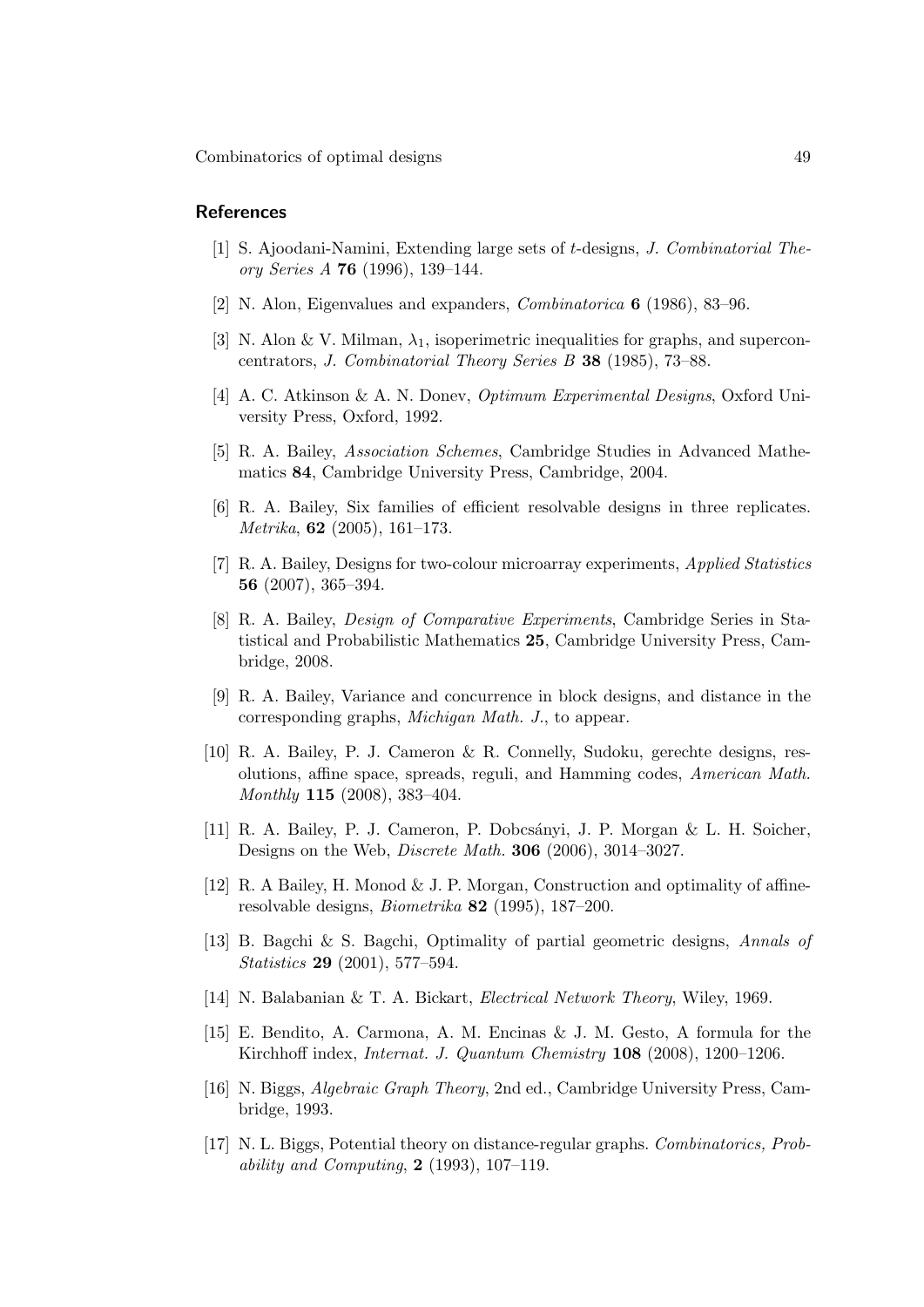- [18] E. J. Billington, Balanced n-ary designs: a combinatorial survey and some new results, Ars Combinatoria 17 (1984), 37–72.
- [19] E. J. Billington, Designs with repeated elements in blocks: a survey and some recent results, Congressus Numerantium 68 (1989), 123–146.
- [20] B. Bollobás, *Modern Graph Theory*, Graduate Texts in Mathematics 184, Springer, New York, 1998.
- [21] R. C. Bose & K. R. Nair, Partially balanced incomplete block designs,  $Sankhy\bar{a}$ 4 (1939), 337–372.
- [22] N. Bourbaki, Lie Groups and Lie Algebras (transl. A. Pressley), Springer, 1998, 2002, 2005.
- [23] A. E. Brouwer, A. M. Cohen & A. Neumaier, Distance-Regular Graphs, Ergebnisse der Mathematik und ihrer Grenzgebiete (3), 18, Springer-Verlag, Berlin, 1989.
- [24] R. H. Bruck & H. J. Ryser, The nonexistence of certain finite projective planes, Canadian J. Math. 1 (1949), 88–93.
- [25] P. J. Cameron, Optimal designs and root systems, *Michigan Math. J.*, to appear.
- [26] P. J. Cameron, A generalisation of t-designs, Discrete Math., in press.
- [27] P. J. Cameron, J.-M. Goethals, J. J. Seidel & E. E. Shult, Line graphs, root systems and elliptic geometry, J. Algebra 43 (1976), 305–327.
- [28] P. J. Cameron & C. Thomassen, Spanning trees and orientations of graphs, in preparation.
- [29] A. K. Chandra, R. Raghavan, W. L. Ruzzo, R. Smolensky & P. Tiwari, The electrical resistance of a graph captures its commute and cover times, Computational Complexity **6** (1996), 312–340.
- [30] C.-S. Chêng, Optimality of certain asymmetrical experimental designs, Annals of Statistics 6 (1978), 1239–1261.
- [31] C.-S. Chêng, Maximizing the total number of spanning trees in a graph: two related problems in graph theory and optimum design theory. J. Combinatorial Theory Series B 31 (1981), 240–248.
- [32] C.-S. Cheng, Graph and optimum design theories—some connections and examples, Bull. Internat. Statistical Institute 49 (1) Proceedings of the 43rd Session (Buenos Aires) (1981), 580–590.
- [33] C.-S. Cheng, On the optimality of (M.S)-optimal designs in large systems,  $Sankhu\bar{a}$  54 (1992), 117-125.
- [34] C.-S. Cheng & R. A. Bailey, Optimality of some two-associate-class partially balanced incomplete-block designs, Annals of Statistics 19 (1991), 1667–1671.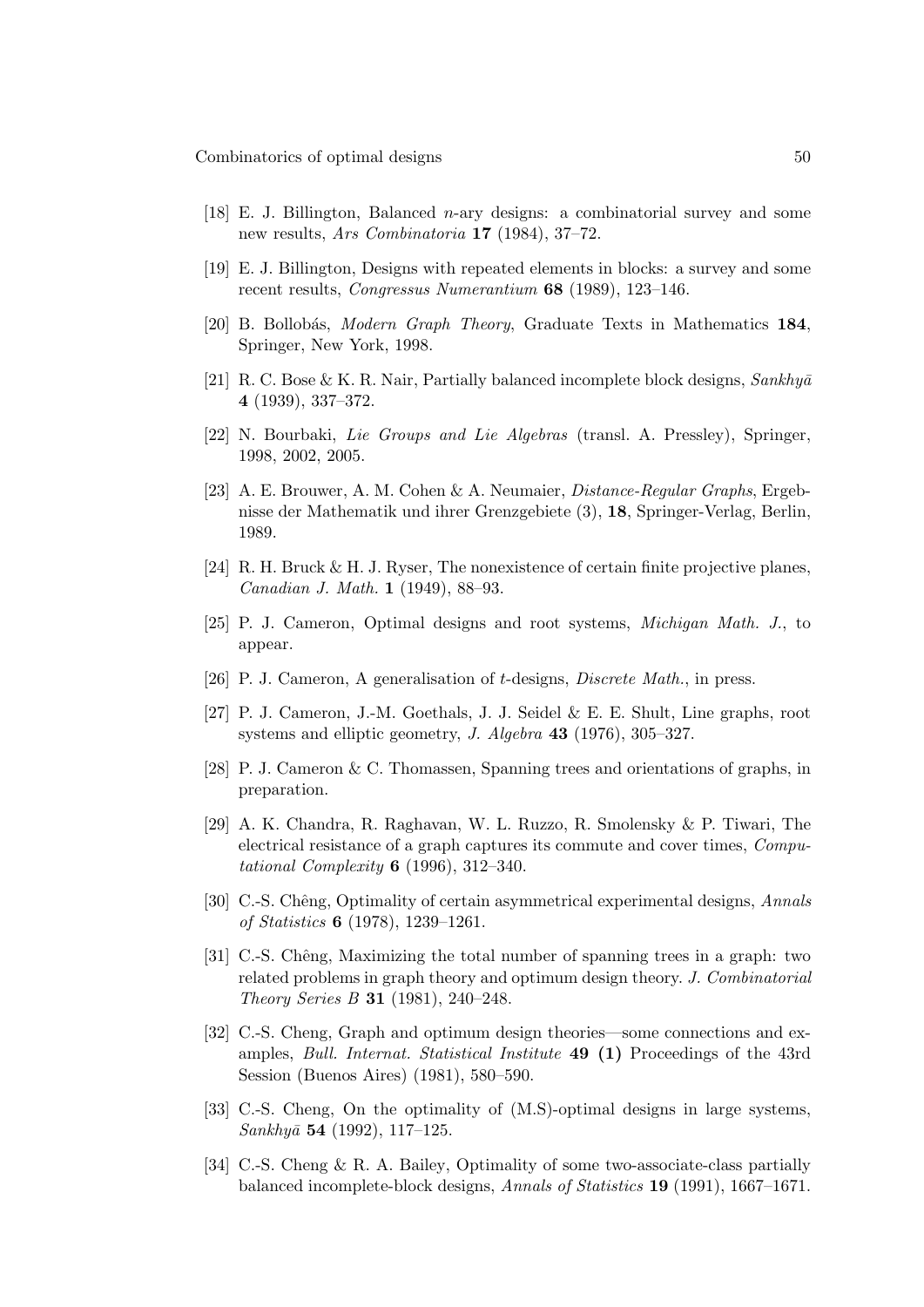- [35] C.-S. Cheng, J. C. Masaro & C. S. Wong, Do nearly balanced multigraphs have more spanning trees? *J. Graph Theory* **8** (1985), 342–345.
- [36] S. Chowla & H. J. Ryser, Combinatorial problems, Canadian J. Math. 2 (1950), 93–99.
- [37] CycDesigN 3.0, http://cycdesign.co.nz
- [38] G. Davidoff, P. Sarnak & A. Valette, Elementary Number Theory, Group Theory, and Ramanujan Graphs, London Mathematical Society Student Texts 55, Cambridge University Press, Cambridge, 2003.
- [39] N. Deo, Graph Theory with Applications to Engineering and Computer Science, Prentice Hall, New Delhi, 1980.
- [40] P. Dobcs´anyi, D. A. Preece & L. H. Soicher, On balanced incomplete-block designs with repeated blocks, European J. Combinatorics 28 (2007), 1955– 1970.
- [41] J. Dodziuk, Difference equations, isoperimetric inequality and transience of certain random walks, Trans. American Math. Soc. 284 (1984), 787–794.
- [42] R. M. Foster, The average impedance of an electrical network, in Reissner Anniversary Volume, Contributions to Applied Mechanics, J. W. Edwards, Ann Arbor, Michigan, 1948, pp. 333–340.
- [43] R. M. Foster, An extension of a network theorem, IRE Trans. Circuit Theory 8 (1961), 75–76.
- [44] A. Fries & W. G. Hunter, Minimum aberration  $2^{k-p}$  designs, Technometrics 22 (1980), 601–608.
- [45] N. Gaffke, *Optimale Versuchsplanung für linear Zwei-Faktor Modelle*, PhD thesis, Rheinisch-Westfälische Technische Hochschule, Aachen, 1978.
- [46] The GAP Group, GAP Groups, Algorithms, and Programming, Version 4.4.10, 2007, http://www.gap-system.org
- [47] A. Giovagnoli & H. P. Wynn, Optimum continuous block designs, Proc. Royal Soc. London Series A 377 (1981), 405–416.
- [48] C. Godsil & G. Royle, Algebraic Graph Theory, Springer, New York, 2001.
- [49] R. I. Grigorchuk & A. Zuk, On the asymptotic spectrum of random walks on infinite families of graphs, in Random Walks and Discrete Potential Theory (ed. M. Picardello et al.), Symposia Mathematica 39, Cambridge University Press, Cambridge, 1999, pp. 188–204.
- [50] M. Hall, Jr. & W. S. Connor, An imbedding theorem for balanced incomplete block designs, Canadian J. Math. 6 (1954), 35–41.
- [51] H. Hanani, Balanced incomplete block designs and related designs, Discrete Math. **11** (1975), 255-369.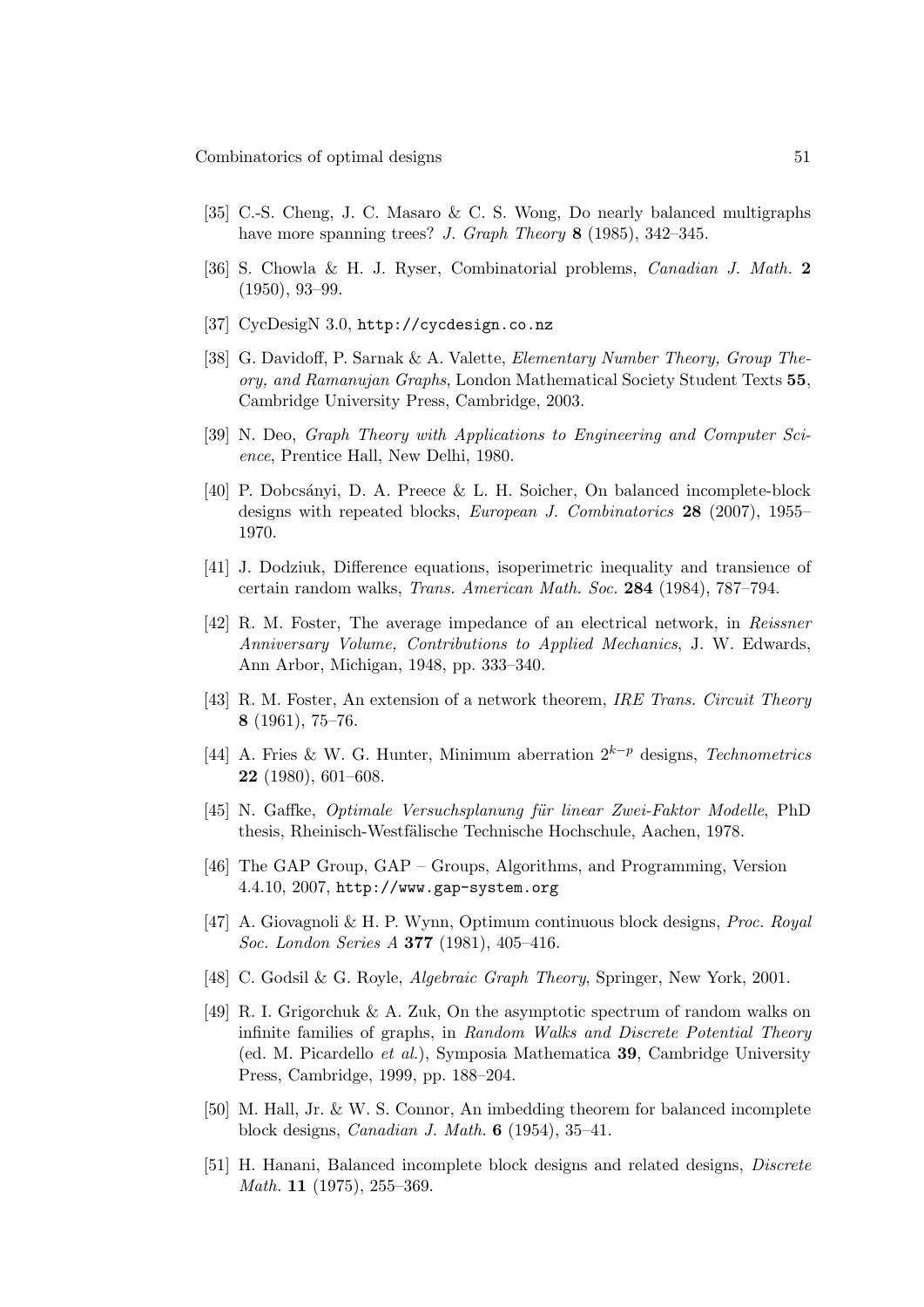- [52] A. Hedayat & J. Stufken, A relation between pairwise balanced and variance balanced block designs, J. American Statistical Association 84 (1989), 753– 755.
- [53] J. E. Humphreys, Reflection Groups and Coxeter Groups, Cambridge Studies in Advanced Mathematics 29, Cambridge University Press, Cambridge, 1990.
- [54] M. T. Jacobson & P. Matthews, Generating uniformly distributed random Latin squares, J. Combinatorial Designs 4 (1996), 405–437.
- [55] M. Jacroux & D. C. Whittinghill III, On the E- and MV-optimality of block designs having  $k \geq v$ , Annals of the Institute of Statistical Math. 40 (1988), 407–418.
- [56] M. A. Jafarizadeh, R. Sufani & S. Jafarizadeh, Calculating two-point resistances in distance-regular resistor networks, J. Physics Series A (Mathematical and Theoretical) 40 (2007), 4949–4972.
- [57] JMP  $(R)$ , http://www.jmp.com
- [58] J. A. John & T. J. Mitchell, Optimal incomplete block designs, J. Royal Statistical Soc. Series B 39 (1977), 39–43.
- [59] J. A. John & E. R. Williams, Conjectures for optimal block designs, J. Royal Statistical Soc. Series B 44 (1982), 221–225.
- [60] B. Jones & J. A. Eccleston, Exchange and interchange procedures to search for optimal designs, J. Royal Statistical Soc. Series B 42 (1980), 238–243.
- [61] M. Kac, Can one hear the shape of a drum? American Math. Monthly 73 (1966), 1–23.
- [62] A. K. Kelmans & V. M. Chelnokov, A certain polynomial of a graph and graphs with an extremal number of trees, J. Combinatorial Theory Series B 16 (1974), 197–214.
- [63] M. K. Kerr & G. A. Churchill, Experimental design for gene expression microarrays, Biostatistics 2 (2001), 183–201.
- [64] G. B. Khosrovshahi & B. Tayfeh-Reziae, Trades and t-designs, this volume, pp. ??–??.
- [65] J. Kiefer, On the nonrandomized optimality and randomized nonoptimality of symmetrical designs, Annals of Mathematical Statistics 29 (1958), 675–699.
- [66] J. Kiefer, Construction and optimality of generalized Youden designs, in A Survey of Statistical Design and Linear Models (ed. J. N. Srivastava), North-Holland, Amsterdam (1975), pp. 333–353.
- [67] G. Kirchhoff, Über die Auflösung der Gleichenung, auf welche man bei der Untersuchung der linearen Verteilung galvanischer Ströme gefürht wird.  $An$ nals of Physical Chemistry, 72 (1847), 497–508.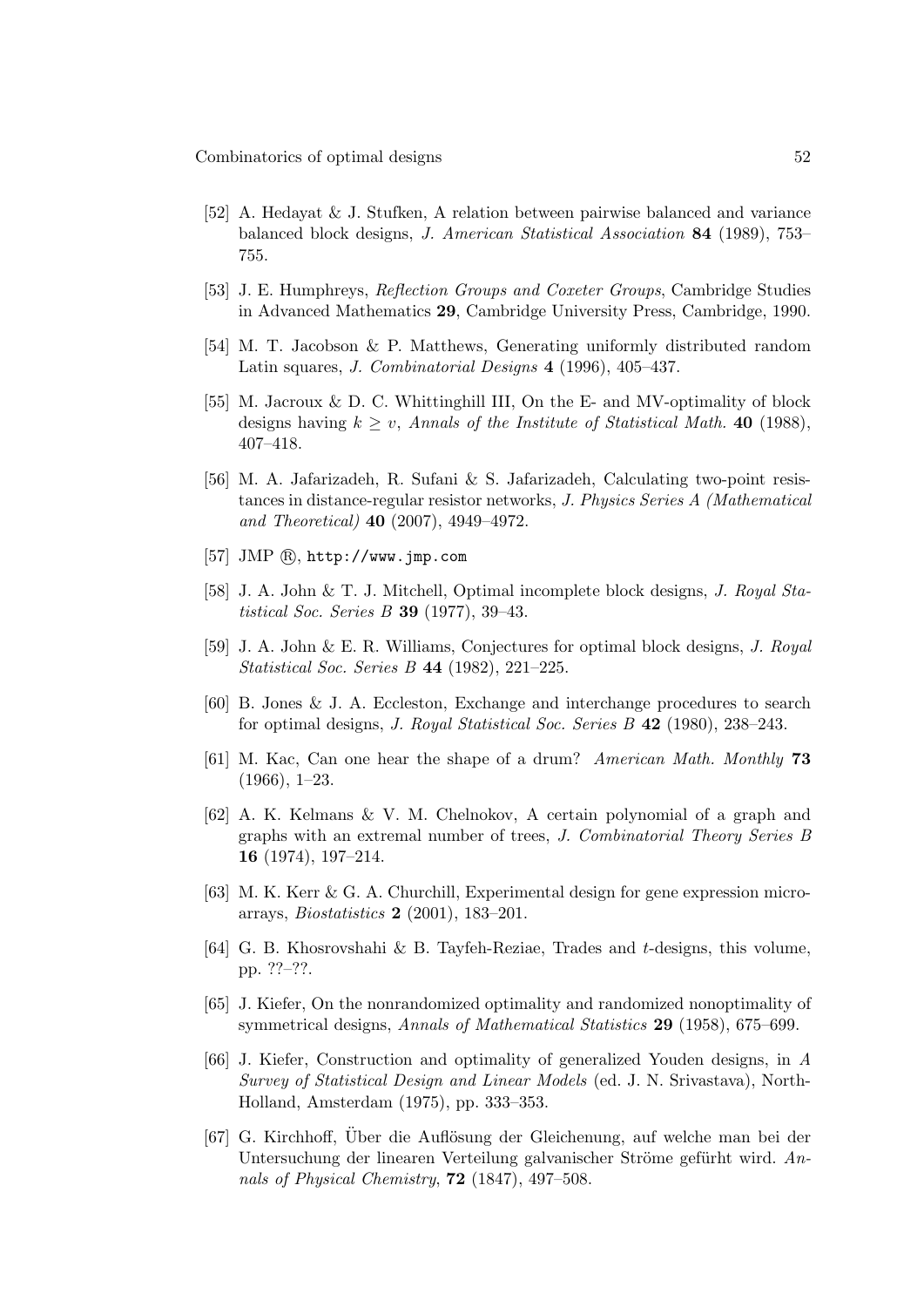- [68] A. Lubotzky, R. Phillips & P. Sarnak, Ramanujan graphs, Combinatorica 8 (1988), 261–277.
- [69] G. A. Margulis, Explicit constructions of graphs without short cycles and low density codes, Combinatorica 2 (1982), 71–78.
- [70] A. W. Marshall & I. Olkin, Inequalities: Theory of Majorization and its Applications, Mathematics in Science and Engineering, 143, Academic Press, Inc., New York–London, 1979.
- [71] C. Merino & D. J. A. Welsh, Forests, colorings and acyclic orientations of the square lattice, Annals of Combinatorics 3 (1999), 417–429.
- [72] B. Mohar, Some applications of Laplace eigenvalues of graphs, in Graph Symmetry: Algebraic Methods and Applications (ed. G. Hahn and G. Sabidussi), NATO ASI Series C, Kluwer, 1997, pp. 227–276.
- [73] J. P. Morgan, Optimal incomplete block designs, J. American Statistical Association **102** (2007), 655–663.
- [74] J. P. Morgan & S. K. Srivastav, The completely symmetric designs with blocksize three, J. Statistical Planning and Inference 106 (2002), 21–30.
- [75] J. P. Morgan & N. Uddin, Optimal, non-binary, variance balanced designs, Statistica Sinica 5 (1995), 535–546.
- [76] J. G. Oxley, Matroid Theory, Oxford University Press, New York, 1992.
- [77] J. L. Palacios, Foster's formulas via probability and the Kirchhoff index, Methodology and Computing in Applied Probability 6 (2004), 381–387.
- [78] L. Paterson, Circuits and efficiency in incomplete block designs, Biometrika 70 (1983), 215–225.
- [79] L. J. Paterson & P. Wild, Triangles and efficiency factors, Biometrika 73 (1986), 289–299.
- [80] L. Petingi & J. Rodriguez, A new technique for the characterization of graphs with a maximum number of spanning trees, *Discrete Math.* **244** (2002),  $351-$ 373.
- [81] C. Pritchard, Mistakes concerning a chance encounter between Francis Galton and John Venn, British Society for the History of Mathematics Bulletin 23 (2008), 103–108.
- [82] F. Pukelsheim, Optimal Design of Experiments, Wiley, New York, 1993.
- [83] The R project for statistical computing, http://www.r-project.org
- [84] C. R. Rao, *Linear Statistical Inference and its Applications*, 2nd ed., Wiley, New York, 1973.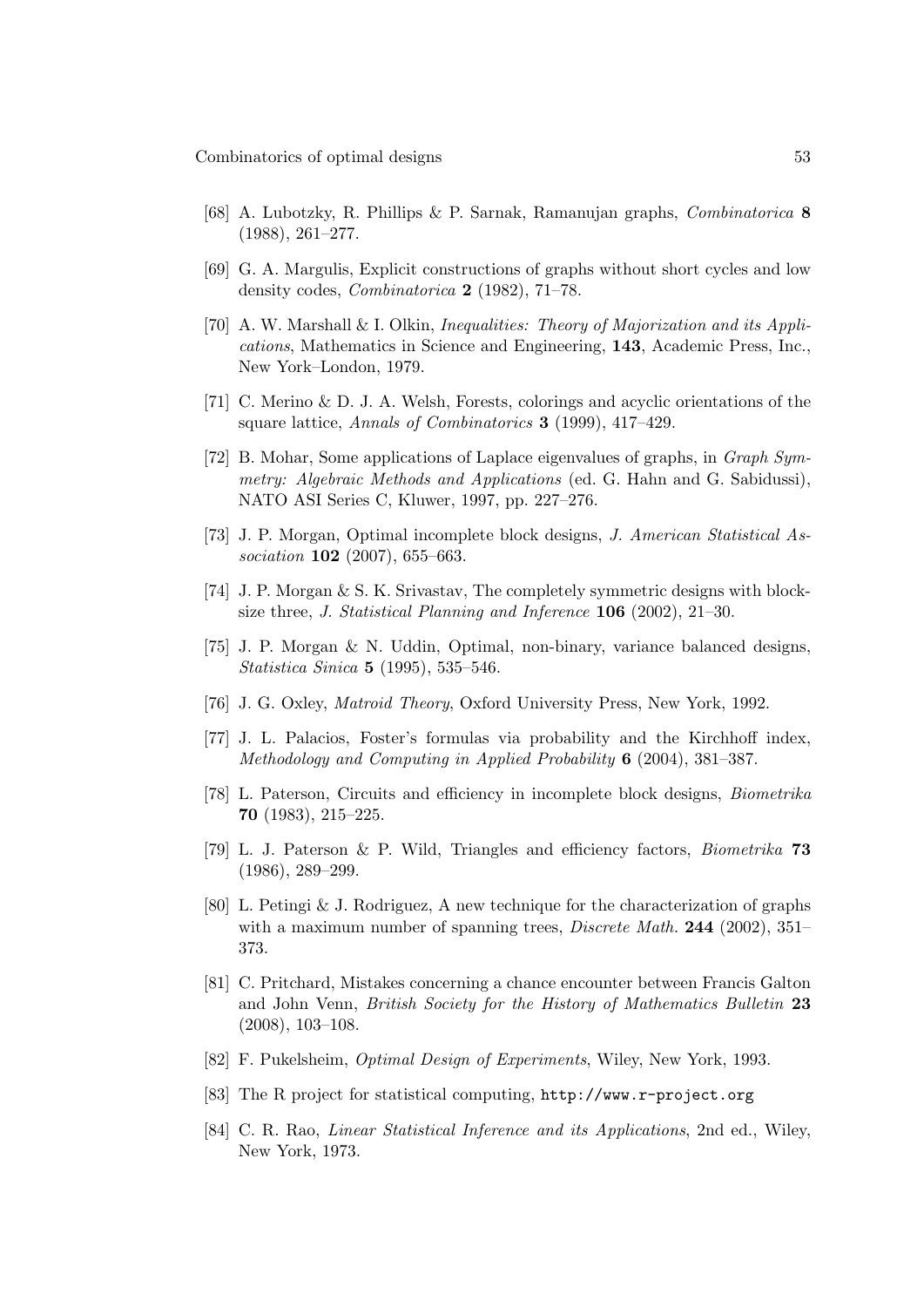- [85] B. Reck & J. P. Morgan, Optimal design in irregular BIBD settings. J. Statistical Planning and Inference 129 (2005), 59–84.
- [86] B. Reck & J. P. Morgan, E-optimal design in irregular BIBD settings, J. Statistical Planning and Inference 137 (2007), 1658–1668.
- [87] O. Reingold, S. Vadhan & A. Wigderson, Entropy waves, the zig-zag graph product and constant-degree expanders, Annals of Math. (2) 155 (2002), 157– 187.
- [88] C. A. Rohde, Generalized inverses of partitioned matrices, J. Soc. Industrial and Applied Math. 13 (1965), 1033–1035.
- [89] R. Schwabe, Optimum Designs for Multi-Factor Models, Lecture Notes in Statistics 113, Springer, New York, 1996.
- [90] J.-P. Serre, R´epartition asymptotique des valeurs propres de l'op´erateur de Hecke  $T_p$ , J. American Math. Soc. 10 (1997), 75–102.
- [91] K. R. Shah & B. K. Sinha, Theory of Optimal Designs, Lecture Notes in Statistics 54, Springer-Verlag, New York, 1989.
- [92] L. W. Shapiro, An electrical lemma, Math. Magazine 60 (1987) 36–38.
- [93] L. H. Soicher, The DESIGN package for GAP, Version 1.3, 2006, http://designtheory.org/software/gap design/
- [94] A. D. Sokal, The multivariate Tutte polynomial (alias Potts model) for graphs and matroids, Surveys in Combinatorics 2005 (ed. B. S. Webb), London Mathematical Society Lecture Note Series 327, Cambridge University Press, Cambridge, 2005, pp. 173–226.
- [95] S. K. Srivastav & J. P. Morgan, Optimality of designs with generalized group divisible structure, J. Statistical Planning and Inference 71 (1998), 313–330.
- [96] L. Teirlinck, Nontrivial t-designs without repeated blocks exist for all t, Discrete Math. 65 (1987), 301–311.
- [97] P. Tetali, Random walks and the effective resistance of networks, J. Theoretical Probability 4 (1991), 101–109.
- [98] P. Tetali, An extension of Foster's network theorem, Combinatorics, Probability and Computing 3 (1994), 421–427.
- [99] K. D. Tocher, The design and analysis of block experiments, J. Royal Statistical Soc. Series B 14 (1952), 45–100.
- [100] T. Tjur, Block designs and electrical networks, Annals of Statistics 19 (1991) 1010–1027.
- [101] T. Tjur, An algorithm for optimization of block designs. J. Statistical Planning and Inference 36 (1993) 277–282.